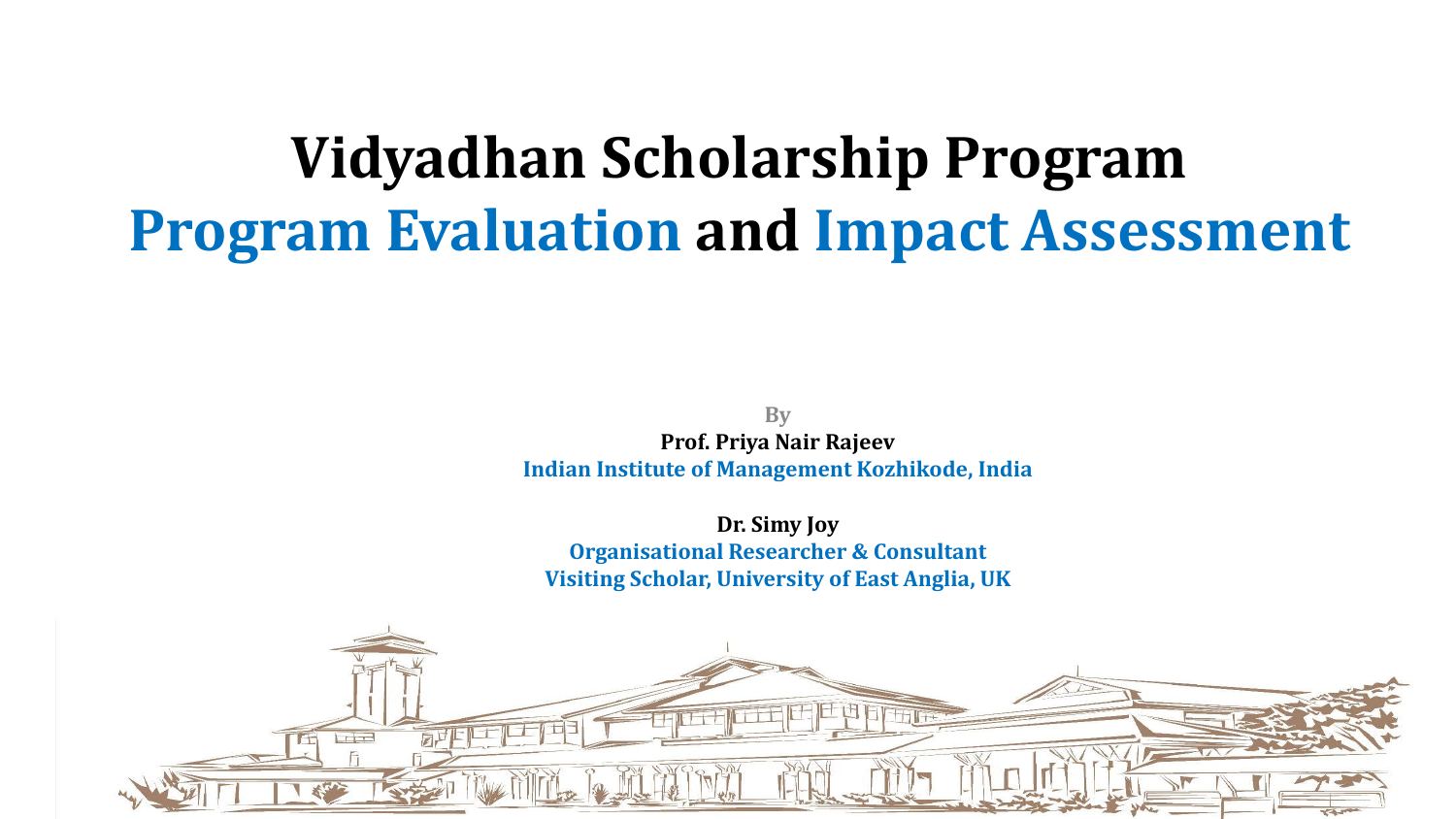### **Executive Summary of Impact Assessment**

#### **1.1. Access to Education**

- Ability to complete higher education: 17% of beneficiaries at plus two level, 47% at UG level and 11% at PG level said that they would not have been able to pursue higher education without the scholarship
- Affordability of higher education: adequacy expressed by beneficiary parents is 92% of at plus two level, 22% at UG level and 25% at PG level

#### **1.2 Earning Capacity and Rates of Return**

- *Average starting salary*: Average annual starting (take-home) salary (based on a sample of 46 beneficiaries with average work experience of 3.2 years) was Rs. 1, 94,739
- *Rate of return:* Overall average rate of return in the first year of employment is 196%
- *Multiplier*: The overall multiplier for the first year of employment is 2.96
- *Average salary increase*: Average salary increase is 5% in the first 1-2 years of employment, 25% in 3-4 years, and 65%in 5 or more years. (Caution: Very small sample at 5 or more years' level)

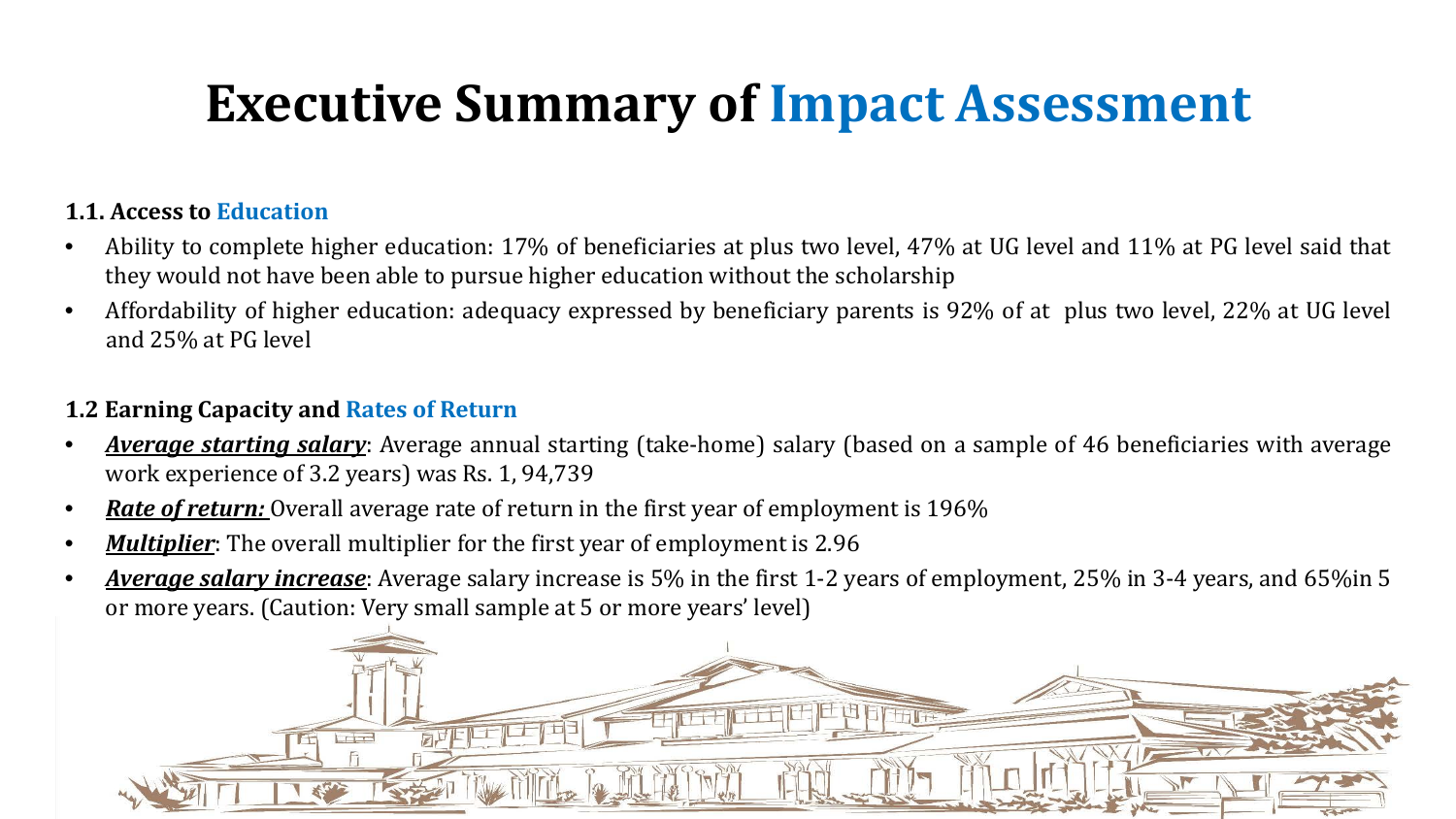- *Number of family members impacted*: The average family size is 4 and therefore average number of family members impacted per beneficiary is 3 (excluding the beneficiary)
- *Family annual income*: 88% of beneficiaries (approximately 9 out of 10) came from Below the Poverty Line (BPL)
- *The ability to multiply the family income* goes up with increase in work experience. 50% of those who have been employed for 1-2 years will be able to increase the family incomes to almost twice of the old income, while 50% of those with more than 5 years of experience will be able to take it up to more than thrice the old income

#### **1.3 Capabilities to Generate and Use Capitals**

- *Human capital generated*: 82.4% beneficiaries (99.2% parents) felt that the knowledge and skills acquired during their higher education generated 'high' or 'very high' increase in their career potential, 77.6% (98.5% parents), in earning potential and 68.3% (98.5% parents) in knowledge and skills to guide others
- *Use of human capital*: 92.2% of employed beneficiaries (100% parents) were 'highly' or 'very highly' satisfied with their career progression and 71.4% (100% parents) with their current salary. 77.8% of beneficiaries (99.2% parents) said that they used their knowledge and skills to give educational/career guidance to siblings to a 'high' or 'very high' degree, 76.3% (94.4%) to the members of the extended family or community

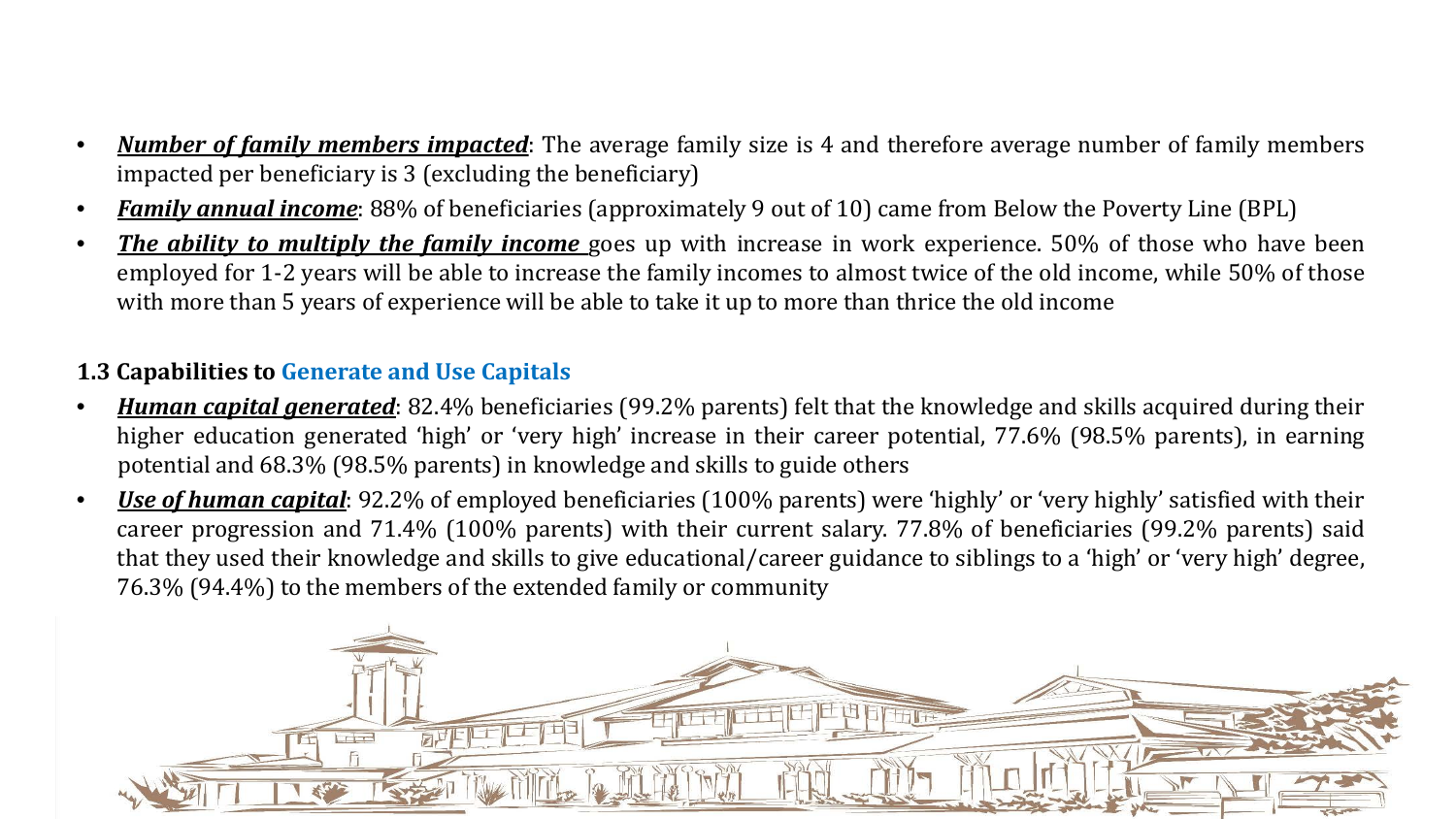- *Social capital generated*: 87.2% of beneficiaries (100% parents) felt that the receiving the scholarship and higher education generated 'high' or 'very high' increase in respect for them from the family and the 81.3% (100% parents) from the community. 86.7% of beneficiaries (94.7% parents) said that they maintained their old networks to a 'high' or 'very high' extent, and 82.4% (56.1% parents) made new social and professional networks.
- *Use of social capital*: 74.1% beneficiaries (99.2% parents) felt that their family's status rose in the society by a 'high' or 'very high' degree when they received the scholarship. 67.9% of beneficiaries (20.7% parents) were able to use their networks for their own educational and/or career advancement, 62.8% (19.1% parents) for siblings, 61.7% (48.9% parents) for the members of extended family or community
- *Political capital generated*: 71.3% of beneficiaries (34.1% parents) felt that their awareness of opportunities and rights and sources of institutional support has increased to a 'high' or 'very high' degree
- *Use of political capital*: 51.9% of beneficiaries (4.4% parents) felt that the beneficiaries have been able to use their awareness of opportunities and rights and sources of institutional support to a 'high' or 'very high' degree for themselves, 63.5% (14.9% parents) for their family, and 62.1% (8% parents) for community.

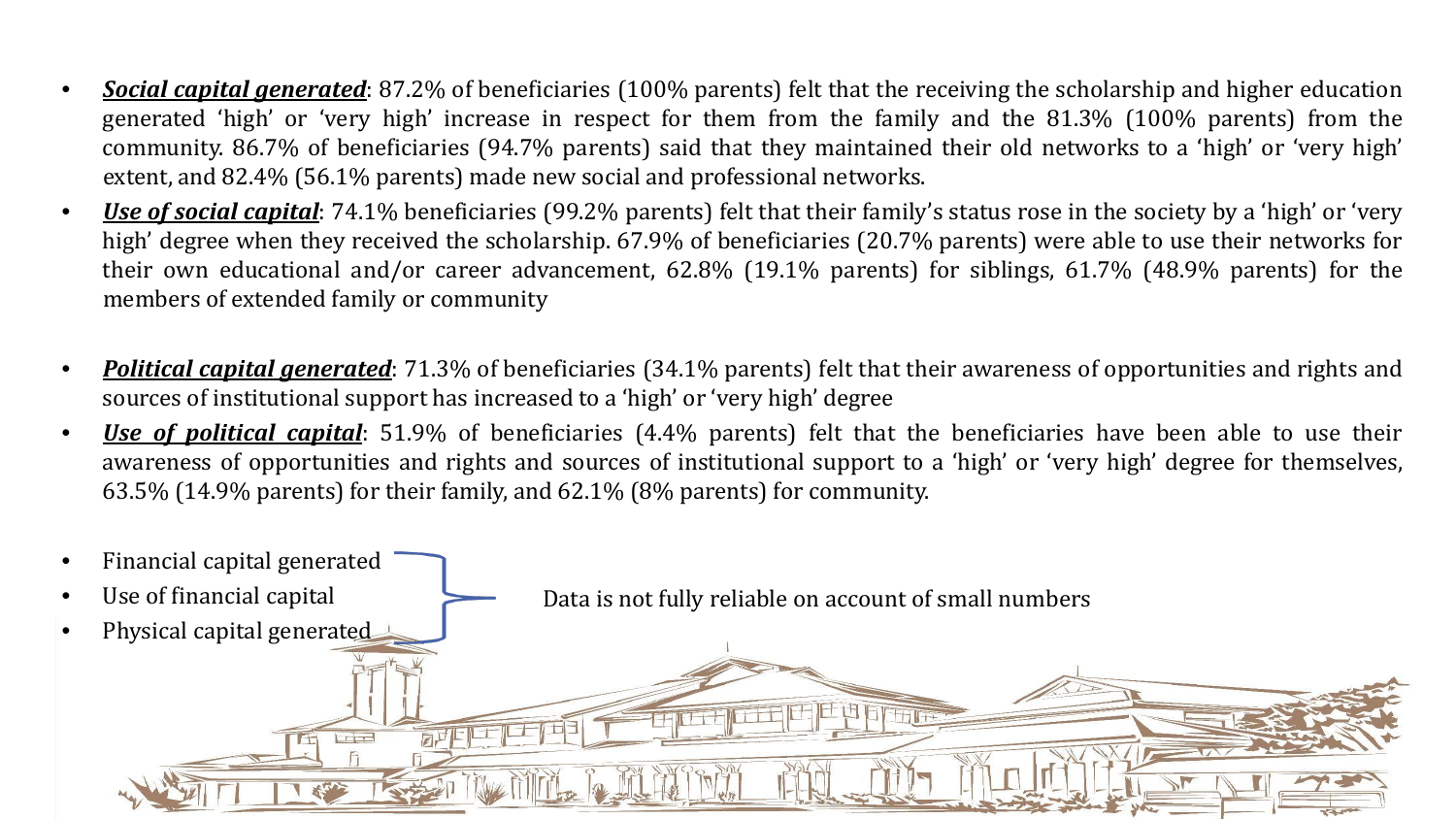### **Background and Research Approach**

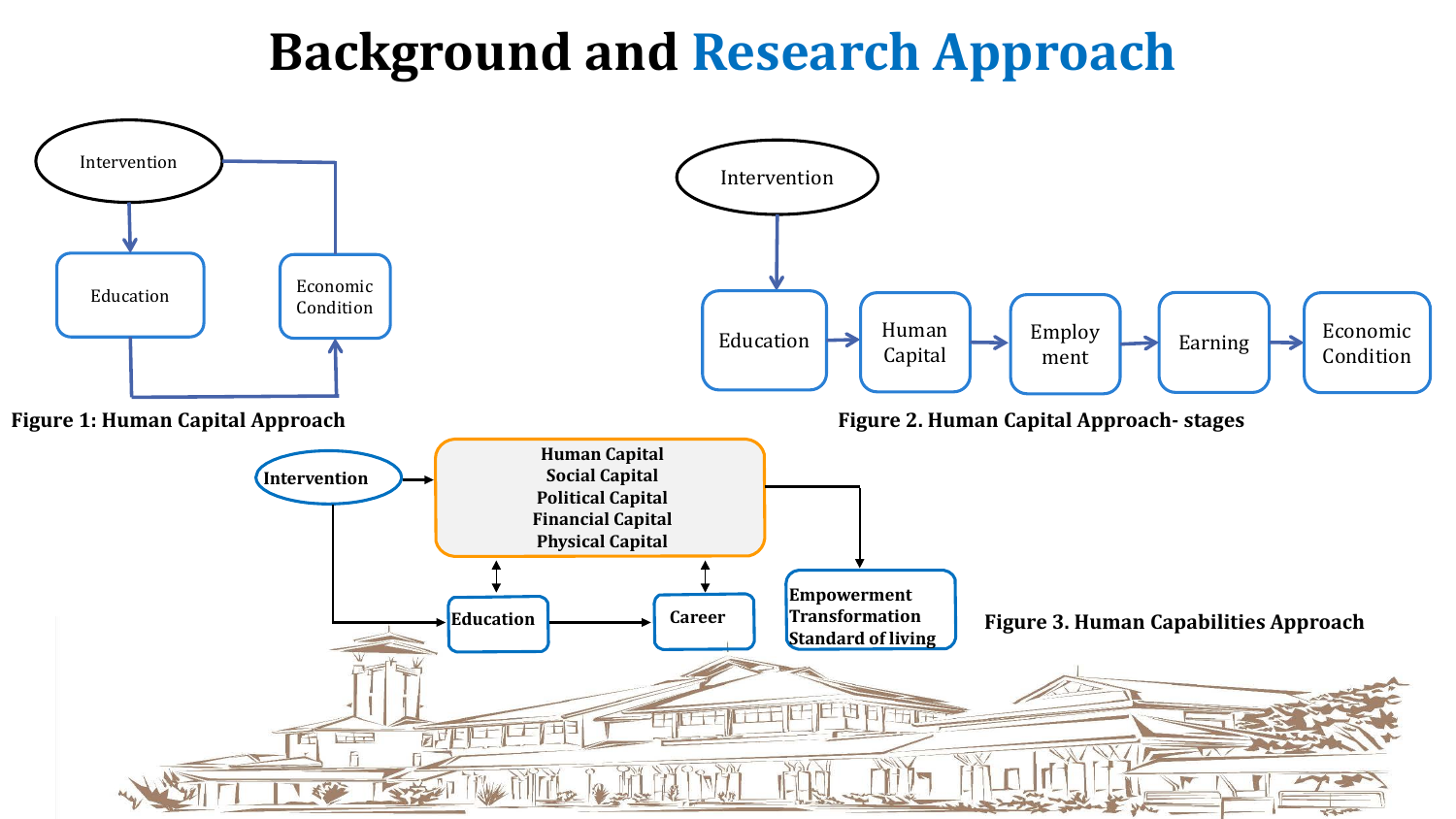### **Human Capital Approach Vs. Human Capabilities Approach**

| <b>Human Capital Approach</b>                                                    | <b>Human Capabilities Approach</b>                                                                                                  |
|----------------------------------------------------------------------------------|-------------------------------------------------------------------------------------------------------------------------------------|
| Uni-dimensional view of Poverty: Poverty<br>as depravity of economic recourses   | Multi-dimensional view of Poverty: Poverty<br>as depravity of economic as well as human,<br>social, political and physical capitals |
| Education seen as a process of increasing<br>the earning capacity of individuals | Education seen as capability<br>building<br>process enabling individuals to generate<br>and use capitals                            |
| Measure of Impact: Earnings and Rate of<br>return                                | Measure of Impact: Increase capabilities to<br>generate and use human, social, political,<br>financial and physical capitals        |
| Preferred approach of economists and<br>policymakers from 1960s to late 1980s    | Preferred<br>approach of<br>economists,<br>developmental agencies and policymakers<br>from 1990s onwards                            |

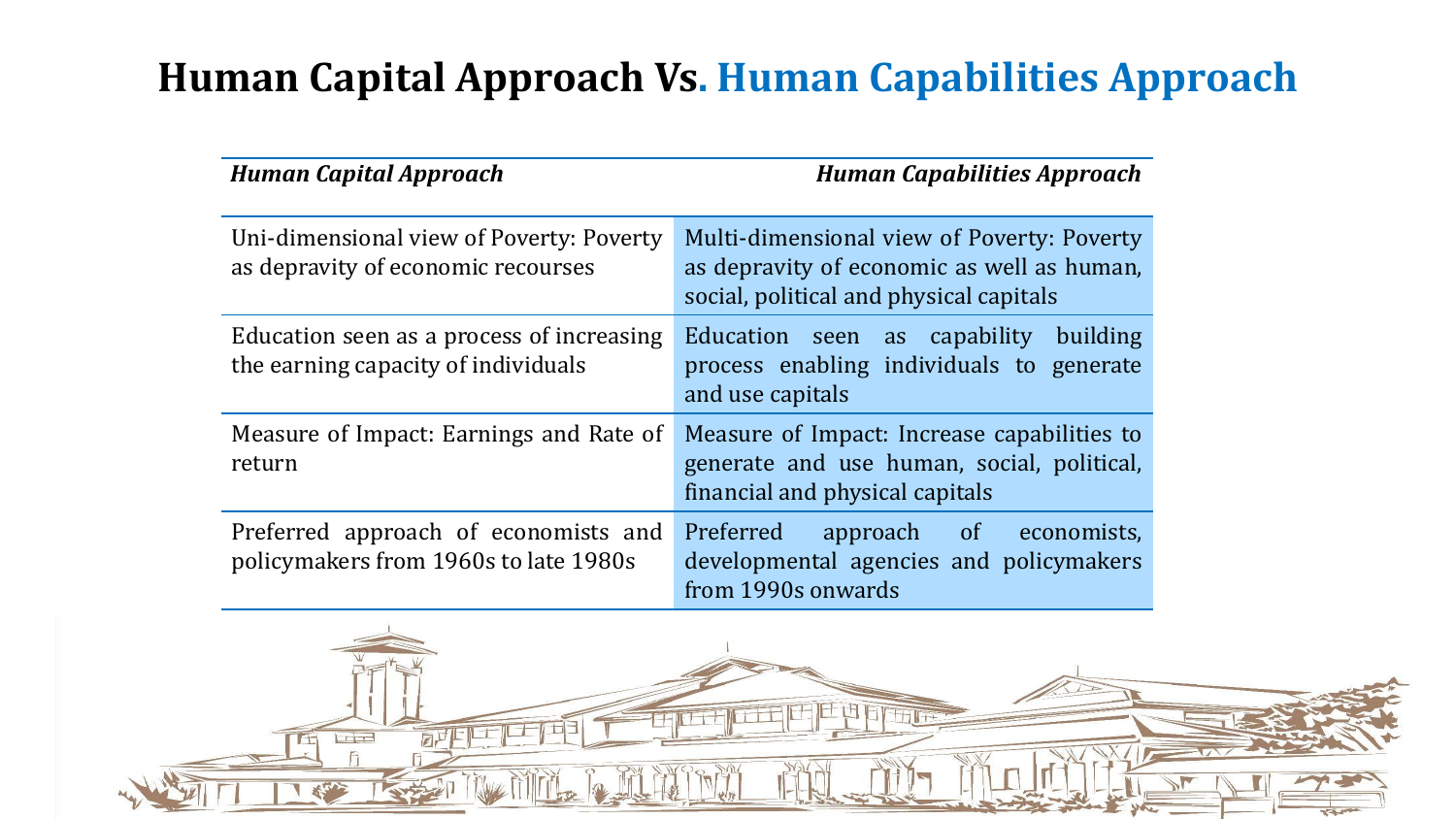### **Impact indicators at three levels**

| <b>Indicators of Impact</b>                                                                         | <b>Levels of Impact</b>                                                                                                                                                    |                                                                                               |                  |  |
|-----------------------------------------------------------------------------------------------------|----------------------------------------------------------------------------------------------------------------------------------------------------------------------------|-----------------------------------------------------------------------------------------------|------------------|--|
|                                                                                                     | <b>Individual</b>                                                                                                                                                          | <b>Family</b>                                                                                 | <b>Community</b> |  |
| <b>Access to</b><br>education                                                                       | Ability to complete higher<br>$\bullet$<br>education in the absence of<br>scholarship                                                                                      | Affordability of higher<br>$\bullet$<br>education                                             |                  |  |
| <b>Earning capacity</b><br>and Rate of return<br><b>(Based on Human</b><br><b>Capital Approach)</b> | Average starting salary<br>$\bullet$<br>Rate of return<br>$\bullet$<br>Multiplier<br>$\bullet$<br>Average salary growth<br>$\bullet$<br>Projected multipliers<br>$\bullet$ | Average number of<br>indirect beneficiaries<br>Growth in Family<br>$\bullet$<br>Annual Income |                  |  |

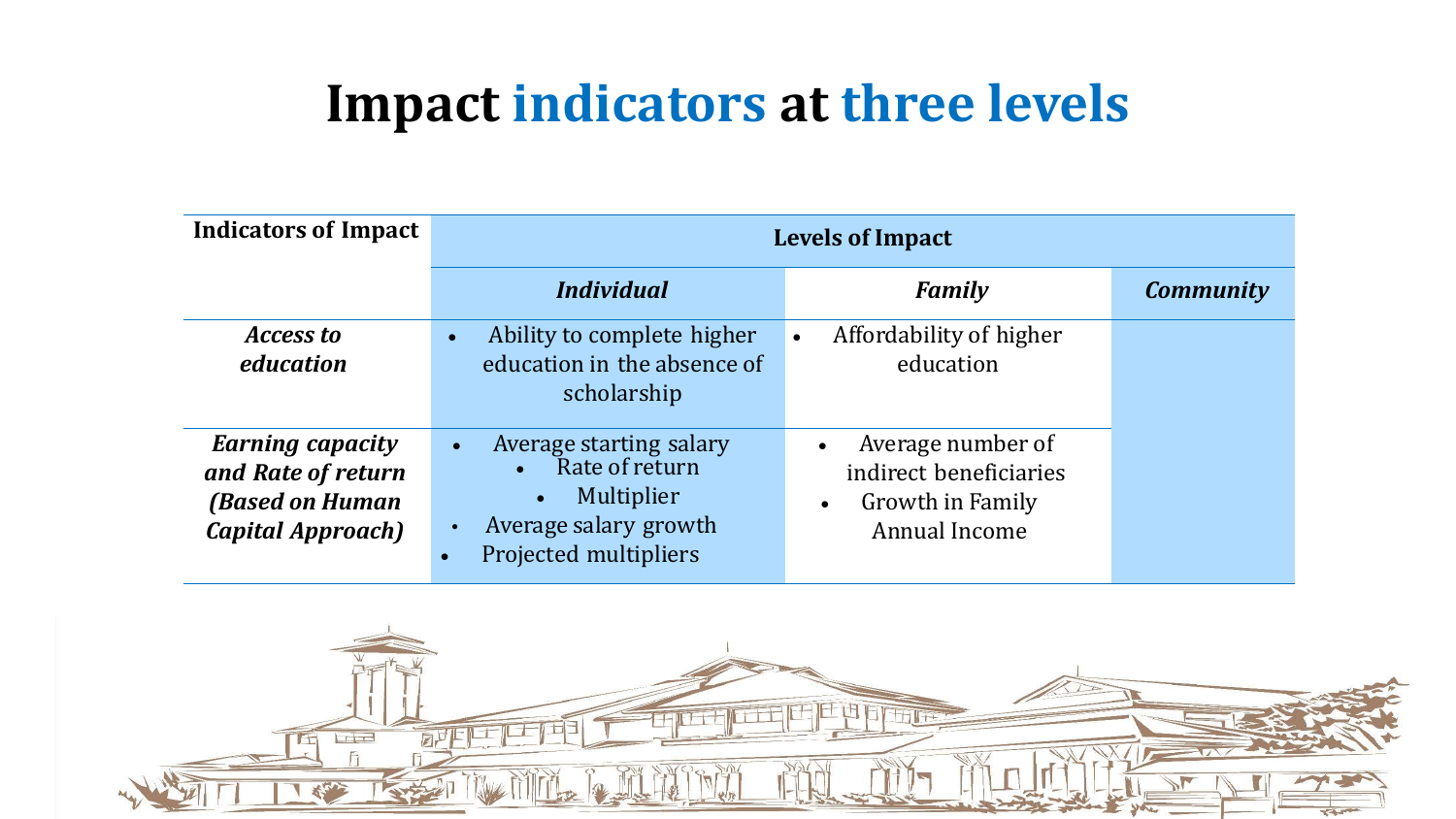|                          | <b>Individual</b>                                               | Family                                 | <b>Community</b>                           |
|--------------------------|-----------------------------------------------------------------|----------------------------------------|--------------------------------------------|
| <b>Capabilities</b>      | <b>•Human capital:</b> Career potential,                        | •Human capital: Use                    | <b>•Human capital:</b> Use of knowledge    |
| to build and use         | earning potential, ability to guide                             | of knowledge and skills to guide       | and skills to guide members of             |
| capitals                 | others                                                          | the siblings                           | extended family/community                  |
| <b>(Based on Human</b>   | •Social<br>capital:<br>Respect                                  | from •Social capital: Respect for the  | •Social capital: Use of networks and       |
| <b>Capabilities</b>      | family<br>community,<br>and                                     | Social family, use of networks and for | for educational/career advancement         |
| Approach,                | networks and use of networks for educational/career advancement |                                        | of members of extended                     |
| specifically DFID's      | educational/career advancement                                  | of siblings                            | family/community                           |
| <b>Sustainable</b>       | •Political capital: Awareness of •Political capital: Awareness  |                                        | <b>.Political capital: Awareness</b>       |
| <b>Livelihood Model)</b> | opportunities<br>and<br>sources                                 | of building and support to family to   | building and support to members of         |
|                          | support, Use of sources of support                              | use opportunities and sources of       | extended family/community to use           |
|                          | •Financial<br>capital:<br>Savings,                              | support                                | opportunities and sources of support       |
|                          | Insurance<br>Investments,<br>and                                | •Financial capital: Financial          | •Financial capital: Financial              |
|                          | Pension                                                         | provisions for family and siblings     | provisions for members of extended         |
|                          | <b>Physical capital:</b> House, Land,                           | •Physical capital: Contributions       | family/community                           |
|                          | <b>Amenities</b>                                                | to build family assets                 | <b>.Physical capital:</b> Contributions to |
|                          |                                                                 |                                        | build assets of members of extended        |
|                          |                                                                 |                                        | family/community                           |

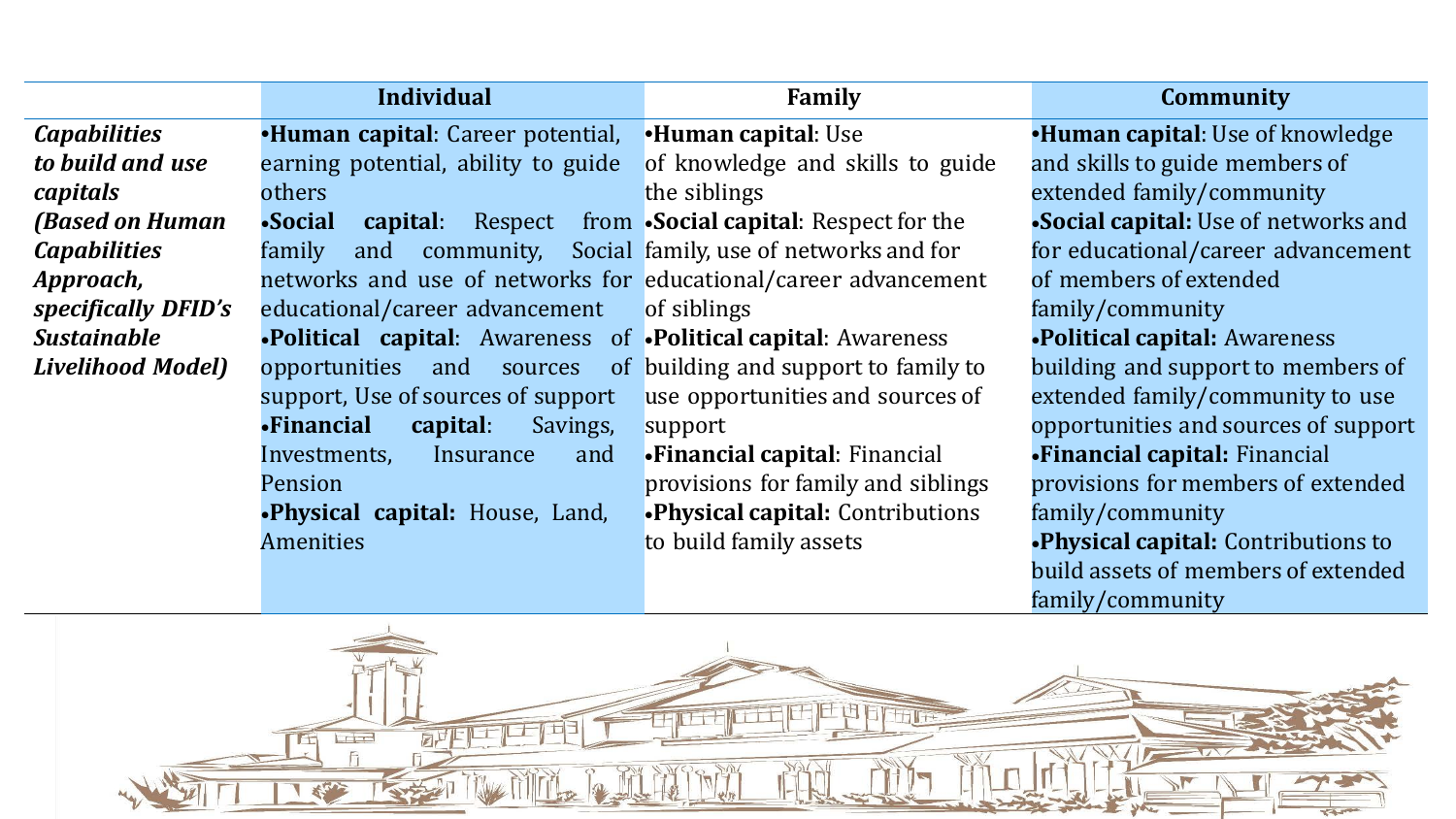### **Methodology**



### **Type of Respondents**

| <b>Type of respondent</b> | <b>Variations</b>                                       | N   |
|---------------------------|---------------------------------------------------------|-----|
| <b>Individual</b>         | <b>Studying</b><br>Employed                             | 181 |
| Family                    | Unemployed<br><b>Studying</b><br>Employed<br>Unemployed | 132 |
| Community                 | Common                                                  | 18  |
|                           | <b>Total</b>                                            | 331 |

**Figure 4. Multi-dimension and multi-level model of data collection**

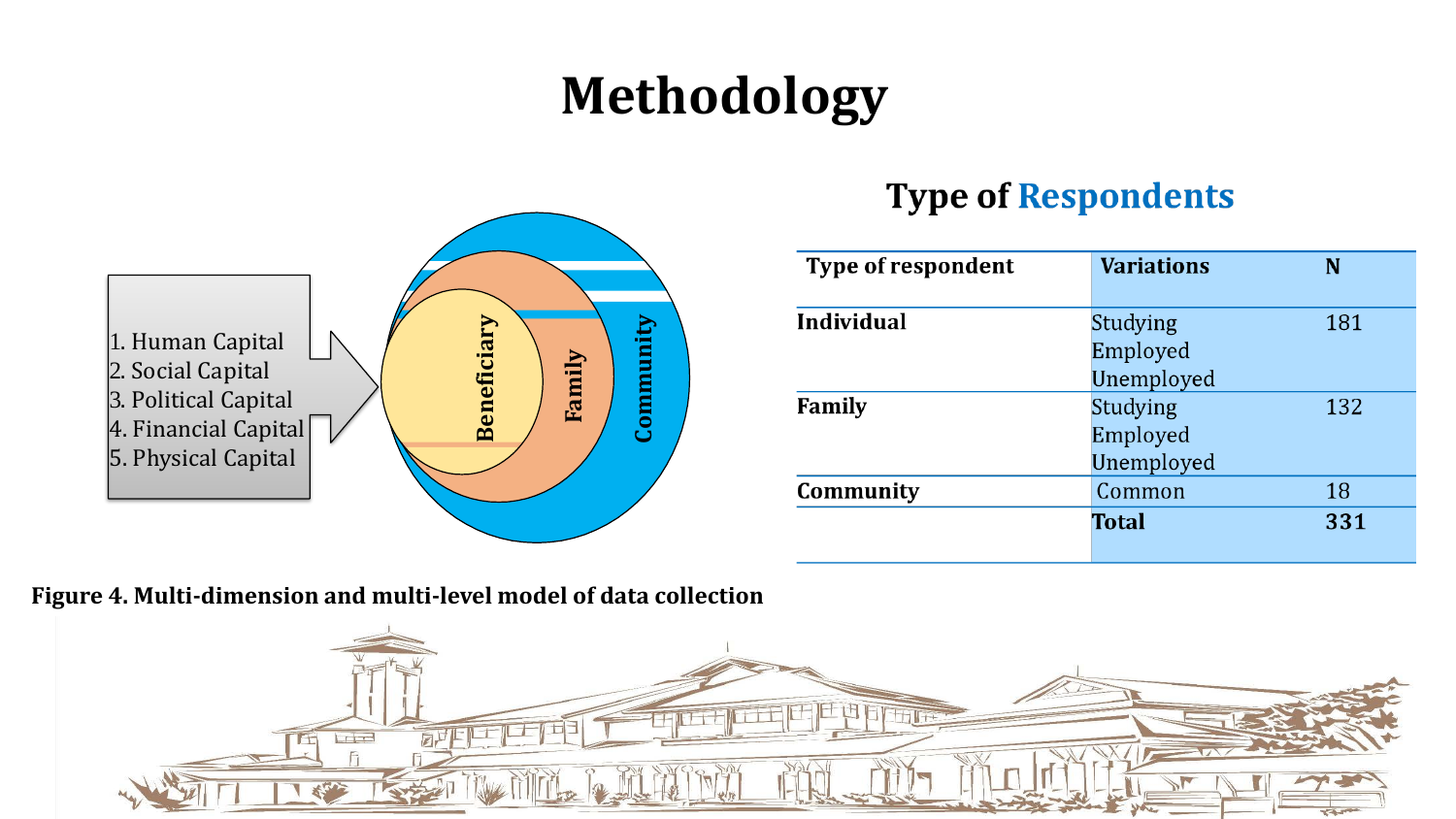# **FINDINGS: PART1 - OVERALL IMPACT**

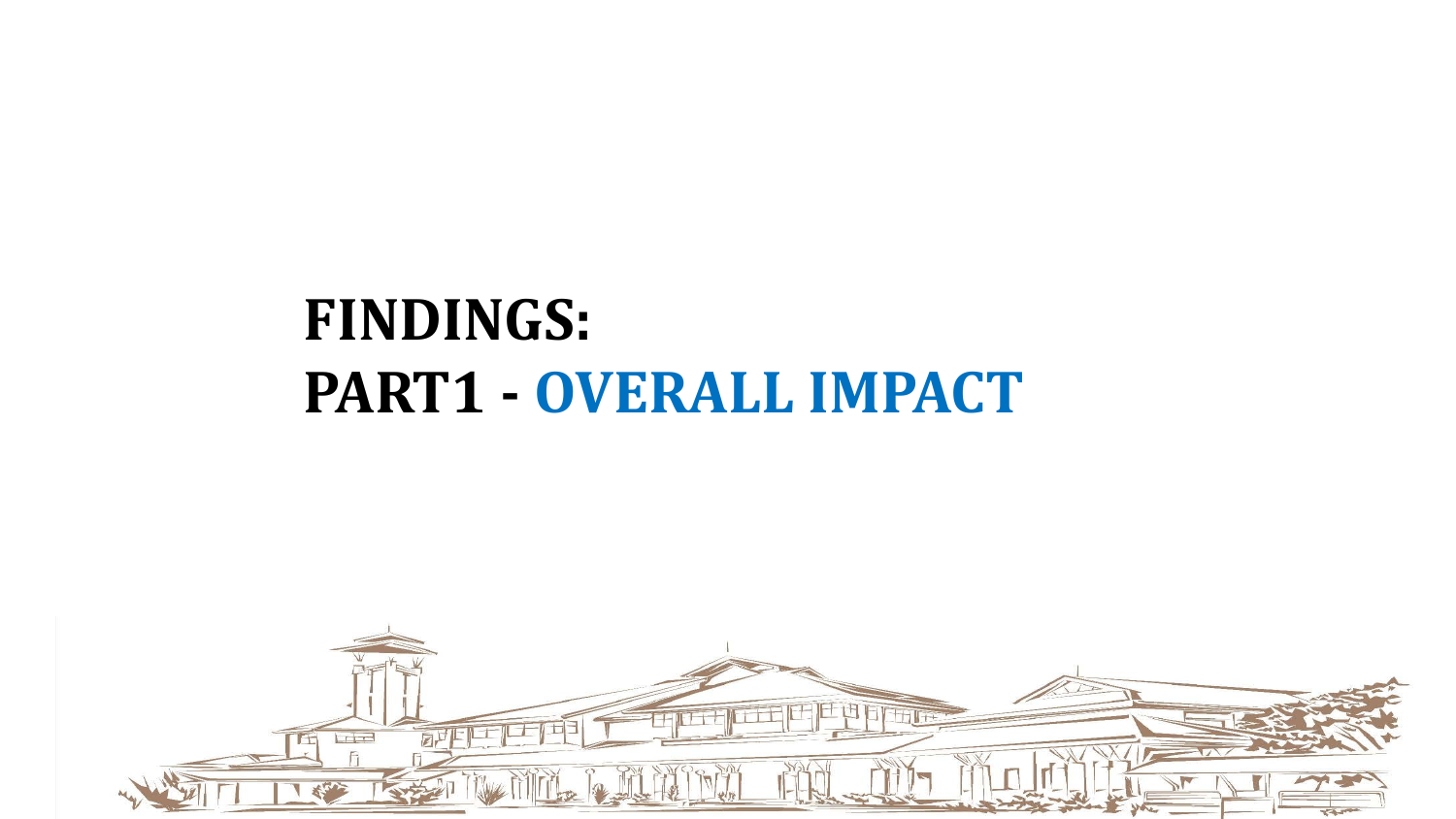### **Access to Education (1)**

|                    | <b>Beneficiaries</b>                                         | <b>Parents</b>                                             |
|--------------------|--------------------------------------------------------------|------------------------------------------------------------|
| <b>Plus</b><br>Two | $17\%$ (N=98)<br>(Would not enroll 6%, Would drop out 11%)   | $8\%$ (N=108)<br>(Would not enroll 0%, Would drop out 8%)  |
| <b>UG</b>          | $47\%$ (N=147)<br>(Would not enroll 10%, Would drop out 37%) | $12\%$ (N=124)<br>Would not enroll 1%, Would drop out 11%) |
| <b>PG</b>          | $11\%$ (N=27)<br>(Would not enroll 9%, Would drop out 18%)   | $0\%$ (N=4)<br>(Would not enroll 1%, Would drop out 11%)   |

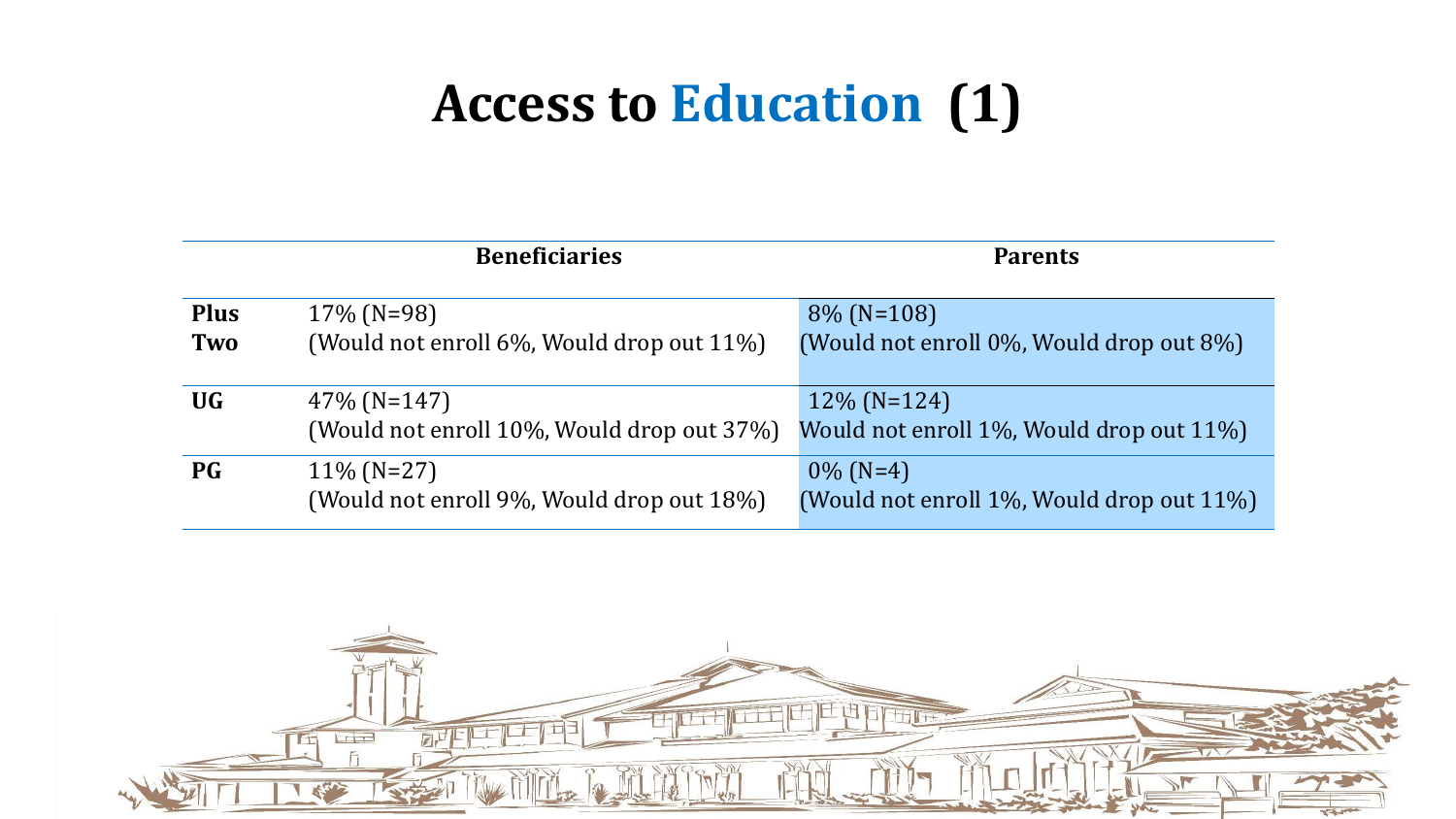### **Access to Education (2)**

|                 | <b>Parents</b>          | <b>Alternate sources of Funding</b><br>(In the order of frequency)                                                            | Range of amounts from other<br>sources               |
|-----------------|-------------------------|-------------------------------------------------------------------------------------------------------------------------------|------------------------------------------------------|
| <b>Plus Two</b> | $92\%$ (N=111)          | Other sources such as friends, Family savings, Relatives,<br>part time work, Bank loan                                        | Rs. 5,000 - Rs.50,000<br>$(Mean Rs. 25890, N=9)$     |
| <b>UG</b>       | <b>22%</b><br>$(N=121)$ | Bank loan, Other sources (such as gold loan, friends,<br>other scholarships, church trust etc.), Relatives, Family<br>savings | Rs. 10,000 - Rs.6,00,000<br>(Mean Rs.1,82,752, N=94) |
| <b>PG</b>       | $25\%$ (N=4)            | Other sources, Relatives                                                                                                      | Data not available                                   |

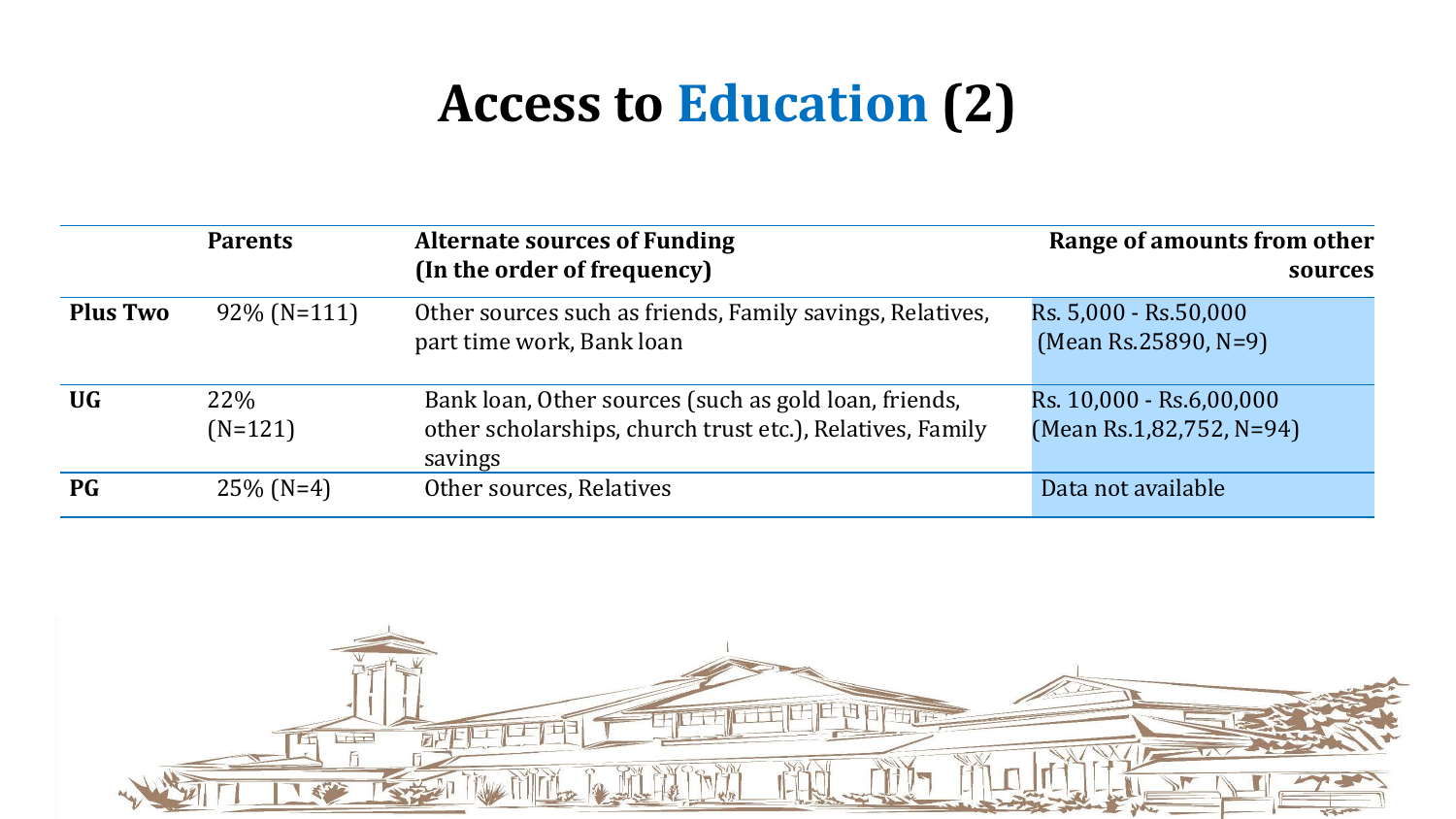# **Earning Capacity**

|                                     | N   | Mean       |
|-------------------------------------|-----|------------|
| <b>Average starting salary</b>      | 46  | Rs. 194739 |
| <b>Specialization-wise Averages</b> |     |            |
| Engineering                         | 30  | Rs. 185233 |
| IT                                  | 2.1 | Rs. 190048 |
| Non-IT                              | 09  | Rs. 174000 |
| Medicine                            | 02  | Rs. 270000 |
| Nursing & other healthcare          | 06  | Rs. 140500 |
| Other bachelor degrees              | 03  | Rs. 360000 |

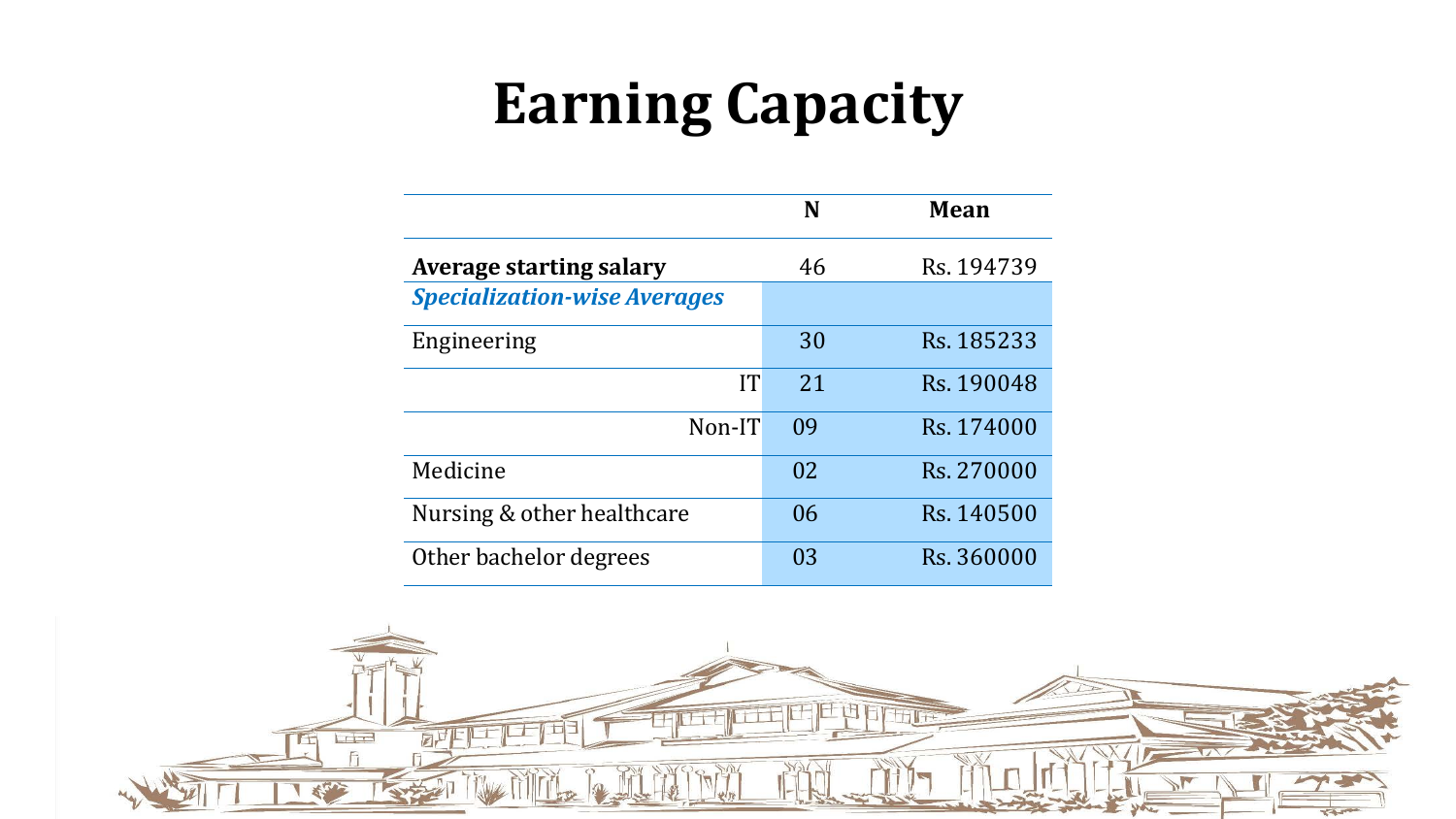# **Earning Capacity and Rates of Return**

|                                       | N  | <b>Mean RoR</b> |
|---------------------------------------|----|-----------------|
| <b>Overall Average Rate of Return</b> | 41 | 196%            |
| <b>Specialization-wise Averages</b>   |    |                 |
| Engineering                           | 30 | 153%            |
| <b>IT</b>                             | 21 | 170%            |
| Non-IT                                | 09 | 116%            |
| Medicine                              | 02 | 27%             |
| Nursing & other healthcare            | 06 | 135%            |
| Other bachelor degrees                | 03 | 862%            |

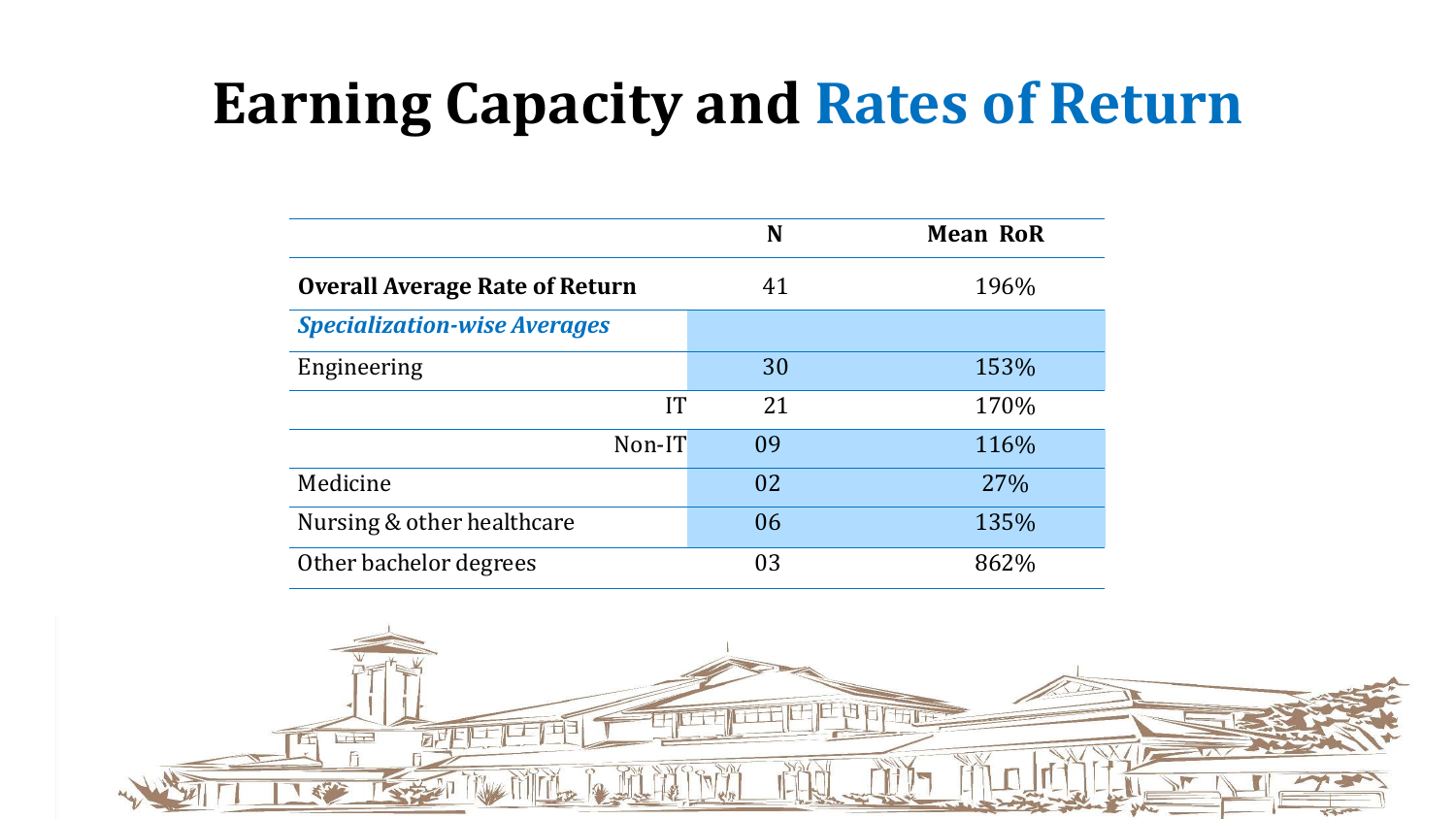## **Earning Capacity and Growth in Family Income**

#### **Growth in Family Annual Income**

| <b>Annual Family</b><br>Income(Rs.) | N   | $\frac{0}{0}$ |
|-------------------------------------|-----|---------------|
| < 50000                             | 155 | 87.6%         |
| 50000-100000                        | 18  | 10.2%         |
| 100000-150000                       | 3   | 1.7%          |
| >150000                             |     | $0.6\%$       |

#### **Growth in Annual Income for years of experience**

| <b>Current Annual Family</b><br>Income(Rs.) | 1-2 years<br>$(N=20)$ | 3-4 years<br>$(N=19)$ | $>=$ 5 Years<br>$(N=8)$ |
|---------------------------------------------|-----------------------|-----------------------|-------------------------|
| Less than two times the old<br>income       | 50%                   | $0\%$                 | $0\%$                   |
| Up to two times the old<br>income           | 25%                   | 32%                   | 13%                     |
| Up to 3 times the old income                | 15%                   | 32%                   | 38%                     |
| More than 3 times the old<br>income         | 10%                   | 37%                   | 50%                     |

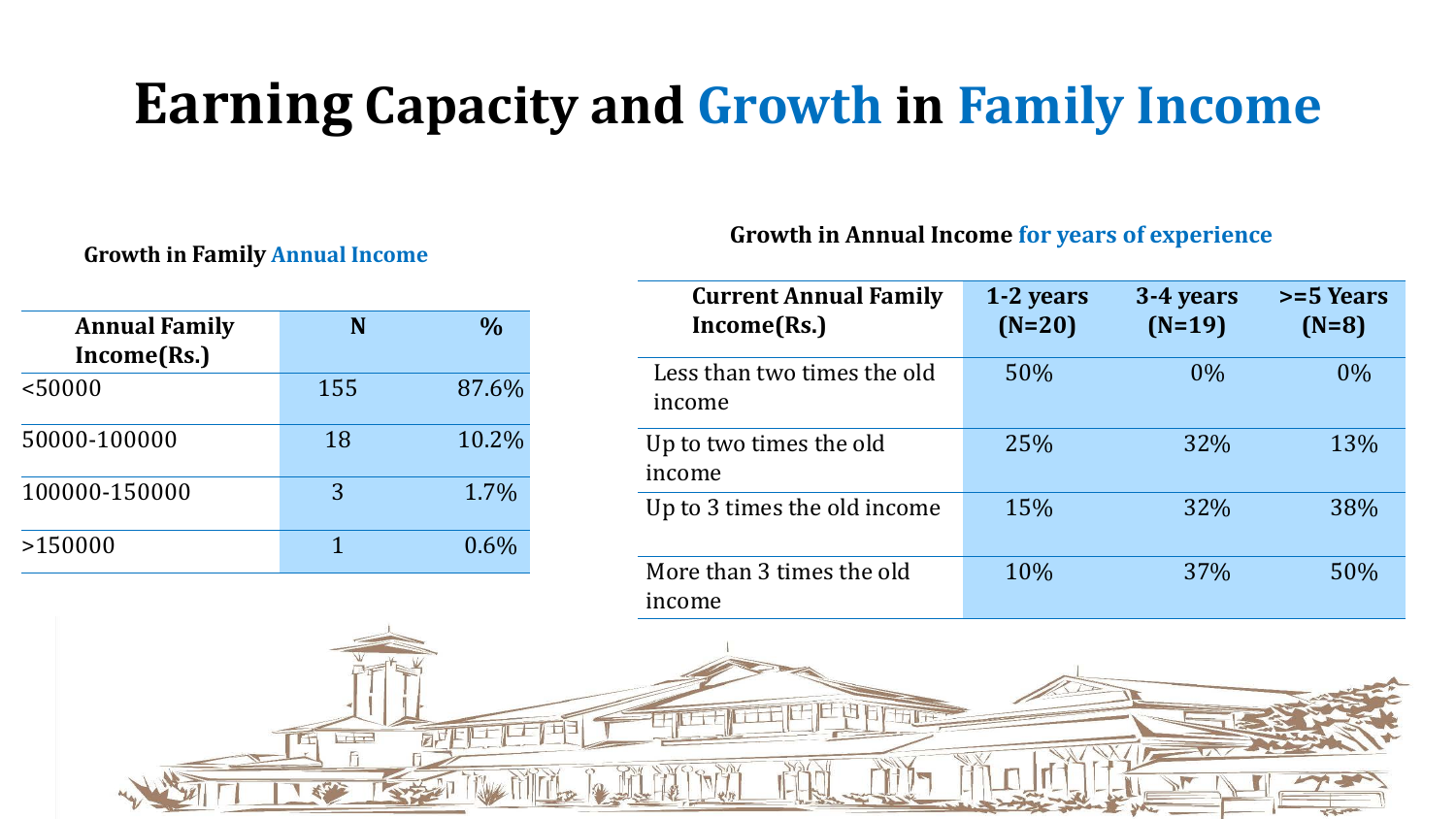# **Enhancement and use of Social Capital**

|                                                              | <b>Beneficiaries</b> | Family<br><b>Members</b> | <b>Community</b><br><b>Members</b> |
|--------------------------------------------------------------|----------------------|--------------------------|------------------------------------|
| <b>Enhancement to social capital</b>                         |                      |                          |                                    |
| Respect from family                                          | $87.2\%$ (N=164)     | $100\%$ (N=132)          | $100\%$ (N=17)                     |
| Respect from community                                       | $81.3\%$ (N=166)     | $100\%$ (N=132)          | $100\%$ (N=18)                     |
| Maintenance of old networks                                  | $86.7\%$ (N=166)     | 94.7% (N=132)            | $87.5\%$ (N=18)                    |
| Creation of new social and professional networks             | $82.4\%$ (N=165)     | 56.1% (N=132)            | $27.8\%$ (N=18)                    |
| Use of social capital                                        |                      |                          |                                    |
| Use of networks for own<br>educational or career advancement | $67.9\%$ (N=162)     | $20.7\%$ (N=111)         | $6.7\%$ (N=18)                     |

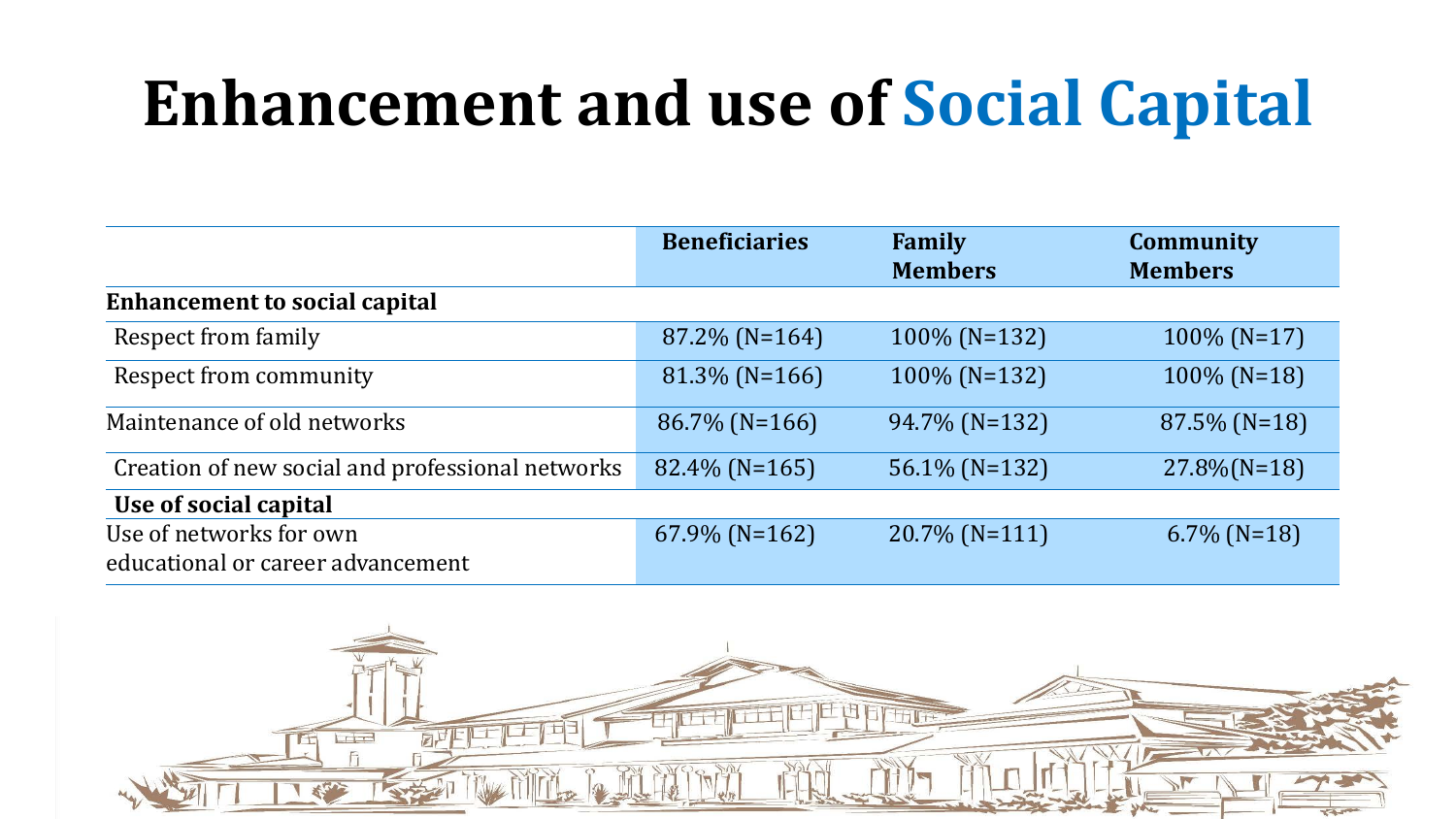# **Enhancement and use of Human Capital**

|                                      | <b>Beneficiaries</b> | Family         | <b>Community</b> |
|--------------------------------------|----------------------|----------------|------------------|
|                                      |                      | <b>Members</b> | <b>Members</b>   |
| <b>Enhancement to human capital</b>  |                      |                |                  |
| <b>Career Potential</b>              | 82.4% (N=170)        | 99.2% (N=132)  | $100\%$ (N=18)   |
| <b>Earning Potential</b>             | $77.6\%$ (N=170)     | 98.5% (N=132)  | $100\%$ (N=18)   |
| Knowledge and skills to guide others | $68.3\%$ (N=167)     | 98.5% (N=131)  | $94.4\%$ (N=17)  |
| Use of human capital                 |                      |                |                  |
| Satisfaction with career progress    | $92.2\%$ (N=51)      | 100%           | N/A              |
| Satisfaction with current salary     | $71.4\%$ (N=49)      | 100%           | N/A              |

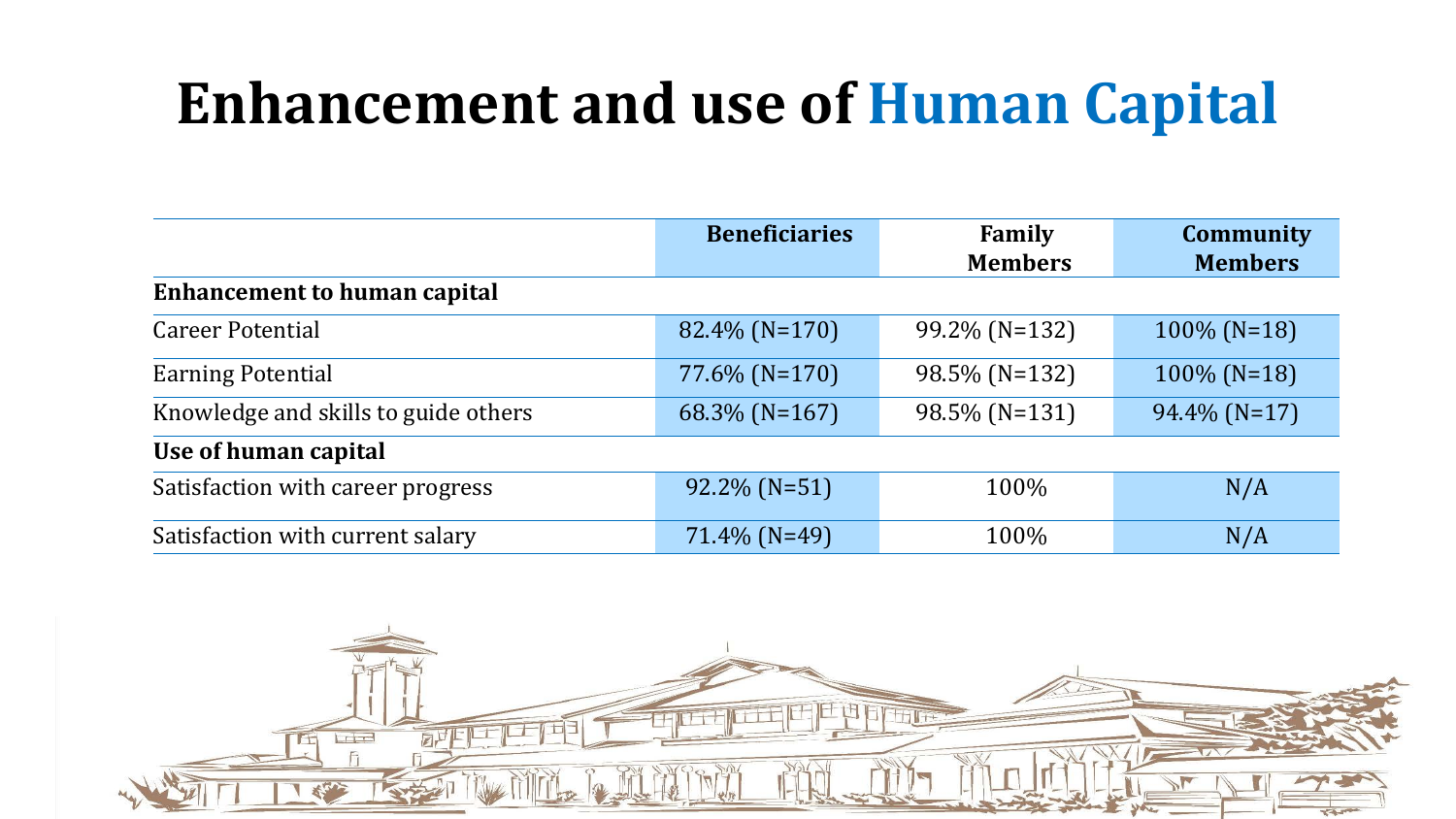# **Enhancement and use of Political Capital**

|                                                           | <b>Beneficiaries</b> | Family<br><b>Members</b> | <b>Community</b><br><b>Members</b> |
|-----------------------------------------------------------|----------------------|--------------------------|------------------------------------|
| <b>Enhancement to political capital</b>                   |                      |                          |                                    |
| Awareness of opportunities, rights and sources of support | $71.3\%$ (N=160)     | $34.1\%$ (N=126)         | $66.7\%$ (N=18)                    |
| Use of political capital                                  |                      |                          |                                    |
| Use of opportunities, rights and sources of support       | $51.9\%$ (N=158)     | $4.4\%$ (N=113)          | $6.7\%$ (N=15)                     |

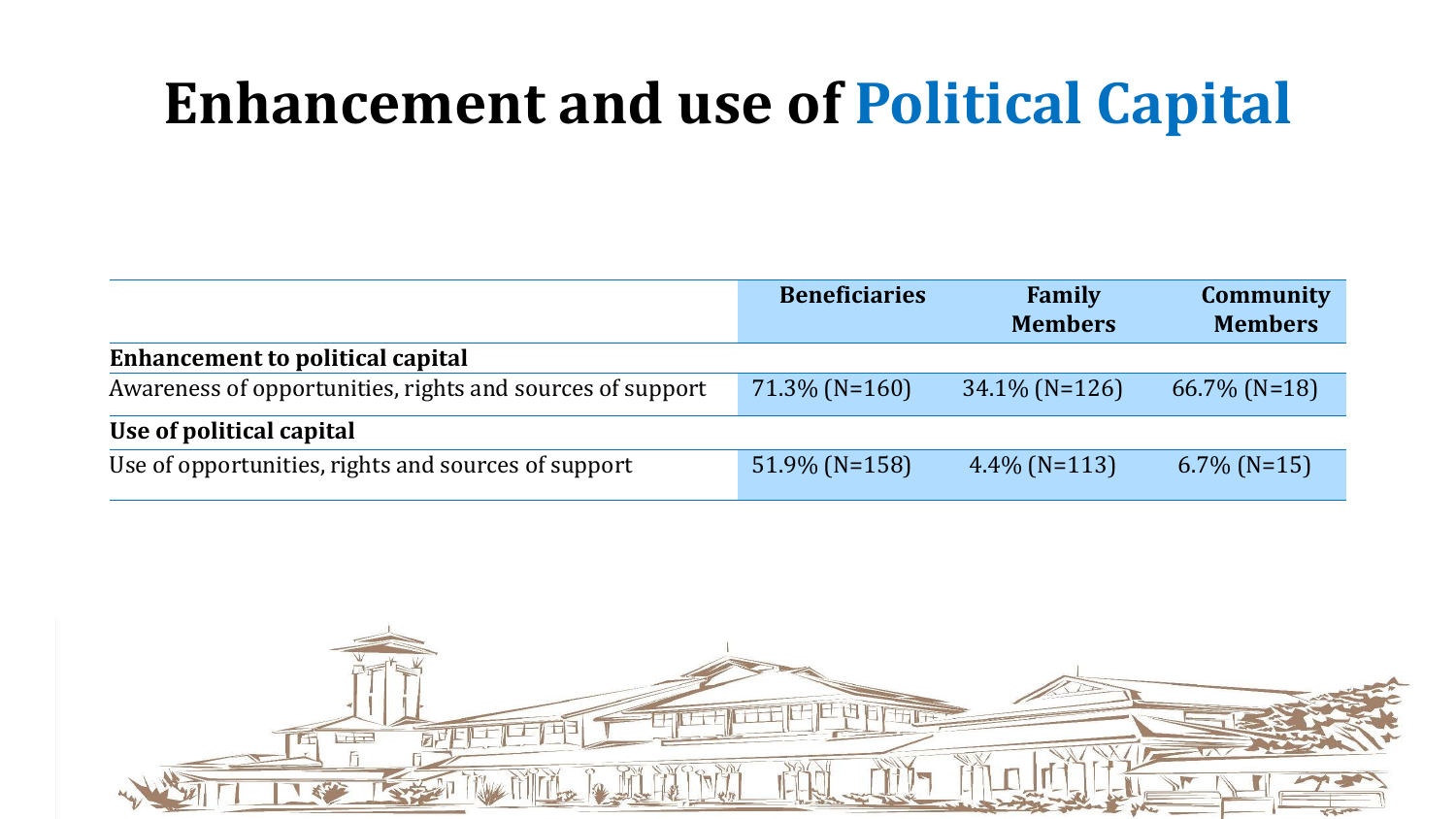### **Capabilities to Generate and Use Financial Capital**

|                       |                | <b>Beneficiaries</b>                                                                                                                                                              |          | <b>Parents</b>                                                                                                         |  |  |
|-----------------------|----------------|-----------------------------------------------------------------------------------------------------------------------------------------------------------------------------------|----------|------------------------------------------------------------------------------------------------------------------------|--|--|
|                       | N              | <b>Amounts</b>                                                                                                                                                                    | N        | <b>Amounts</b>                                                                                                         |  |  |
| <b>Fixed Deposits</b> | 5              | Range Rs.20000 - Rs. 100000,                                                                                                                                                      | 6        | Range could not be calculated because of insufficient                                                                  |  |  |
|                       |                | Mean Rs.48000 (N=5)                                                                                                                                                               |          | information on the amounts. Mean $Rs.60000$ (N=1)                                                                      |  |  |
| <b>Other Savings</b>  | 5 <sup>1</sup> | Range Rs.20000 - Rs. 200000,                                                                                                                                                      |          | Range could not be calculated because of insufficient                                                                  |  |  |
|                       |                | Mean Rs.73500 (N=4)                                                                                                                                                               |          | information on the amounts. Mean Rs 2000 per month<br>$(N=1)$                                                          |  |  |
| Investment in SIP/    | 5 <sup>1</sup> | Range Rs.100000-Rs.180000,                                                                                                                                                        | $\Omega$ |                                                                                                                        |  |  |
| Investment in         |                | Mean Rs.140000 (N=2)                                                                                                                                                              |          |                                                                                                                        |  |  |
| share market          |                |                                                                                                                                                                                   |          |                                                                                                                        |  |  |
| Life insurance        | 5 <sup>1</sup> | Range for monthly contribution Rs.2500-<br>Rs.3000 pm, policy amount Rs.30000-<br>Rs.1000000, Mean monthly contribution<br>$Rs.2750(N=2)$ ,<br>Mean policy amount Rs.435600 (N=5) |          | Range could not be calculated because of insufficient<br>information on the amounts. Mean Rs.3500 per month<br>$(N=1)$ |  |  |
| Lote                  |                |                                                                                                                                                                                   |          |                                                                                                                        |  |  |

**Address**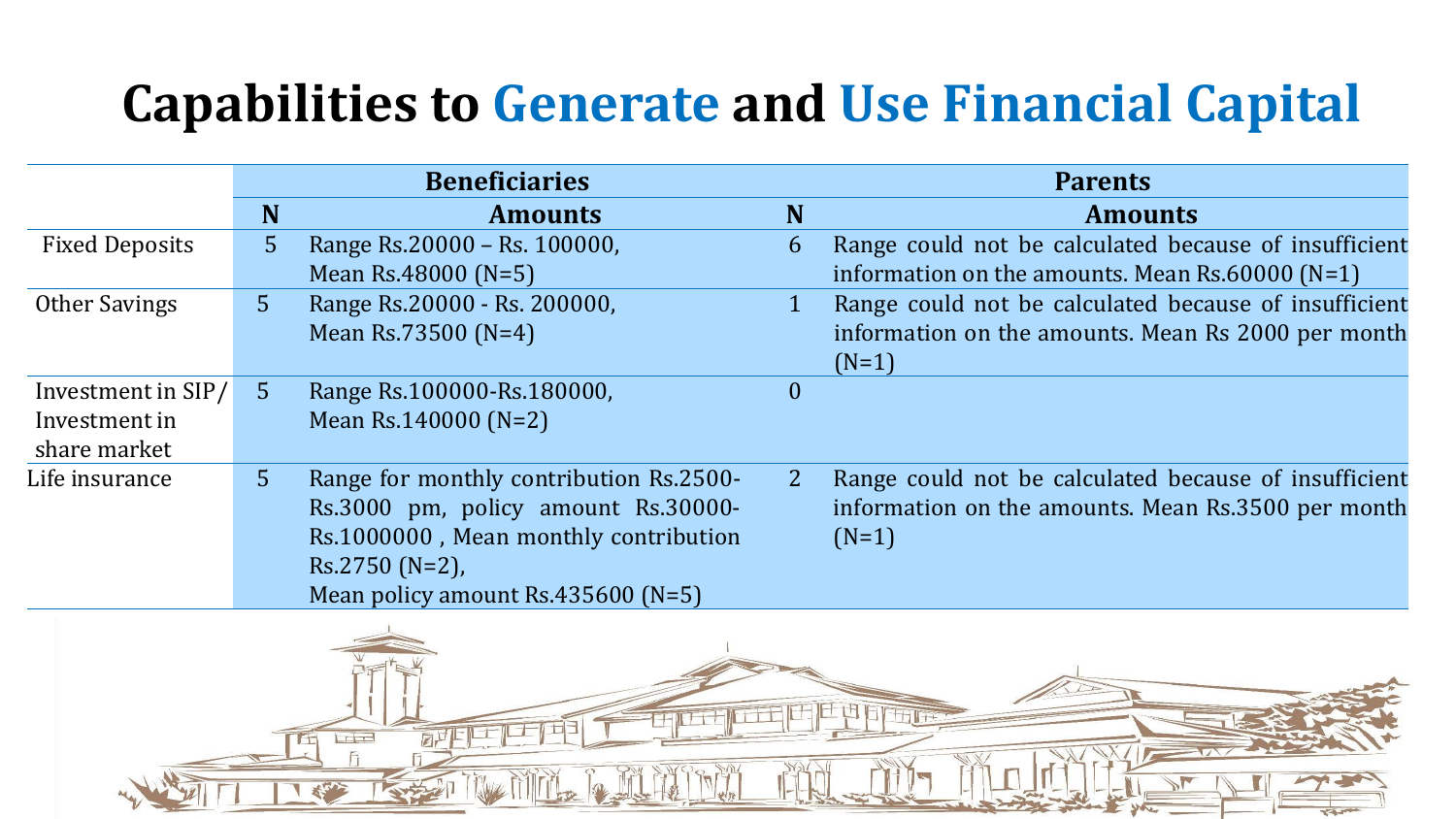### **Generation and Types of Financial Capital**

| <b>Work</b><br><b>Experience</b> | N  | <b>Fixed</b><br><b>Deposits</b> | <b>Other</b><br><b>Savings</b> | Investment in<br>SIP/<br>Investment in<br><b>Share market</b> | Life insurance |
|----------------------------------|----|---------------------------------|--------------------------------|---------------------------------------------------------------|----------------|
| 1-2 years                        | 24 |                                 |                                |                                                               |                |
| 3-4 years                        | 19 |                                 |                                |                                                               |                |
| 5 or more years                  | 8  |                                 |                                |                                                               | 4              |

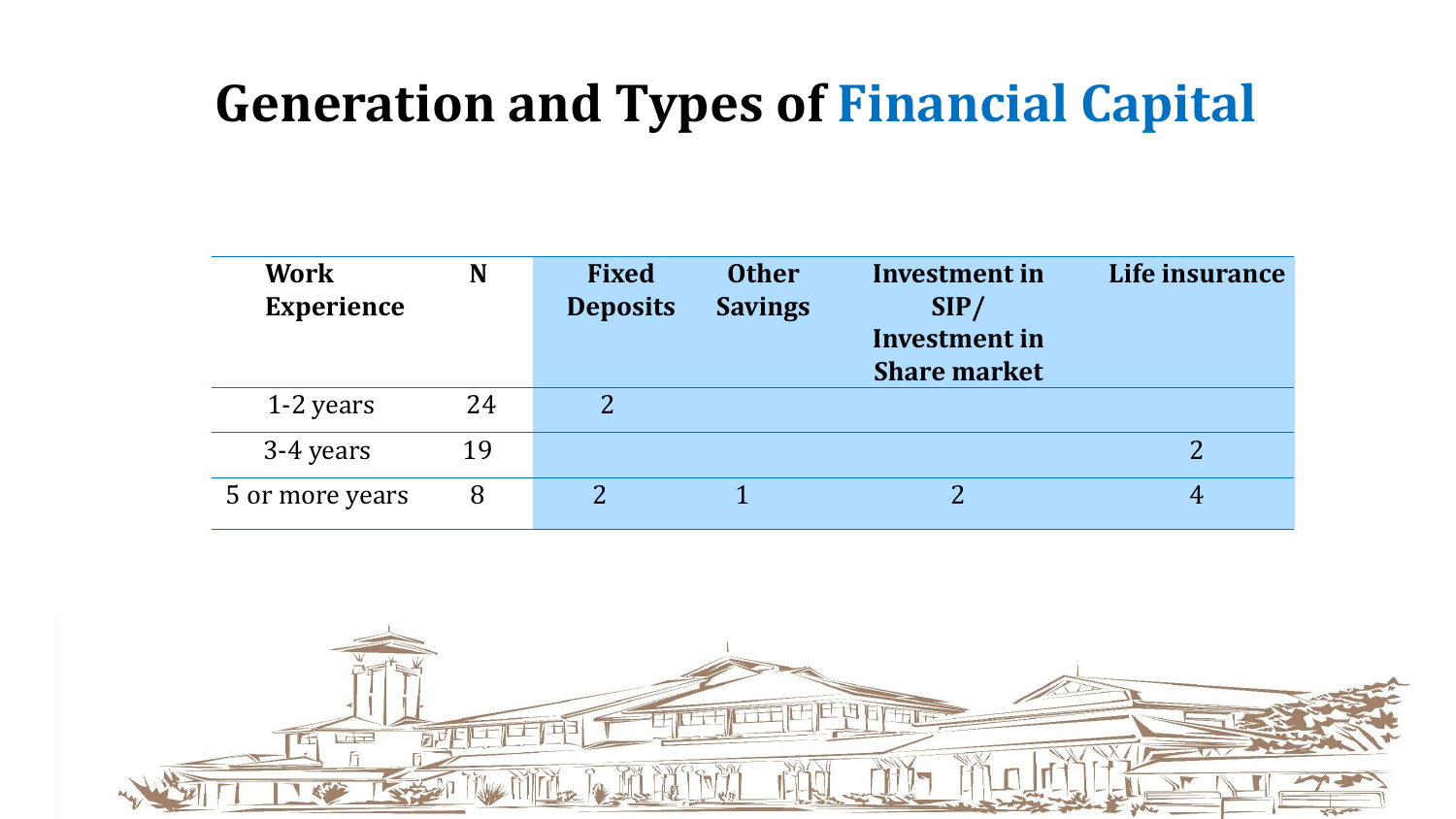### **Generation and Types of Physical Capital**

|                                                                                      | <b>Beneficiaries</b><br><b>Total</b> |                | <b>Work Experience</b> | (numbers do not add up because not everyone<br>had given data to calculate work experience) | <b>Parents</b> |  |
|--------------------------------------------------------------------------------------|--------------------------------------|----------------|------------------------|---------------------------------------------------------------------------------------------|----------------|--|
|                                                                                      |                                      | 1-2 years      | 3-4 years              | 5 or more years                                                                             |                |  |
| <b>Amenities</b>                                                                     |                                      |                |                        |                                                                                             |                |  |
| Vehicle                                                                              | 9                                    | 3              | $\overline{2}$         | 3                                                                                           | 3              |  |
| White goods (e.g. Fridge, A/C, washing<br>machine, mixie, grinder, microwave<br>etc. | 9                                    | $\overline{2}$ | $\overline{2}$         | 5                                                                                           | 3              |  |
| Electronics (TV/ music system, cell<br>phone,                                        | 17                                   | $\overline{4}$ | 6                      | 6                                                                                           | 33             |  |
| <b>Assets</b>                                                                        |                                      |                |                        |                                                                                             |                |  |
| House/flat                                                                           | 5                                    | $\overline{2}$ | $\mathbf{1}$           | $\overline{2}$                                                                              | $\mathbf 1$    |  |
| Land                                                                                 | $\overline{2}$                       | $\overline{1}$ |                        | $\overline{1}$                                                                              | $\overline{0}$ |  |
| <b>Lite</b>                                                                          |                                      |                |                        |                                                                                             |                |  |
|                                                                                      |                                      |                |                        |                                                                                             |                |  |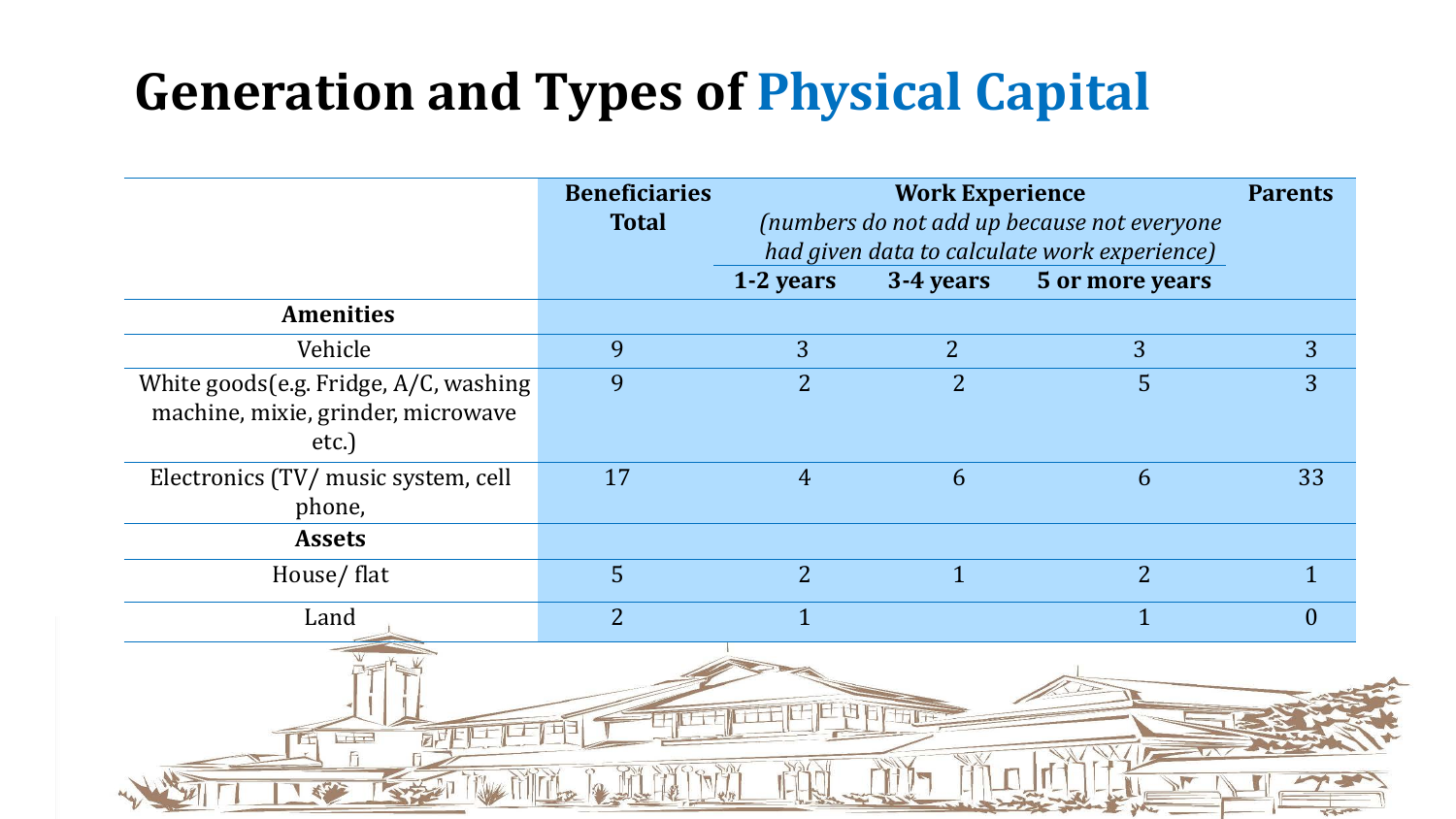### **Capabilities to Generate and Use Capitals**

|                                                     | <b>Beneficiaries</b> | <b>Family members</b> | <b>Community members</b> |
|-----------------------------------------------------|----------------------|-----------------------|--------------------------|
| Use of human capital                                |                      |                       |                          |
| Use of knowledge and skills to give                 | 77.8% (N=158)        | $99.2\%$ (N=130)      | $94.4\%$ (N=18)          |
| educational/career guidance to siblings             |                      |                       |                          |
| Use of social capital                               |                      |                       |                          |
| Increase in family status                           | $74.1\%$ (N=162)     | $99.2\%$ (N=132)      | $100\%$ (N=18)           |
| Use of networks for siblings' educational or career | $62.8\%$ (N=156)     | $19.1\%$ (N=110)      | $6.3\%$ (N=16)           |
| advancement                                         |                      |                       |                          |
| Use of political capital                            |                      |                       |                          |
| Building parents' and siblings' awareness of        | $63.5\%$ (N=159)     | 14.9% (N=113)         | $33.3\%$ (N=15)          |
| opportunities and rights and helping them to use    |                      |                       |                          |
| sources of support                                  |                      |                       |                          |

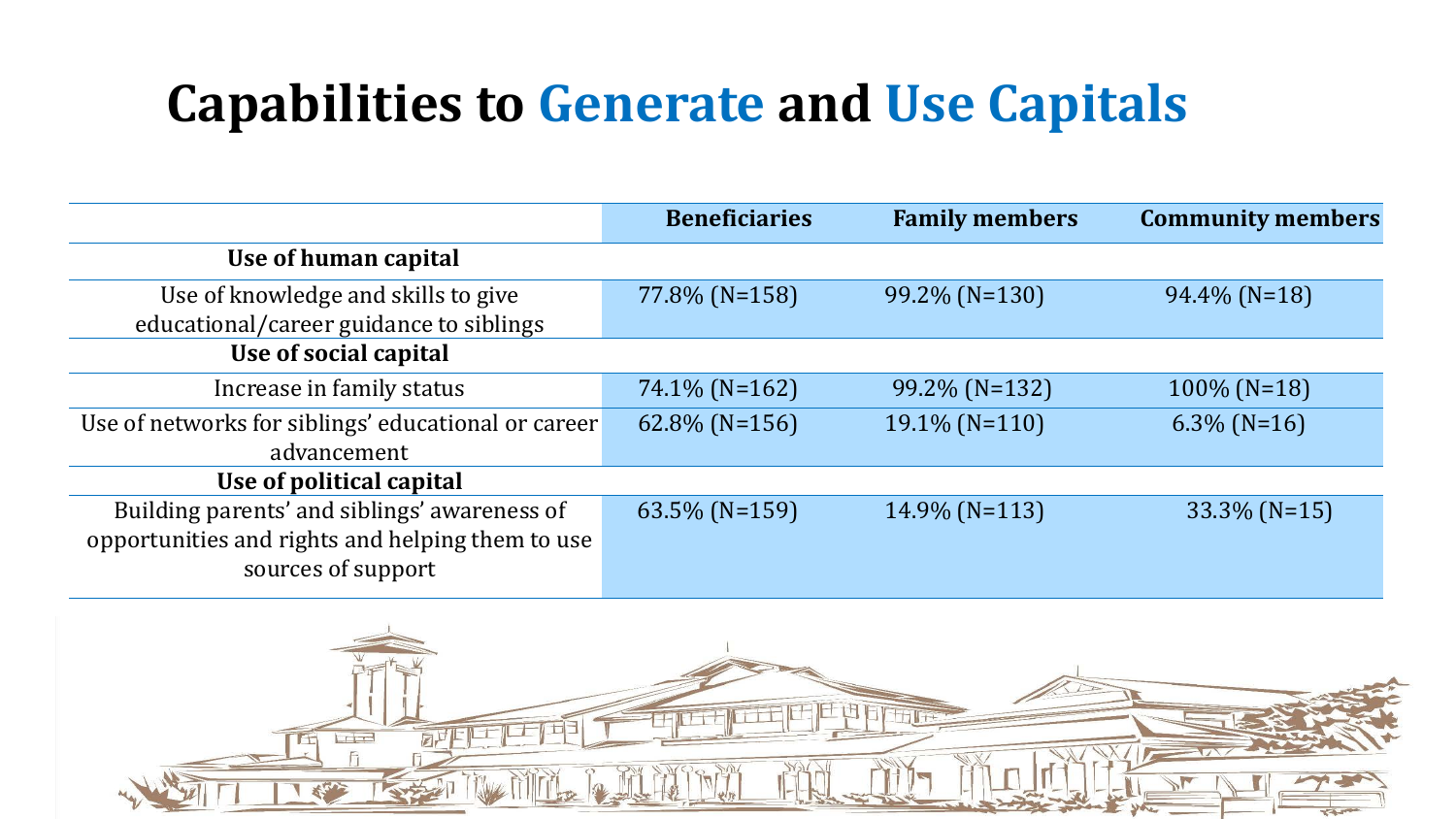#### **Types of educational help provided to their siblings**



#### **Career related help provided by the employed beneficiaries to their siblings**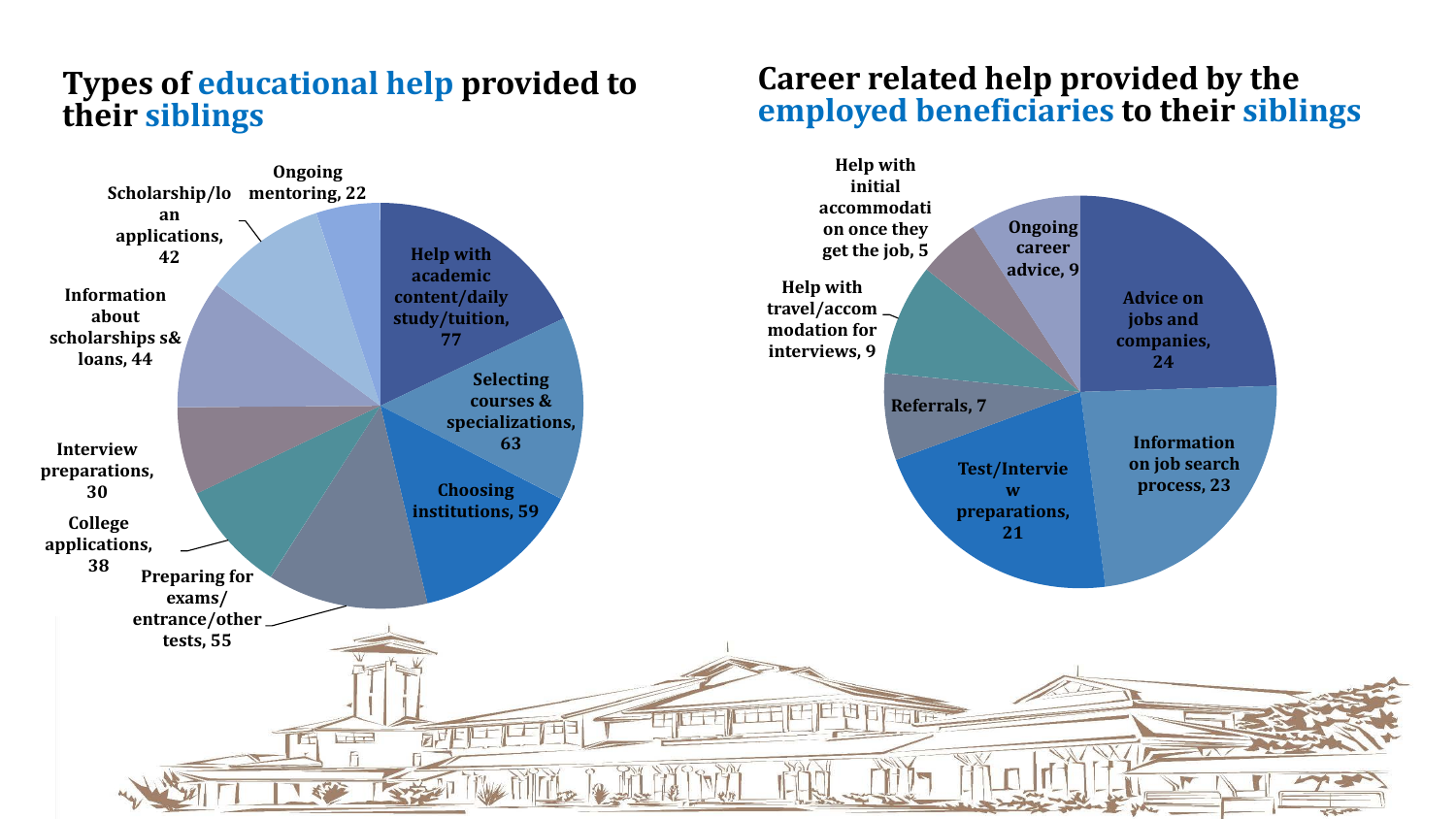### **Use of Financial Capital**

|                                                         |    | <b>Beneficiaries</b>                                    |                  | <b>Parents</b>                                                                                                                                  |
|---------------------------------------------------------|----|---------------------------------------------------------|------------------|-------------------------------------------------------------------------------------------------------------------------------------------------|
| Meeting recurring expenses                              | N  | Amount                                                  | N                | Amount                                                                                                                                          |
| Support family with monthly<br>contribution             | 30 | Range Rs.2000- Rs.50000,<br>Mean Rs.14404( $N=20$ )     | 42               | Range Rs.1000 - Rs.25000, Mean Rs. 9460<br>$(N=25)$ ,<br>Full salary in 3 cases,<br>According to needs rather than a fixed<br>amount in 5 cases |
| Contribution towards health<br>care expenses of parents | 9  | Range Rs.10000 - Rs. 500000,<br>Mean Rs. $104143$ (N=7) | $\boldsymbol{0}$ |                                                                                                                                                 |

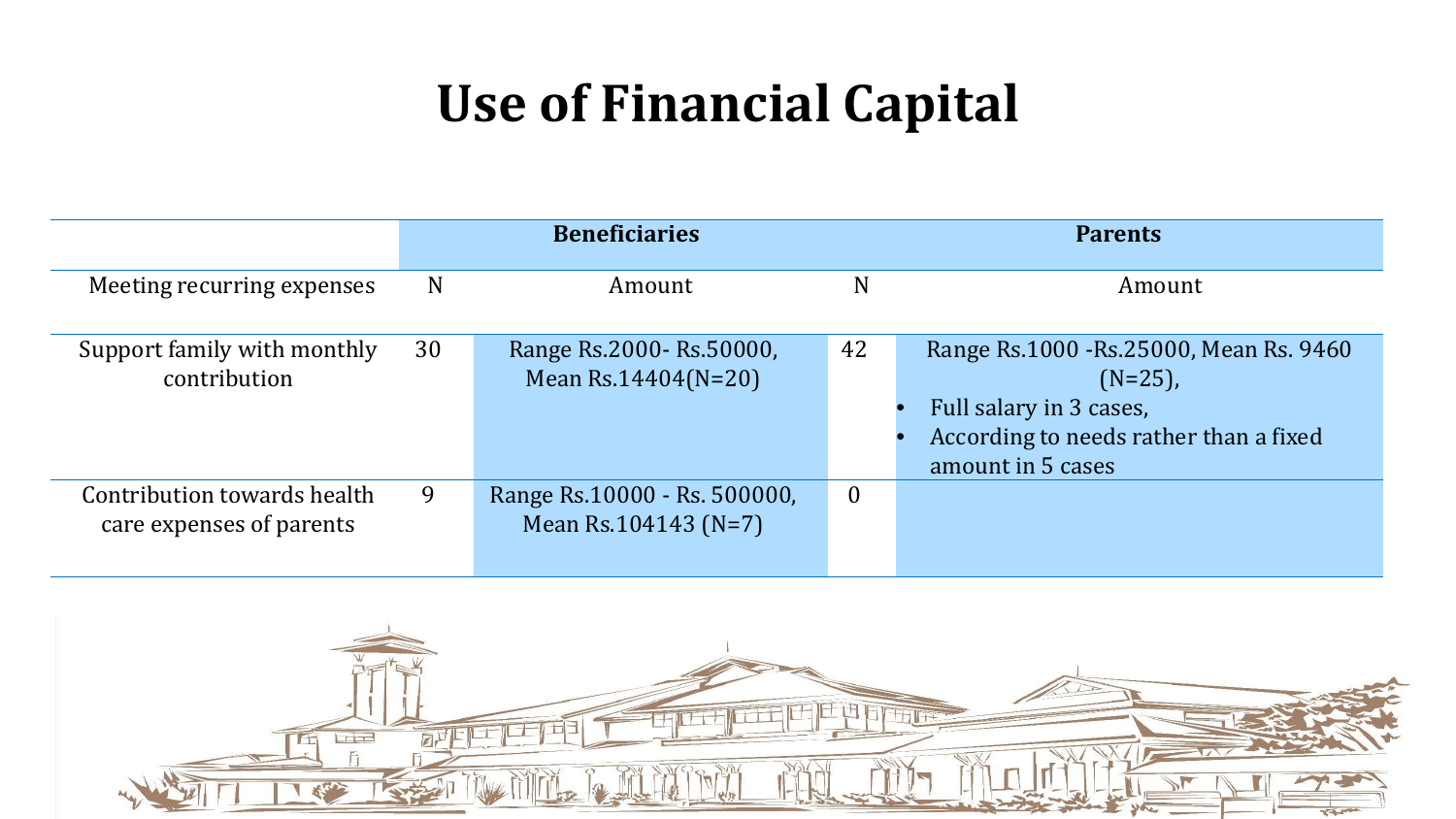|                                                  |    | <b>Beneficiaries</b>                                     |                | <b>Parents</b>     |
|--------------------------------------------------|----|----------------------------------------------------------|----------------|--------------------|
| <b>Meeting Recurring Expenses (cont)</b>         | N  | <b>Amount</b>                                            | N              | Amount             |
| Repayments of loans taken by parents             | 14 | Range Rs.3000 - Rs. 250000, Mean<br>$Rs.56880(N=9)$      | $\overline{2}$ | Data not<br>shared |
| Contribution to siblings' marriage               | 5  | Range Rs.6500 - Rs. 200000, Mean<br>$Rs.91625(N=4)$      | $\overline{0}$ |                    |
| Contribution to health care expenses of siblings |    | Range could not be calculated.<br>Mean Rs.200000 $(N=1)$ | $\mathbf{0}$   |                    |
| Repayments of loans taken by siblings            |    | Data not shared                                          | $\overline{0}$ |                    |

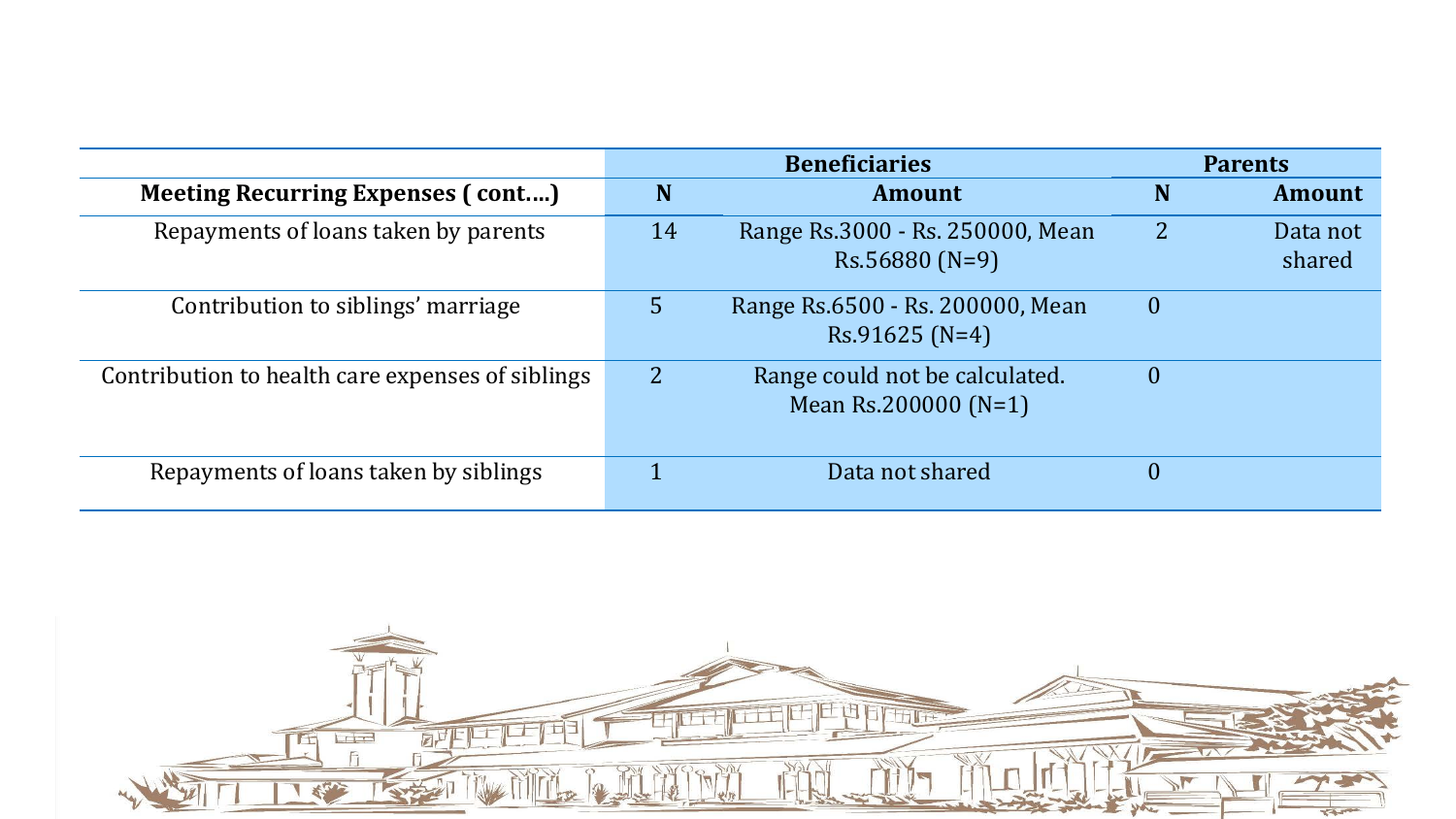|                                                           |                  | <b>Beneficiaries</b>                                               |                | <b>Parents</b>                                                                                                                           |  |  |
|-----------------------------------------------------------|------------------|--------------------------------------------------------------------|----------------|------------------------------------------------------------------------------------------------------------------------------------------|--|--|
| Long term financial security                              | N                | <b>Amount</b>                                                      | N              | <b>Amount</b>                                                                                                                            |  |  |
| Health insurance for parents                              | 8                | Range Rs.2500 - Rs. 160000,<br>Mean Rs.44375 (N=4)                 | $\mathbf{1}$   | Range could not be calculated.<br>Mean $Rs.3000$ per month $(N=1)$                                                                       |  |  |
| Life Insurance for parents                                | $\mathbf{1}$     | Range could not be calculated.<br>Mean Rs.10000 N=1                | $\overline{0}$ |                                                                                                                                          |  |  |
| Pension scheme for parents                                | $\overline{0}$   |                                                                    | $\overline{0}$ |                                                                                                                                          |  |  |
| Contribution to the starting of a<br>venture by a parent  | $\boldsymbol{0}$ |                                                                    | $\overline{0}$ |                                                                                                                                          |  |  |
| Contribution to siblings' education                       | 13               | Range Rs.12000 - Rs. 300000,<br>Mean Rs.81000 per annum<br>$(N=6)$ | 14             | Range Rs.5000 - Rs.6000, Mean Rs.<br>5333 per month, i.e. Rs.64000 (N=3),<br>According to needs rather than a fixed<br>amount in 9 cases |  |  |
| Contributing to the starting of a<br>venture by a sibling | $\mathbf{1}$     | Range could not be calculated.<br>Mean Rs.20000 N=1                | $\overline{0}$ |                                                                                                                                          |  |  |
| <b>Lite</b>                                               |                  |                                                                    |                |                                                                                                                                          |  |  |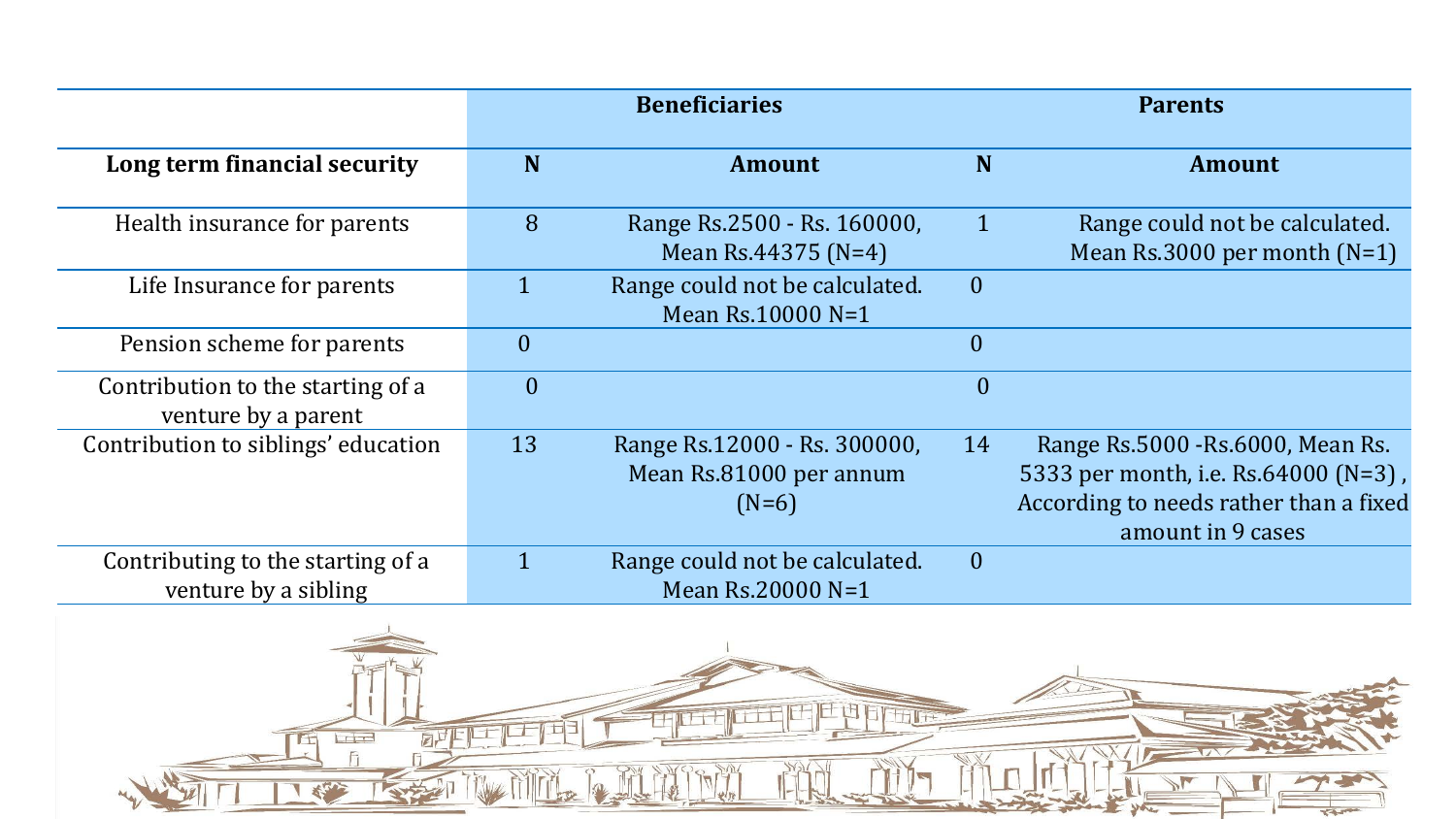|                                |              | <b>Beneficiaries</b>                |          | <b>Parents</b> |
|--------------------------------|--------------|-------------------------------------|----------|----------------|
| <b>Physical asset building</b> | N            | <b>Amount</b>                       | N        | <b>Amount</b>  |
| <b>Building house</b>          |              | Range Rs.10000 - Rs.800000, , Mean  | $\theta$ |                |
|                                |              | $Rs.536667 (N=3)$                   |          |                |
| Housing loan for parents       | <sup>2</sup> | Range could not be calculated, Mean |          |                |
|                                |              | $Rs.50000(N=1)$                     |          |                |
| Renovation of house for        | 5            | Range Rs.50000 - Rs.1500000, Mean   | $\bf{0}$ |                |
| parents                        |              | $Rs.583333(N=3)$                    |          |                |

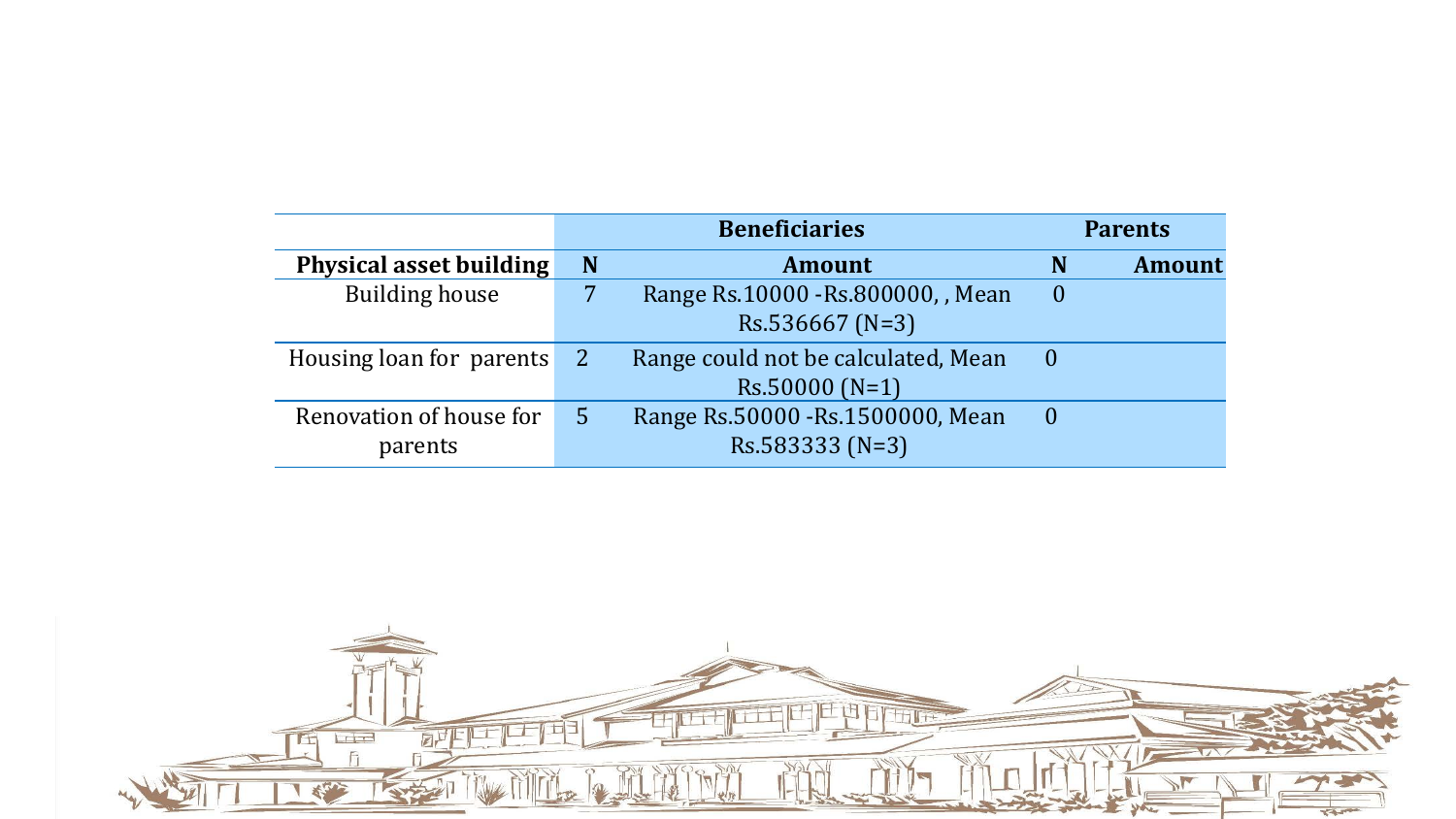### **Use of Human, Social & Political Capitals**

|                                                                                                                                             | <b>Beneficiaries</b> | Family<br>members | <b>Community</b><br>members |
|---------------------------------------------------------------------------------------------------------------------------------------------|----------------------|-------------------|-----------------------------|
| Use of human capital                                                                                                                        |                      |                   |                             |
| Use of knowledge and skills to give educational/career guidance<br>to members of extended family/community                                  | $76.3\%$ (N=169)     | $100\%$ (N=131)   | $94.4\%$ (N=18)             |
| Use of social capital                                                                                                                       |                      |                   |                             |
| Use of networks for educational or career advancement of<br>members of extended family/community                                            | $61.7\%$ (N=167)     | 48.9% (N=131)     | $27.8\%$ (N=18)             |
| Use of political capital                                                                                                                    |                      |                   |                             |
| Building awareness among members or extended family/<br>community of opportunities and rights and helping them to use<br>sources of support | $62.1\%$ (N=161)     | $8\%$ (N=125)     | $16.7\%$ (N=18)             |

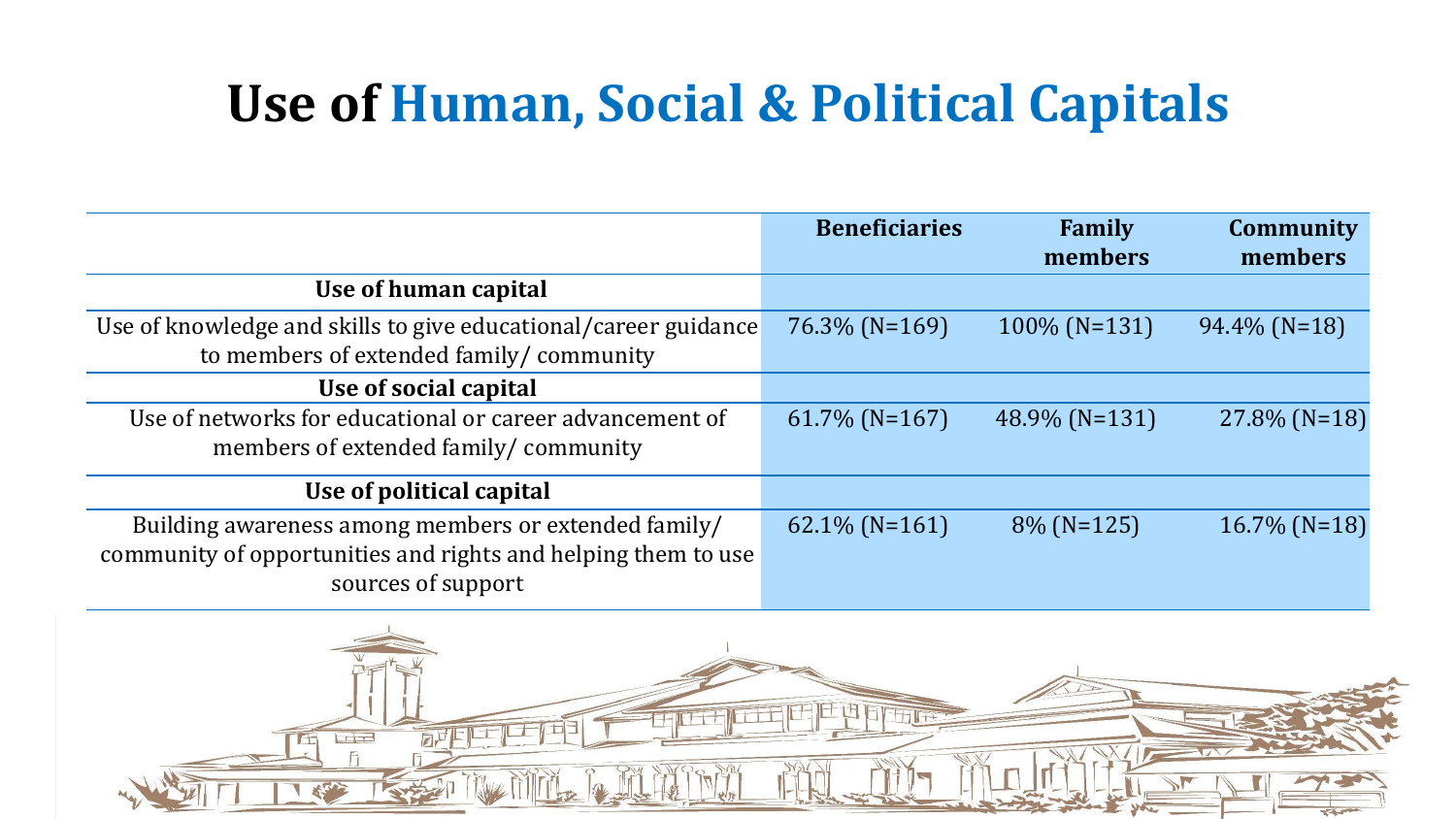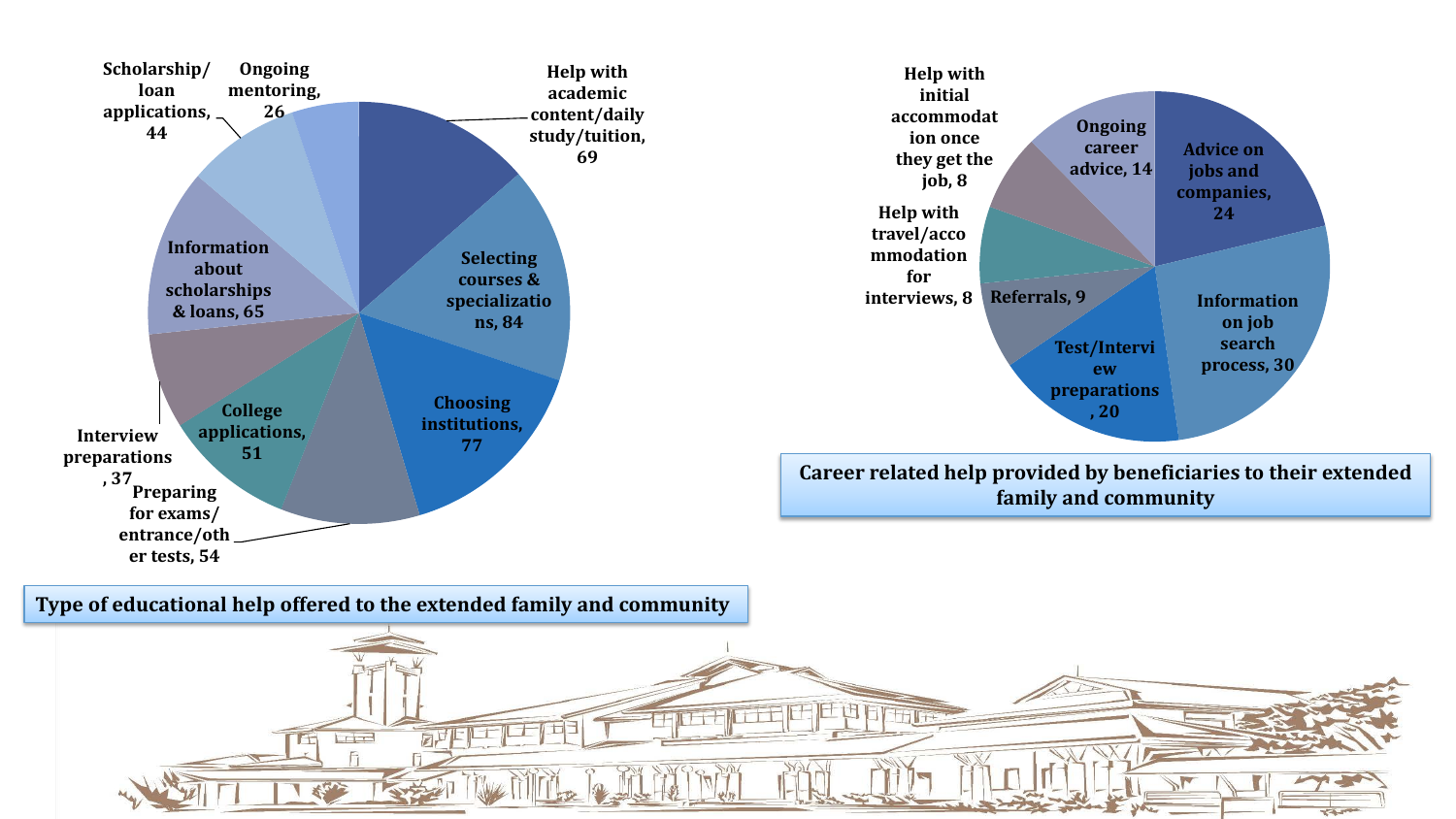### **FINDINGS: PART2 – FACTORS AFFECTING IMPACT**

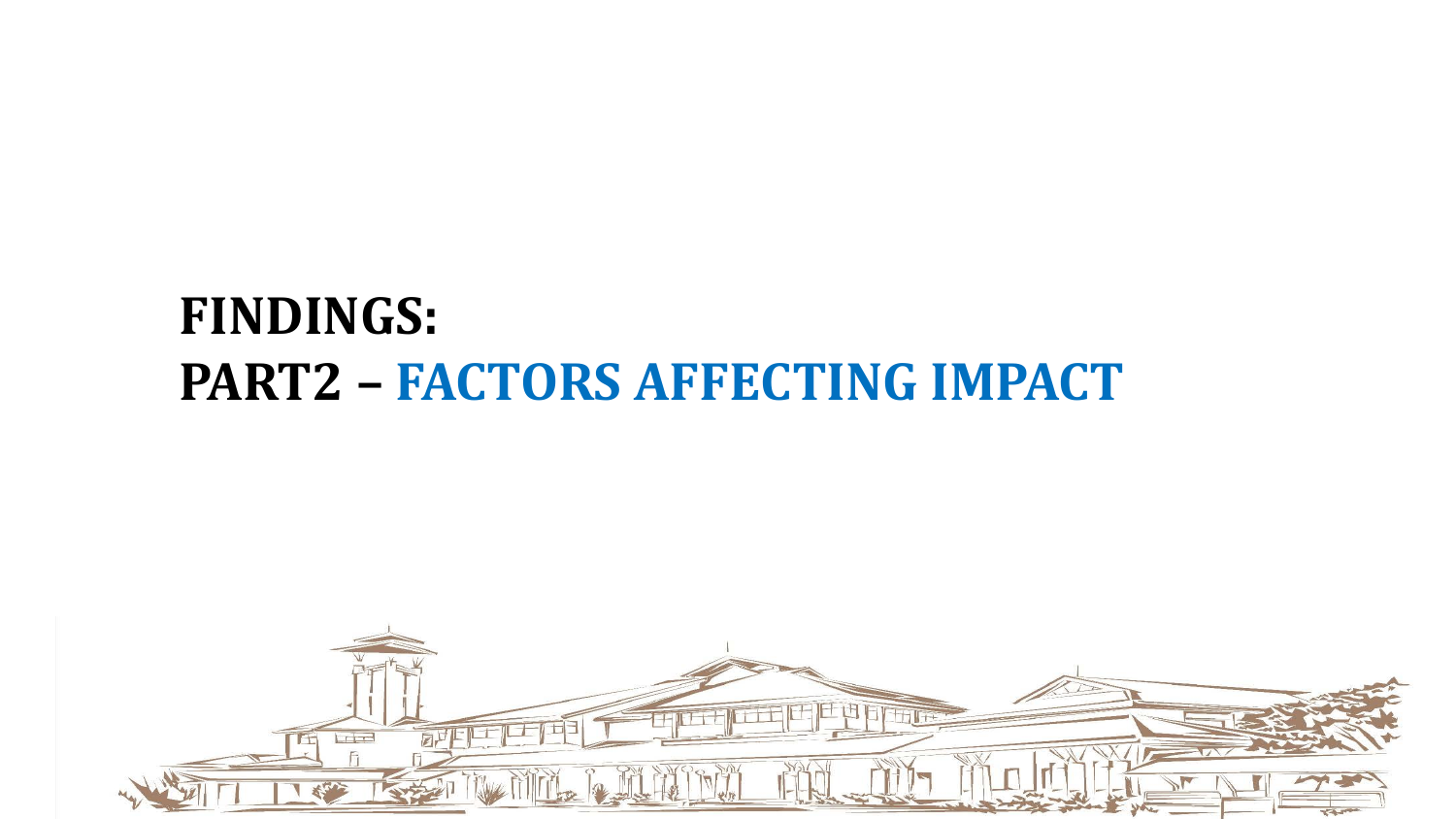### **Gender**

|                                                                    | <b>Male</b>       | <b>Female</b>     |
|--------------------------------------------------------------------|-------------------|-------------------|
| Career Potential*                                                  | $93.3\%$ (N=60)   | $76.4\%$ (N=110)  |
| Earning Potential*                                                 | 85.0% (N=60)      | $85.0\%$ (N=60)   |
| Knowledge and skills to guide others*                              | 79.7% (N=59)      | 62.0% ( $N=108$ ) |
| Use of knowledge & skills to guide siblings $\sim^*$               | $80.4\%$ (N=56)   | $76.5\%$ (N=102)  |
| Career Progress Satisfaction*                                      | $100.0\%$ (N=13)  | 89.7% (N=39)      |
| Average starting salary (Statistically not significant difference) | Rs. 196773 (N=11) | Rs. 191289 (N=35) |
| (* statistically significant difference)                           |                   |                   |

**Gender differences in human capital**

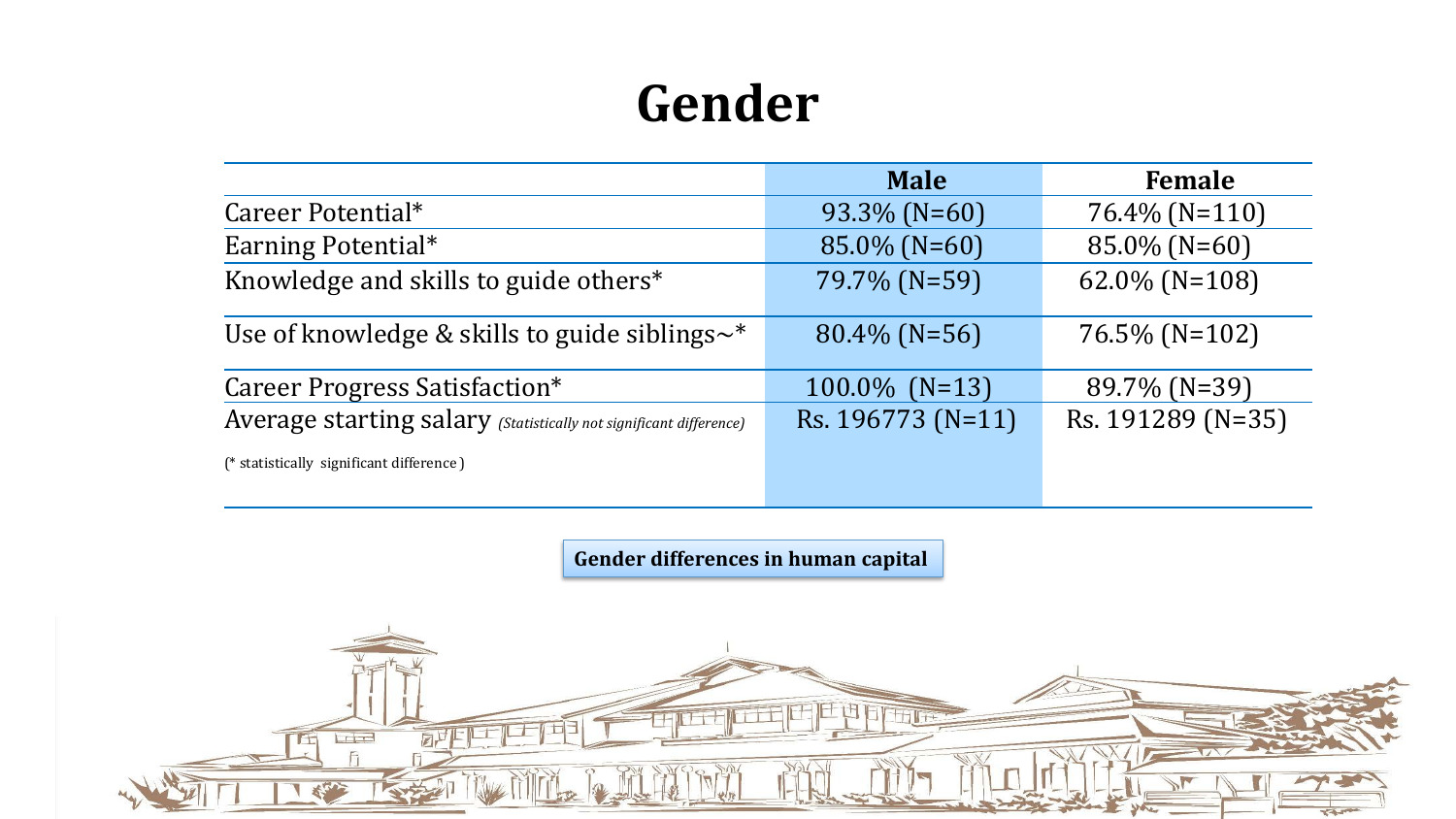### **Employment Status**

|                                                                                                                                                          | <b>Still pursuing</b> | <b>Employed</b> | <b>Unemployed</b> |
|----------------------------------------------------------------------------------------------------------------------------------------------------------|-----------------------|-----------------|-------------------|
| <b>Human Capital</b>                                                                                                                                     |                       |                 |                   |
| Career Potential*                                                                                                                                        | 88.0% (N=83)          | $84.3\%$ (N=51) | $65.7\%$ (N=35)   |
| Earning Potential*                                                                                                                                       | 80.7% (N=83)          | $82.4\%$ (N=51) | $62.9\%$ (N=35)   |
| Knowledge and skills to guide<br>others#*                                                                                                                | 76.8% (N=82)          | $63.3\%$ (N=49) | 54.3% (N=35)      |
| Use of knowledge & skills to guide<br>siblings*                                                                                                          | $76.3\%$ (N=80)       | 83.7% (N=43)    | $74.3\%$ (N=35)   |
| Use of knowledge & skills to guide<br>Community members*                                                                                                 | 75.9% (N=83)          | 85.4% (N=48)    | $66.7\%$ (N=36)   |
| * statistically significant difference between Employed and unemployed<br>#statistically significant difference between Still pursuing and<br>Unemployed |                       |                 |                   |

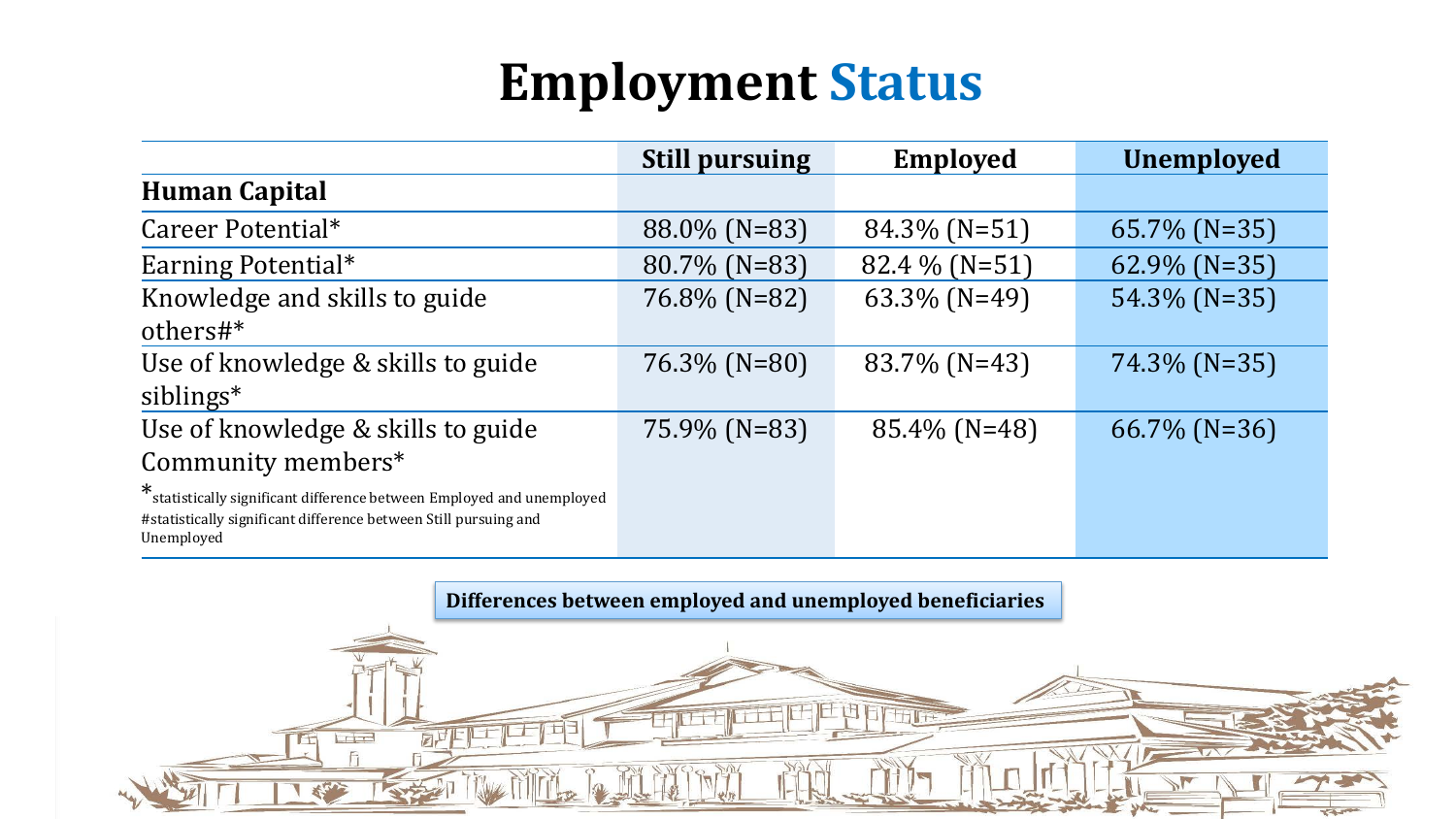|                                                                              | <b>Still pursuing</b> | <b>Employed</b> | <b>Unemployed</b> |
|------------------------------------------------------------------------------|-----------------------|-----------------|-------------------|
| Social capital                                                               |                       |                 |                   |
| Use of networks for own educational<br>or career advancement*                | $76.3\%$ (N=80)       | $66.7\%$ (N=45) | $51.4\%$ (N=37)   |
| Use of networks for siblings'<br>educational or career advancement`*         | $67.1\%$ (N=79)       | $66.7\%$ (N=42) | $48.6\%$ (N=35)   |
| Use of networks for community members'<br>educational or career advancement* | $68.3\%$ (N=82)       | $64.6\%$ (N=48) | $43.2\%$ (N=37)   |

 $\mathbf{r}$ 

|                                                                                                                                                                                                          | <b>Still pursuing</b> | <b>Employed</b>  | <b>Unemployed</b> |  |  |
|----------------------------------------------------------------------------------------------------------------------------------------------------------------------------------------------------------|-----------------------|------------------|-------------------|--|--|
| <b>Political capital</b>                                                                                                                                                                                 |                       |                  |                   |  |  |
| Acumen for opportunities and sources of support*                                                                                                                                                         | 74.4% (N=82)          | 73.8% (N=42)     | $61.1\%$ (N=36)   |  |  |
| Use of political capital for themselves'*                                                                                                                                                                | 55.0% (N=80)          | 54.8% (N=42)     | $41.7\%$ (N=36)   |  |  |
| Use of political capital for parents and siblings*#                                                                                                                                                      | $63.4\%$ (N=82)       | $70.7\%$ (N=41)  | 55.6% (N=36)      |  |  |
| Use of political capital for community members*#<br>*statistically significant difference between Employed and unemployed<br>#statistically significant difference between Still pursuing and unemployed | 70.7% (N=82)          | 65.1% ( $N=43$ ) | 38.9% (N=36)      |  |  |
| <b>TILES</b><br><u>adas</u>                                                                                                                                                                              |                       |                  |                   |  |  |
|                                                                                                                                                                                                          |                       |                  |                   |  |  |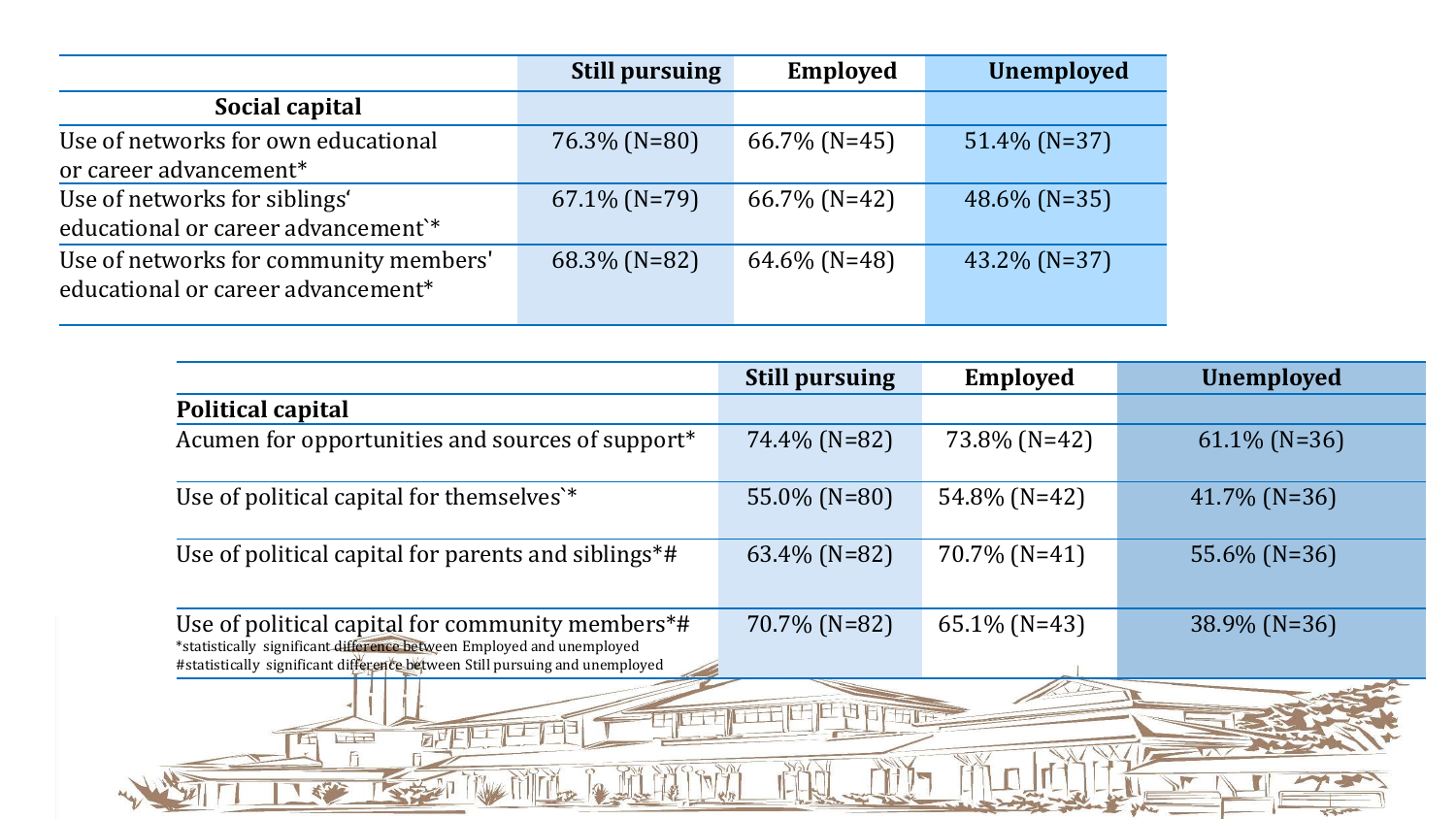|                                                                                                                                                                                                          | <b>Still pursuing</b> | <b>Employed</b> | <b>Unemployed</b> |
|----------------------------------------------------------------------------------------------------------------------------------------------------------------------------------------------------------|-----------------------|-----------------|-------------------|
| <b>Political capital</b>                                                                                                                                                                                 |                       |                 |                   |
| Acumen for opportunities and<br>sources of support*                                                                                                                                                      | 74.4% (N=82)          | 73.8% (N=42)    | $61.1\%$ (N=36)   |
| Use of political capital for<br>themselves'*                                                                                                                                                             | 55.0% (N=80)          | 54.8% (N=42)    | $41.7\%$ (N=36)   |
| Use of political capital for parents<br>and siblings $*$ #                                                                                                                                               | 63.4% (N=82)          | $70.7\%$ (N=41) | 55.6% $(N=36)$    |
| Use of political capital for community members*#<br>*statistically significant difference between Employed and unemployed<br>#statistically significant difference between Still pursuing and unemployed | 70.7% (N=82)          | $65.1\%$ (N=43) | $38.9\%$ (N=36)   |

#### **Differences between employed and unemployed beneficiaries**

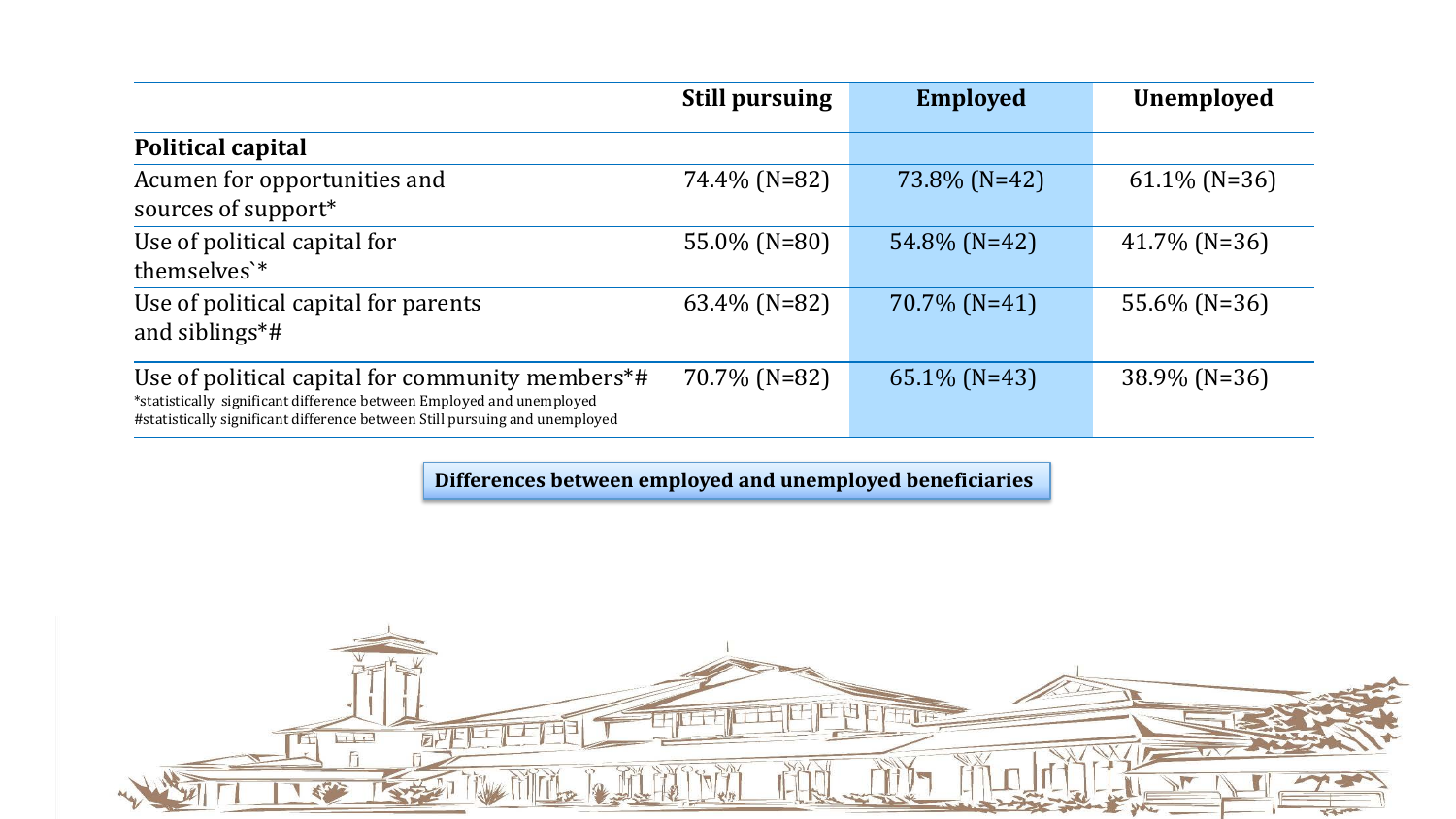### **Training and Mentoring**

|                                                                                                                                                                                                         | <b>Neither</b>  | <b>Training</b> | <b>Mentoring</b> |
|---------------------------------------------------------------------------------------------------------------------------------------------------------------------------------------------------------|-----------------|-----------------|------------------|
| <b>Human Capital</b>                                                                                                                                                                                    | $\frac{0}{0}$   | $\frac{0}{0}$   | $\frac{0}{0}$    |
| Career Potential*                                                                                                                                                                                       | 73.8% (N=65)    | 87.1% (N=31)    | $91.2\%$ (N=57)  |
| Earning Potential*                                                                                                                                                                                      | 73.8% (N=65)    | $80.6\%$ (N=31) | $87.7\%$ (N=57)  |
| Knowledge and skills to guide others#*                                                                                                                                                                  | $67.7\%$ (N=65) | 53.6% (N=28)    | $80.7\%$ (N=57)  |
| Use of knowledge & skills to guide siblings*                                                                                                                                                            | 79.7% (N=59)    | 74.1% (N=27)    | $81.8\%$ (N=55)  |
| Use of knowledge & skills to guide community<br>members*<br>*statistically significant difference between Training and Mentoring<br>#statistically significant difference between Mentoring and neither | $75.4\%$ (N=65) | 72.4% (N=29)    | $83.9\%$ (N=56)  |

**Beneficiary perception of capabilities after training and mentoring**

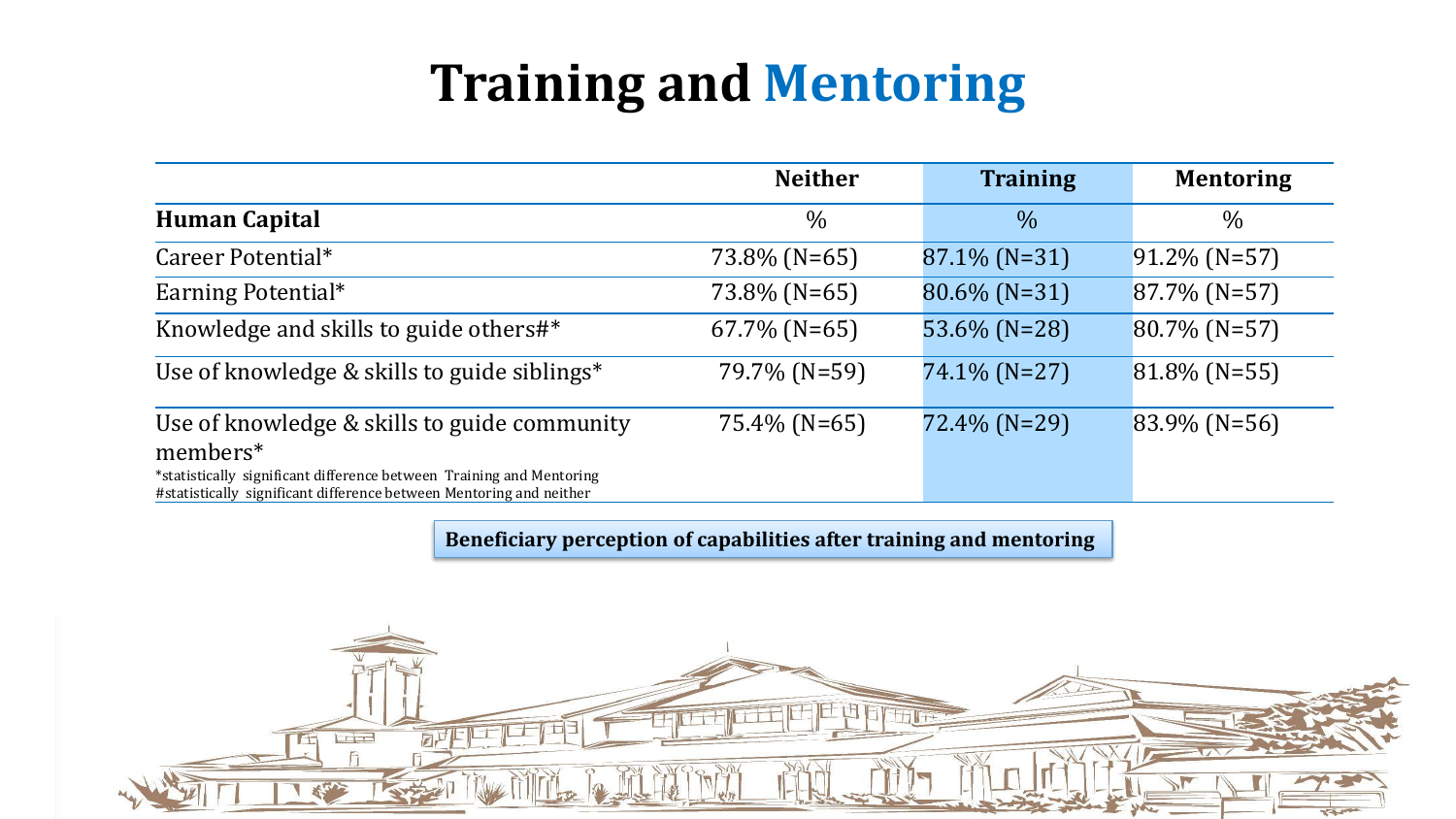|                                                                                                                                                                        | <b>Neither</b>  | <b>Training</b> | <b>Mentoring</b> |
|------------------------------------------------------------------------------------------------------------------------------------------------------------------------|-----------------|-----------------|------------------|
| <b>Social Capital</b>                                                                                                                                                  | $\frac{0}{0}$   | $\frac{0}{0}$   | $\frac{0}{0}$    |
| Use of networks for own educational<br>or career advancement <sup>*</sup>                                                                                              | 55.6% (N=63)    | 71.4% (N=28)    | $80.0\%$ (N=55)  |
| Use of networks for siblings'<br>educational or career advancement <sup>*</sup>                                                                                        | $57.6\%$ (N=59) | 59.3% (N=27)    | $72.7\%$ (N=55)  |
| Use of networks for community<br>members' educational or career<br>advancement <sup>*</sup><br>*statistically significant difference between Training and<br>Mentoring | $50.8\%$ (N=65) | $60.0\%$ (N=30) | $75.0\%$ (N=56)  |

**Beneficiary perception of capabilities after training and mentoring**

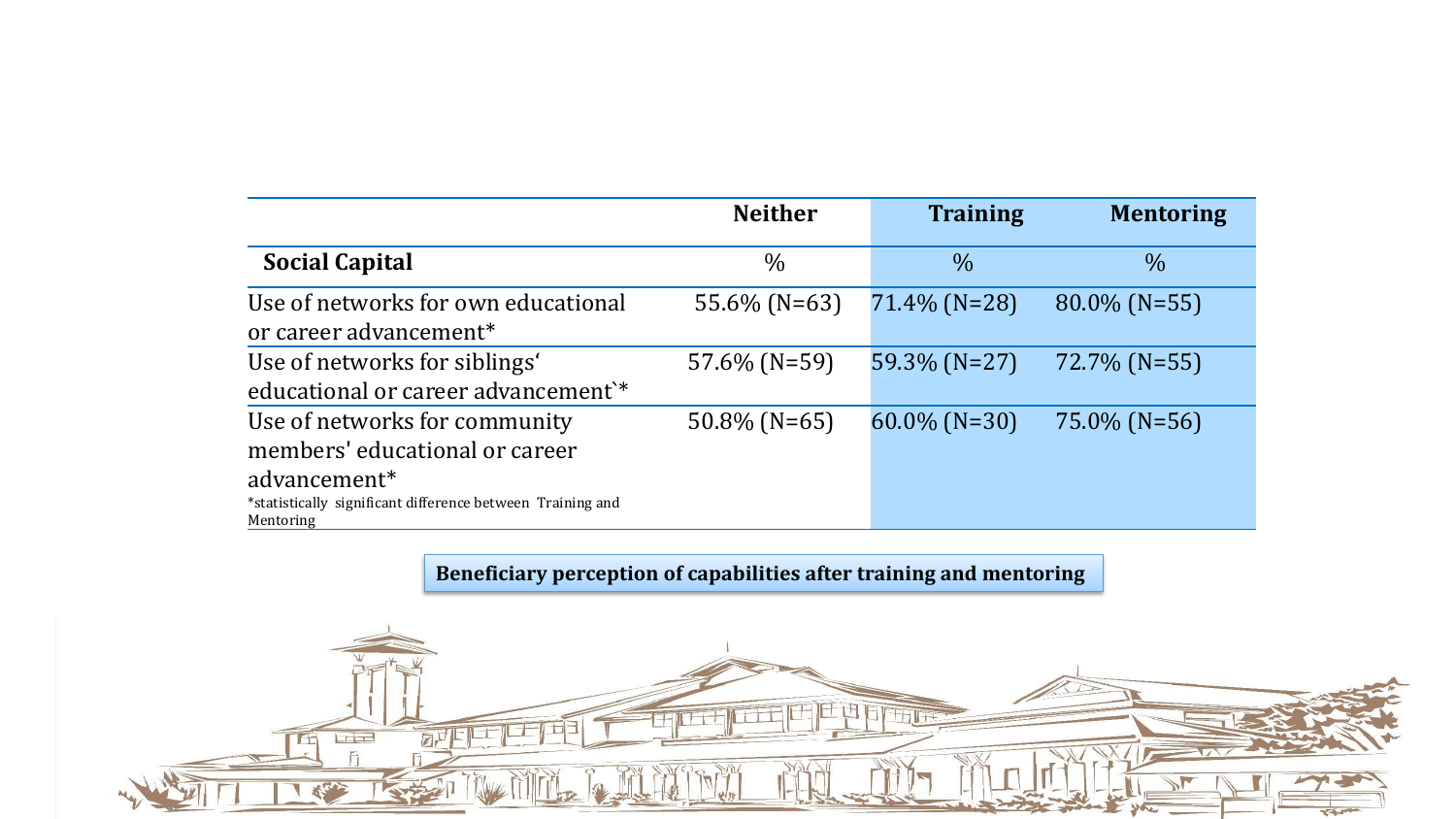|                                                                                                                                                                            | <b>Neither</b>  | <b>Training</b> | <b>Mentoring</b> |
|----------------------------------------------------------------------------------------------------------------------------------------------------------------------------|-----------------|-----------------|------------------|
| <b>Political Capital</b>                                                                                                                                                   | $\%$            | $\frac{0}{0}$   | $\frac{0}{0}$    |
| Acumen for opportunities and sources of support#                                                                                                                           | $67.7\%$ (N=62) | $80.0\%$ (N=30) | 79.2% (N=53)     |
| Use of political capital for themselves#                                                                                                                                   | $43.5\%$ (N=62) | $62.1\%$ (N=29) | $63.5\%$ (N=52)  |
| Use of political capital for parents and siblings#                                                                                                                         | $56.5\%$ (N=62) | $72.4\%$ (N=29) | $69.8\%$ (N=53)  |
| Use of political capital for community members*#                                                                                                                           | $50.8\%$ (N=65) | $60.0\%$ (N=30) | $81.5\%$ (N=54)  |
| <b>Salary Satisfaction*</b><br>*statistically significant difference between Training and Mentoring<br>#statistically significant difference between Neither and Mentoring | $60.0\%$ (N=25) | $70.0\%$ (N=10) | $90\%$ (N=10)    |

**Beneficiary perception of capabilities after training and mentoring**

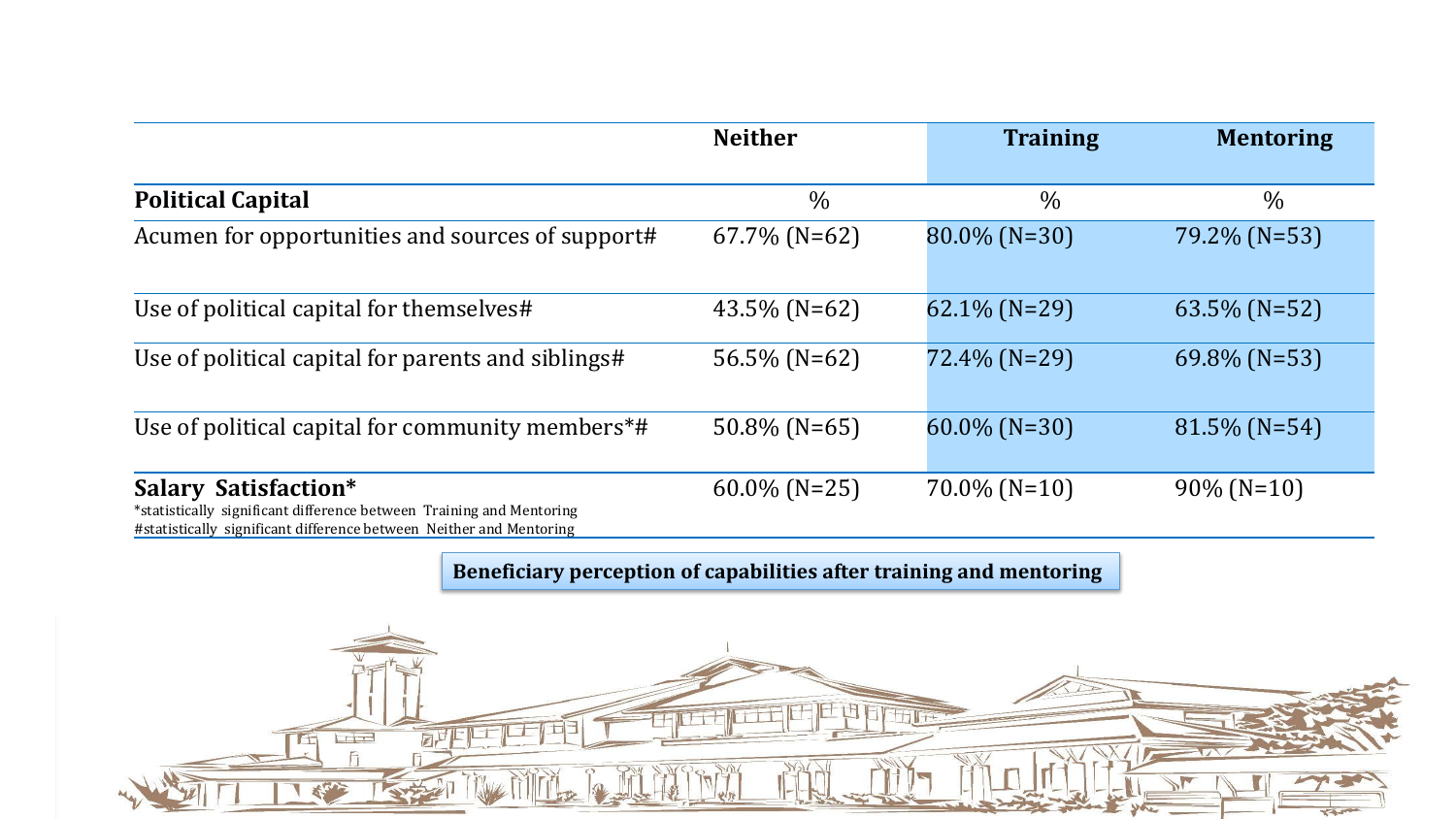### **FINDINGS: PART3 – SUPPORT REQUIREMENTS TO ENHANCE IMPACT**

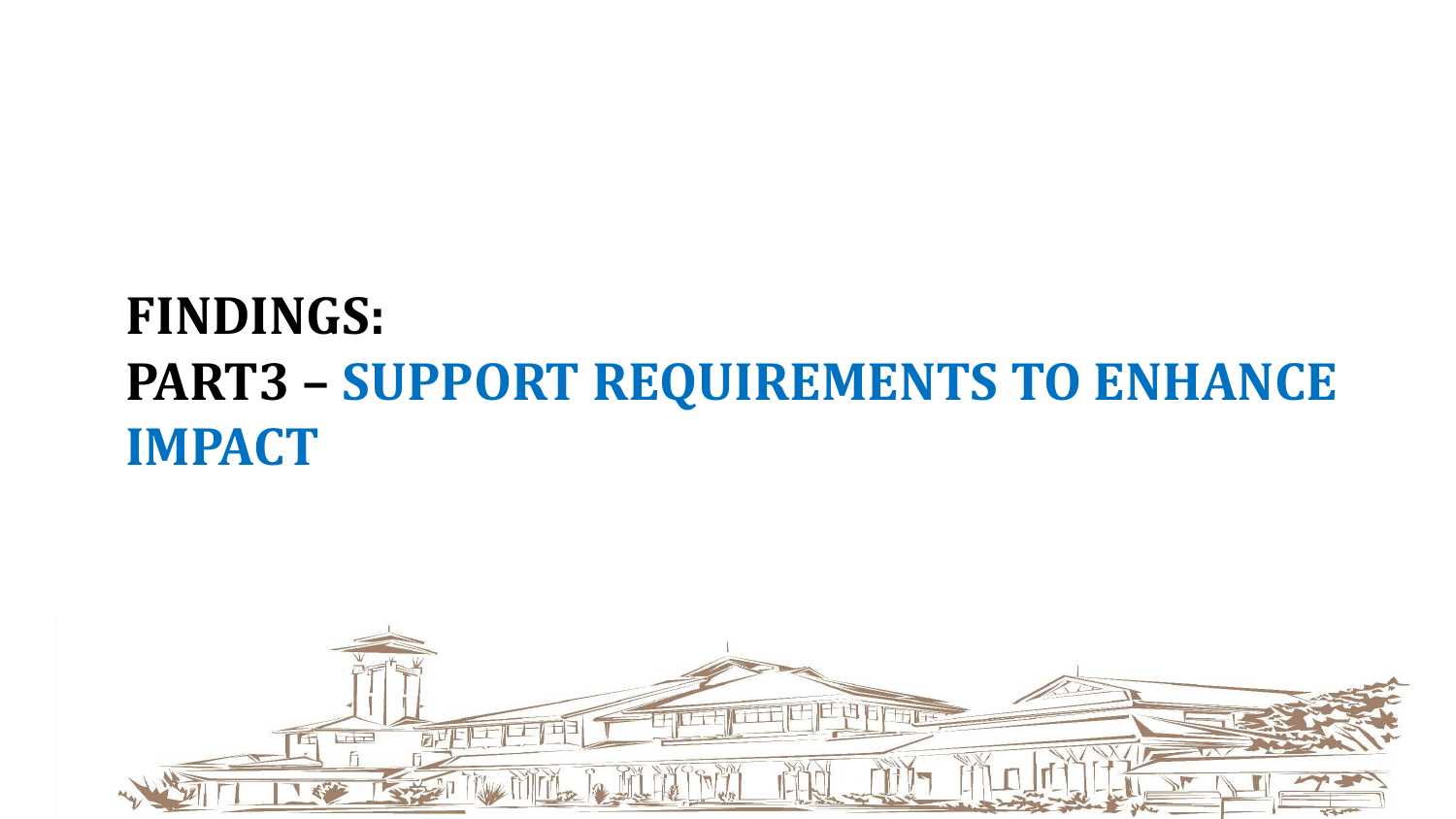### **Selection Process**

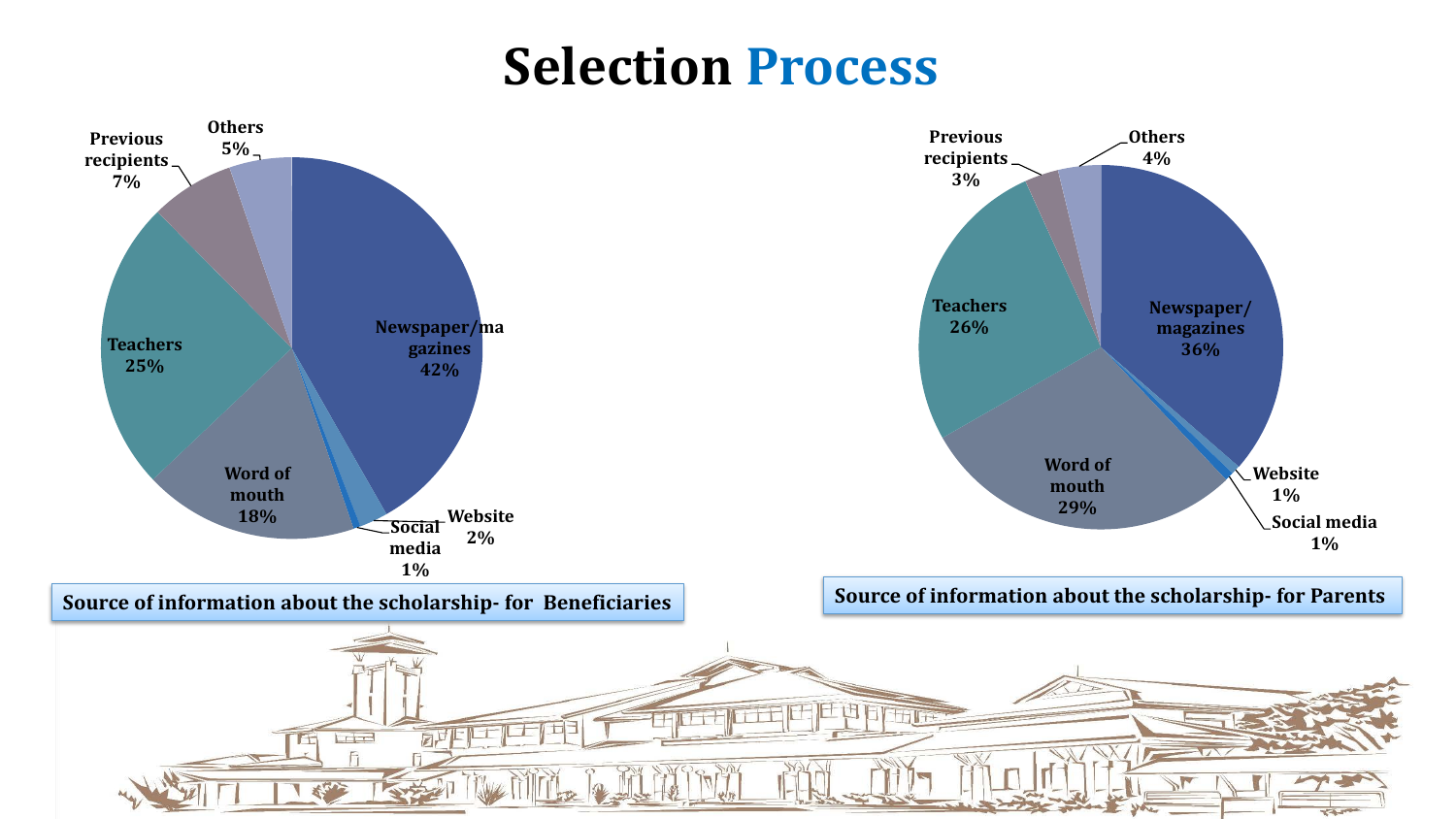|                     | <b>Beneficiary</b><br>Mean(N) | <b>Male</b> | Female    | <b>Parents</b> |
|---------------------|-------------------------------|-------------|-----------|----------------|
| Full $A+$           | 2.18(180)                     | 2.08(63)    | 2.23(117) | 2.79(130)      |
| <b>Written Test</b> | 2.67(180)                     | 2.73(64)    | 2.63(116) | 2.92(127)      |
| Interview           | 2.85(180)                     | 2.94(64)    | 2.79(117) | 2.92(127)      |

**Perceptions about current selection process**

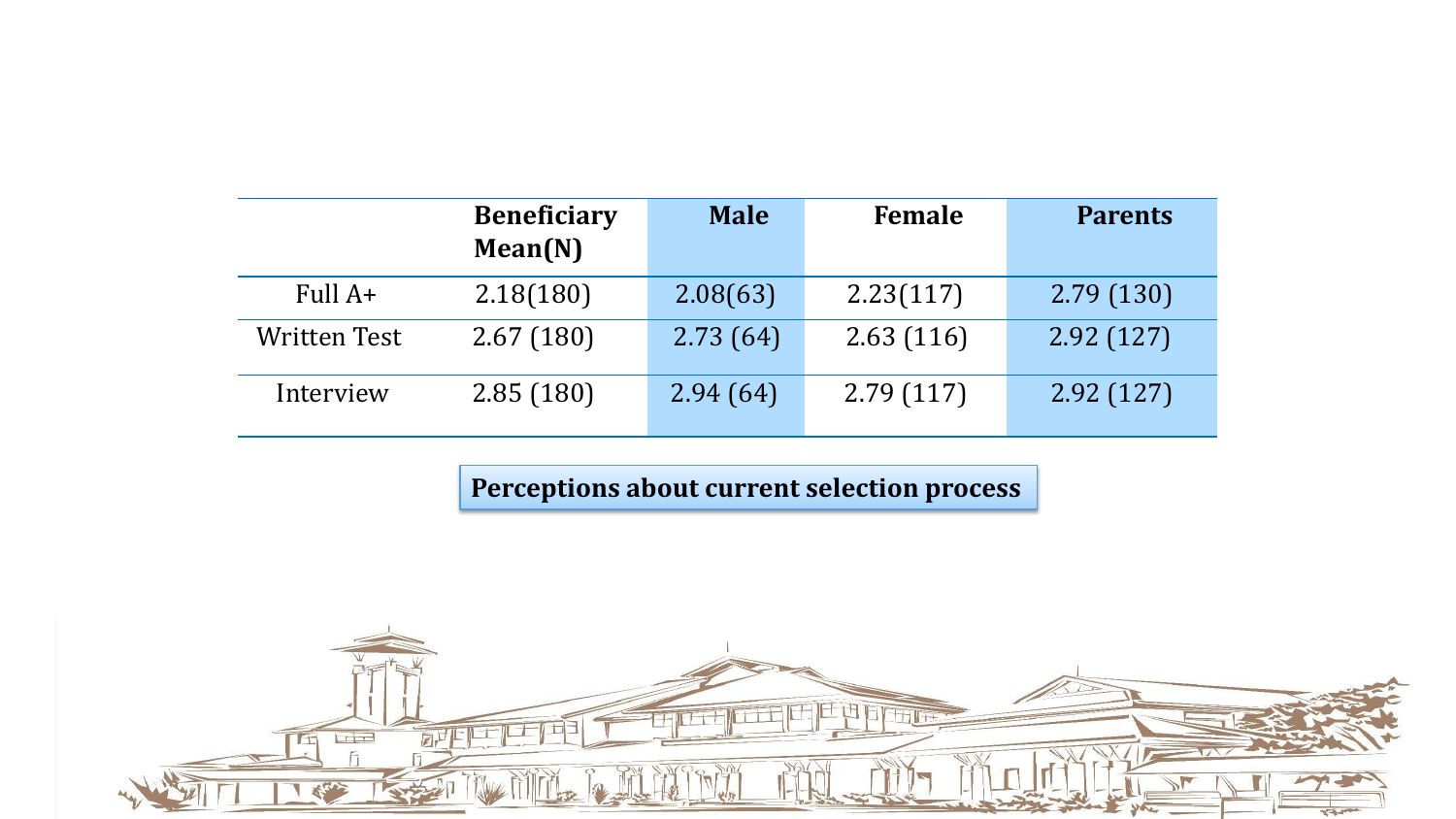### **Choice of Specialization (1)**

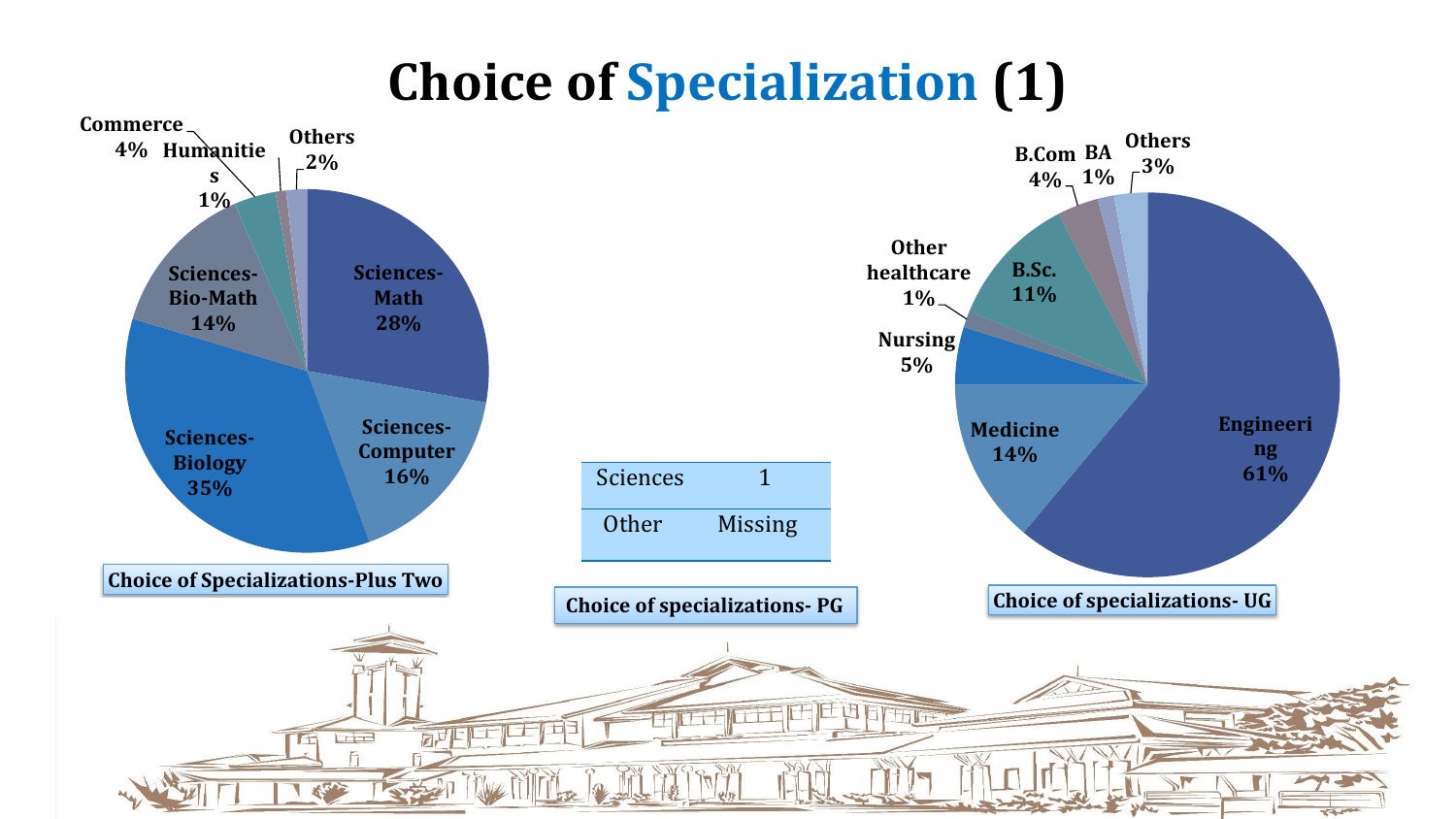## **Choice of Specialization (2)**

|                                                     | <b>Overall</b>  |           |           |
|-----------------------------------------------------|-----------------|-----------|-----------|
|                                                     | <b>Plus Two</b> | <b>UG</b> | <b>PG</b> |
| Interest in the area                                | 97              | 106       | 9         |
| Good marks in related                               | 41              | 32        | 1         |
| subjects                                            |                 |           |           |
| Advice from others                                  | 20              | 35        | 1         |
| Job prospects                                       | 18              | 44        | 3         |
| Social status of the potential<br>jobs              | 4               | 12        | 1         |
| Earning potential of the job                        | 7               | 14        |           |
| Made the choice without<br>knowing any of the above |                 | 3         |           |

**Reason for choice of specializations**

**Lie** 

团上

|                                           | <b>Plus Two</b> | <b>UG</b> | <b>PG</b>    |
|-------------------------------------------|-----------------|-----------|--------------|
| <b>Teachers</b>                           | 79              | 75        | 8            |
| Parents                                   | 51              | 74        | $\mathbf{1}$ |
| Siblings                                  | 24              | 51        |              |
| <b>Friends or Senior students</b>         | 23              | 22        | 3            |
| Previous recipients of<br>scholarship     | $\overline{2}$  | 5         |              |
| Vidyadhan mentors                         | 4               | 10        | $\Omega$     |
| Newspapers or magazines                   | 5               | 17        | $\mathbf 1$  |
| Internet                                  | 5               | 19        | $\mathbf 1$  |
| Didn't have much access to<br>information | 1               | 4         |              |

**Sources of information for choice of specialization**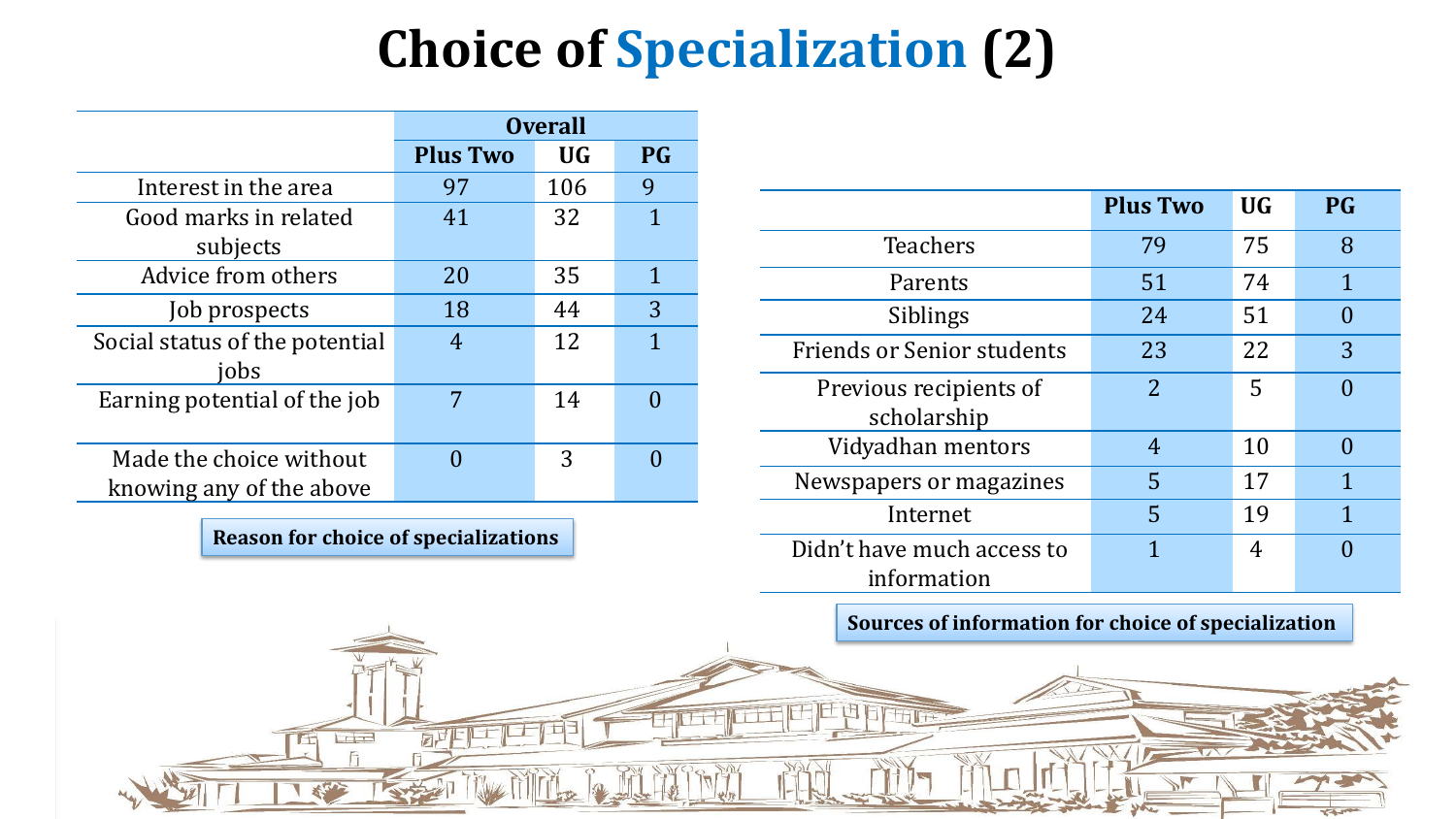# **Issues faced during Education (1)**

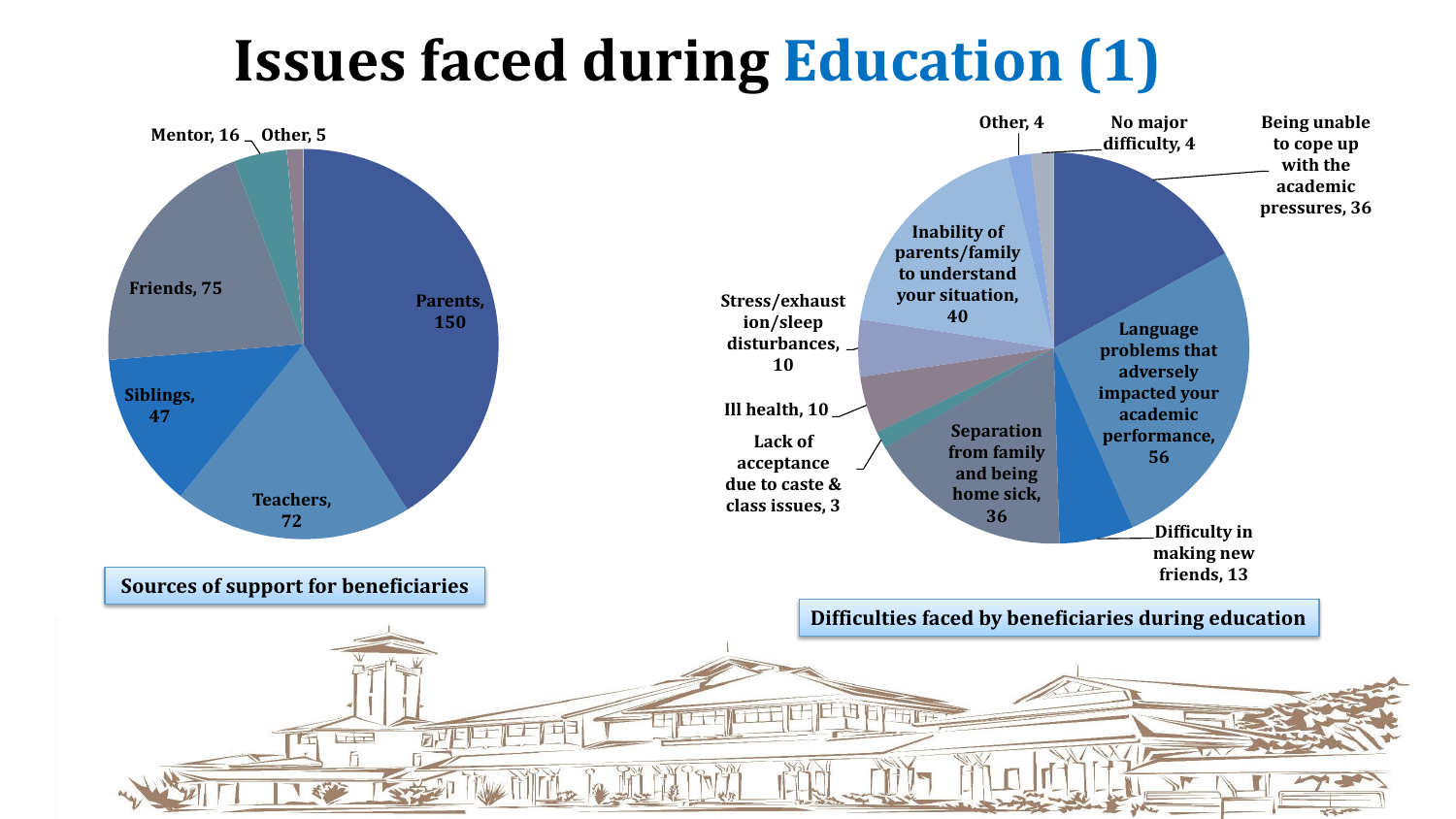## **Issues faced during Education (2)**

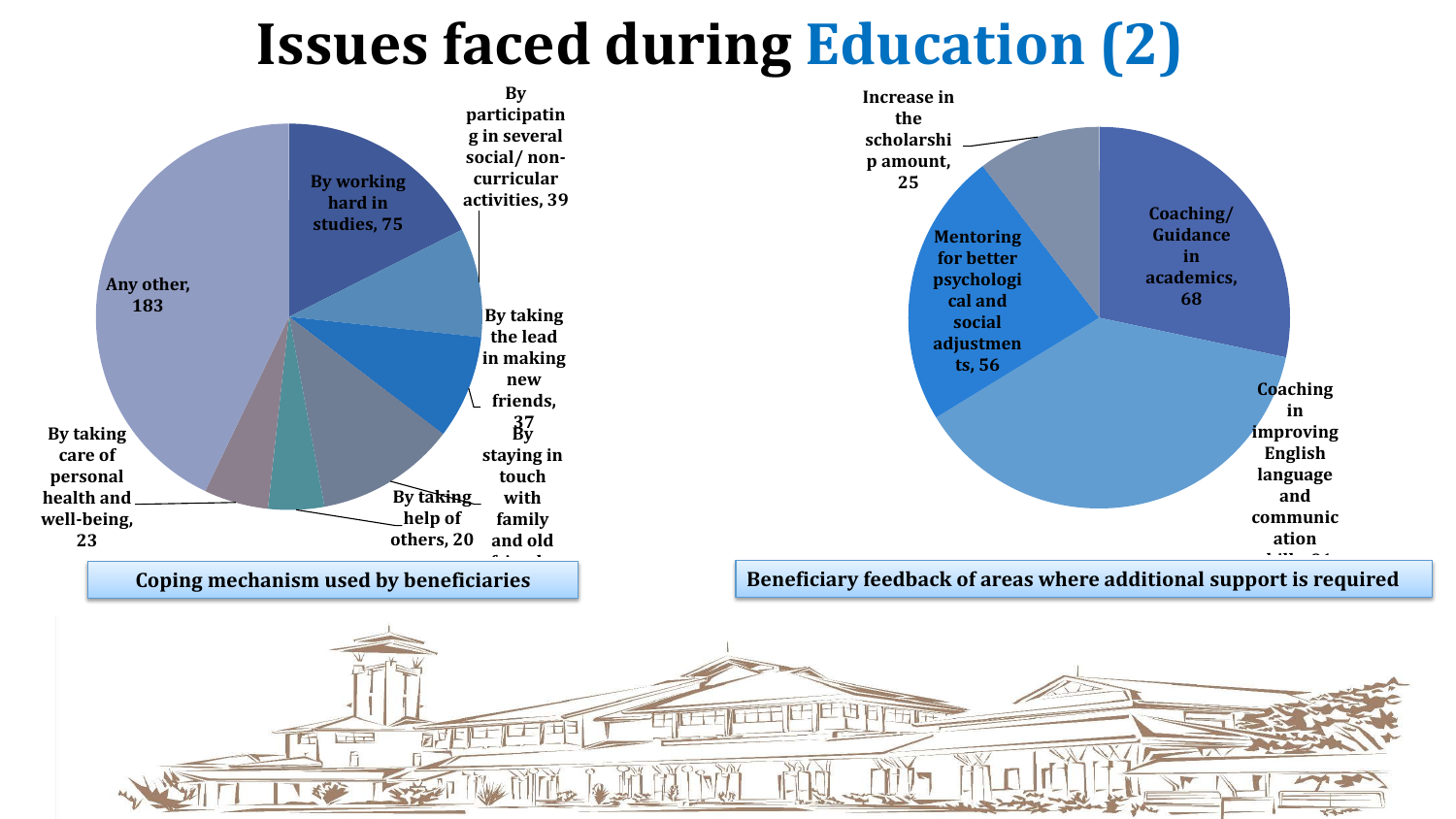### **Parents Feedback: Areas of Additional Support**

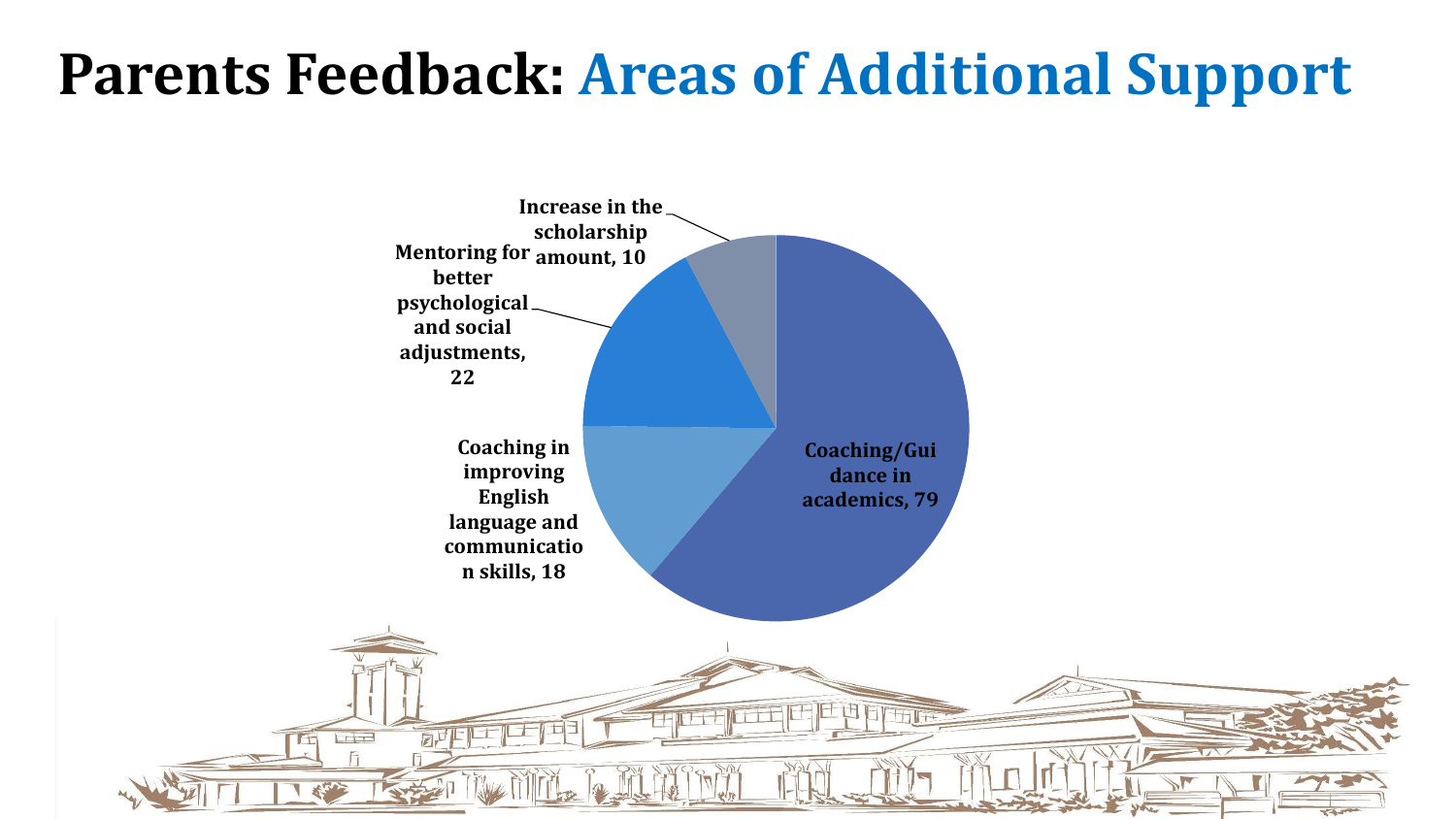### **Parental Support During Education**

|                                | N        | $\frac{0}{0}$ |
|--------------------------------|----------|---------------|
| Not much, my child didn't      | 8        | 6.2           |
| let me know of difficulties    |          |               |
|                                |          |               |
| Not much, because I didn't     | $\Omega$ |               |
| know how to                    |          |               |
| Little bit, I tried to comfort | 97       | 75.2          |
| him/her                        |          |               |
| A lot, I could give            | 24       | 18.6          |
| suggestions as to how to       |          |               |
| tackle the difficulties        |          |               |
| Total                          |          | 100.0         |

#### **Parental support during education**

| Orientation about higher    | 16 |
|-----------------------------|----|
| education, potential issues |    |
| and solutions               |    |
| Support networks of         | 12 |
| parents                     |    |
| Mentoring for parents       | 80 |
| Other assistance for        | O  |
| parents                     |    |
| No special programme is     |    |
| required for parents        |    |
|                             |    |

**Parental need for support**

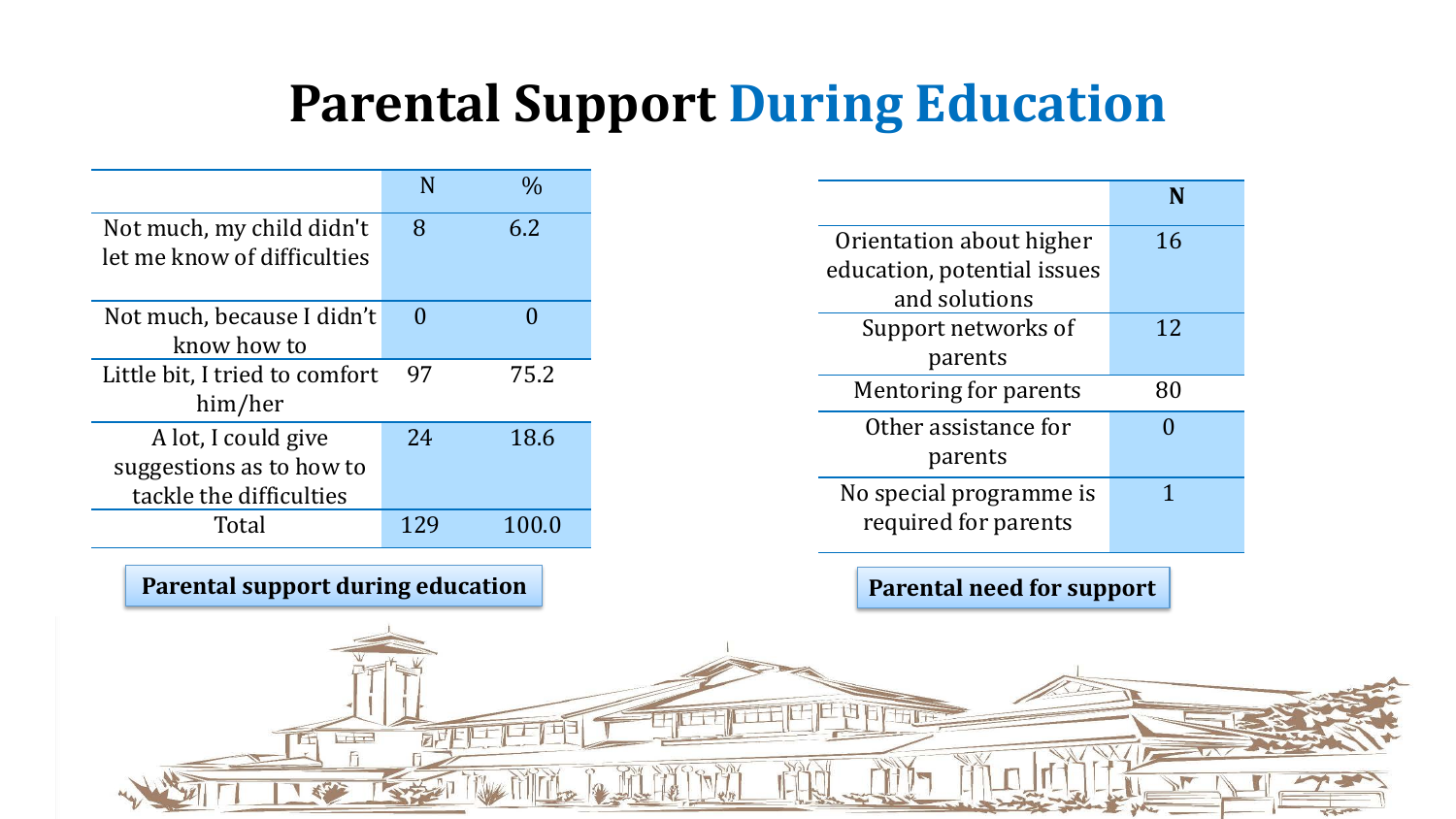### **Job Search**

|                       | <b>Employed</b> |               | <b>Unemployed</b> |       |
|-----------------------|-----------------|---------------|-------------------|-------|
|                       | N               | $\frac{0}{0}$ | N                 | $\%$  |
| Placed while studying | 17              | 32.7          |                   |       |
| Less than 6 months    | 16              | 30.8          | 8                 | 28.6  |
| 6-12 months           | 17              | 32.7          | 11                | 39.3  |
| More than 12 months   | $\overline{2}$  | 3.8           |                   | 32.1  |
| Total                 | 52              | 100.0         | 28                | 100.0 |

 $\Gamma$ 

四月二

#### **Time taken for getting employed Difficulties faced during job search**

|                                                                 |    | <b>Employed Unemployed</b> |
|-----------------------------------------------------------------|----|----------------------------|
|                                                                 | N  | N                          |
| Lack of awareness about where to<br>find information about jobs | 10 | 6                          |
| Lack of guidance about how to<br>prepare for job interviews     | 15 | 9                          |
| Meeting the expenses for attending<br>selection processes       | 7  | 3                          |
| Lack of jobs in your area of<br>specialization                  | 7  | 8                          |
| Difficulties in getting jobs in your<br>preferred location      | 14 | 8                          |
| Other                                                           |    |                            |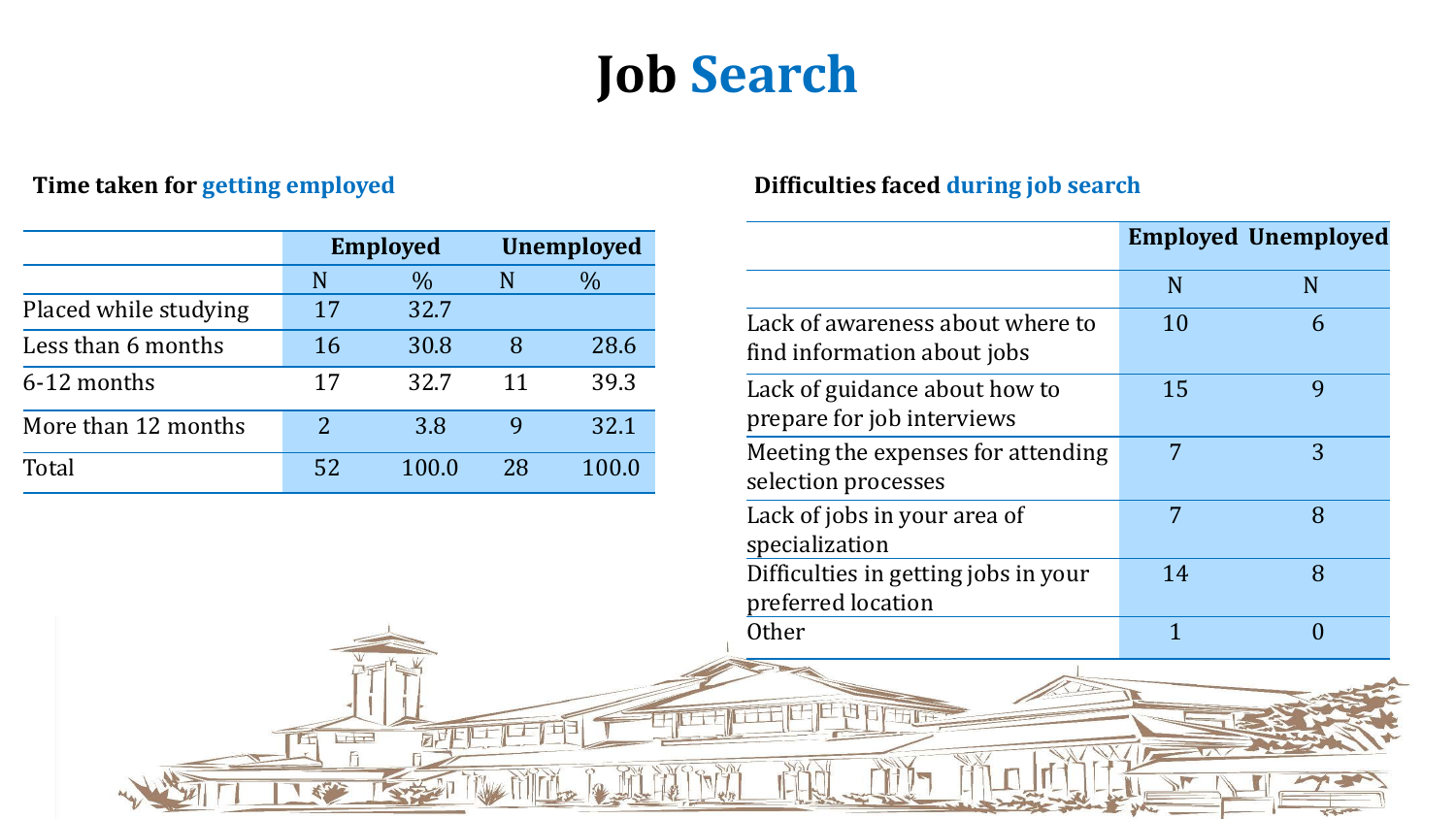# **Job Search**

|                         |              |        | <b>Employed</b> |               | <b>Unemployed</b> |               |
|-------------------------|--------------|--------|-----------------|---------------|-------------------|---------------|
|                         |              |        | N               | $\frac{0}{0}$ | N                 | $\frac{0}{0}$ |
|                         |              | Urban  | 23              | 44.2          | 15                | 38.5          |
|                         |              | Male   | 6               | 26.1          | $\overline{4}$    | 26.7          |
|                         |              | Female | 17              | 73.9          | 11                | 73.3          |
| es expectations of help |              | Rural  | 29              | 55.8          | 24                | 61.5          |
|                         |              | Male   | 8               | 27.6          | 5                 | 20.8          |
| <b>Unemployed</b>       | <b>Still</b> | Female | 21              | 72.4          | 19                | 79.2          |
|                         |              |        |                 |               |                   |               |

### **Urban-** Rural divide in propensity to get jobs **Gender, location and employment status**

|       |    | <b>Total</b>  |     |               |    | <b>Employed</b> Unemployed |  |
|-------|----|---------------|-----|---------------|----|----------------------------|--|
|       |    | $\frac{0}{0}$ |     | $\frac{0}{0}$ |    | $\%$                       |  |
| Urban | 38 | 41.8          | -23 | 44.2          | 15 | 38.5                       |  |
| Rural | 53 | 58.2          | 29  | 55.8          | 24 | 61.5                       |  |

**Lie** 

厨牛

#### **Beneficiaries expectations of help**

|                 | <b>Unemployed</b> |               | <b>Still</b> |     |
|-----------------|-------------------|---------------|--------------|-----|
|                 |                   |               | pursuing     |     |
|                 | N                 | $\frac{0}{0}$ |              |     |
| Help needed     | 18                | 78.3          | 75           | 95  |
| Help not needed | 5                 | 21.7          |              | 5   |
| Total           | 23                | 100.0         | 79           | 100 |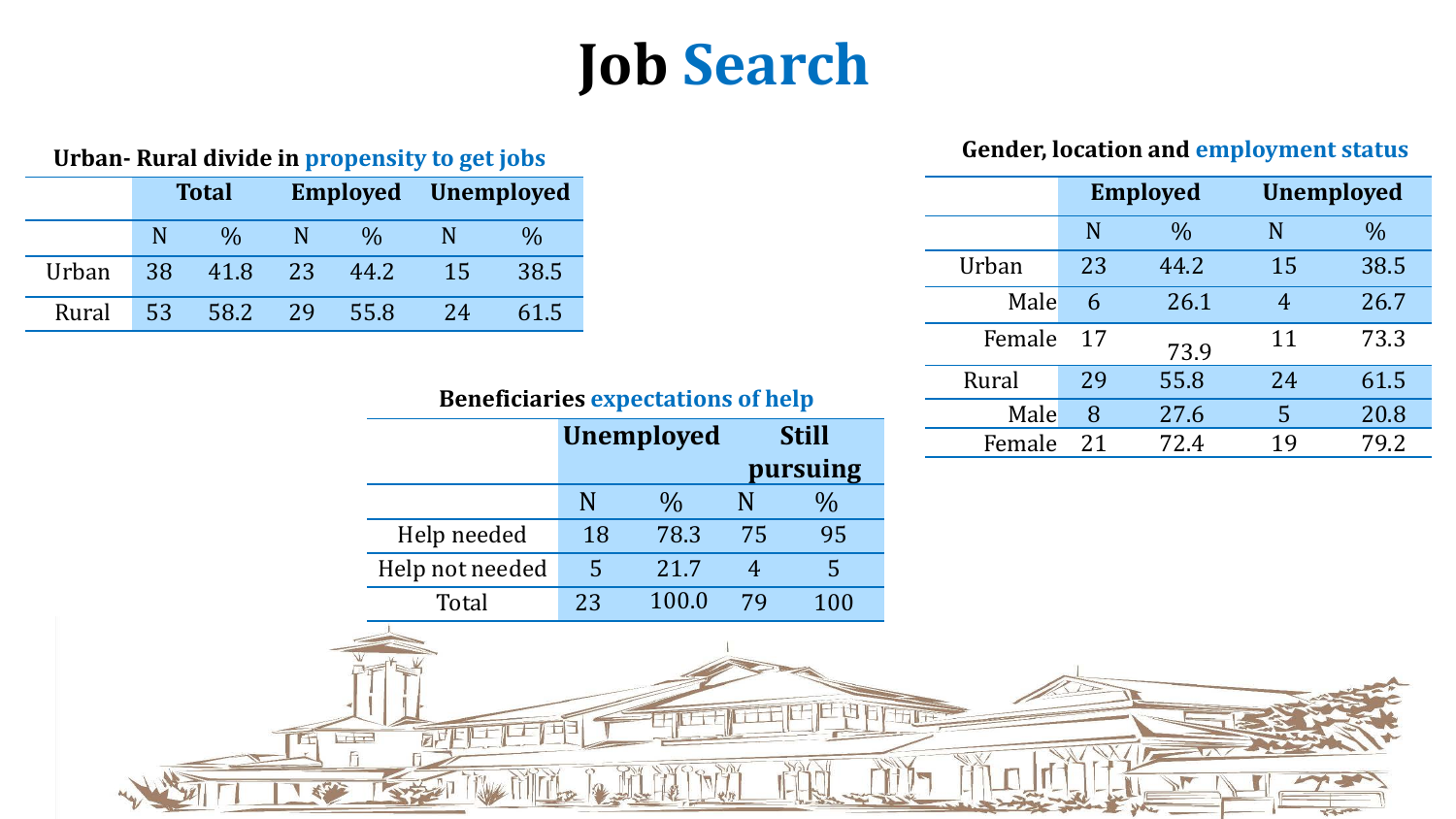### **Career Experience**

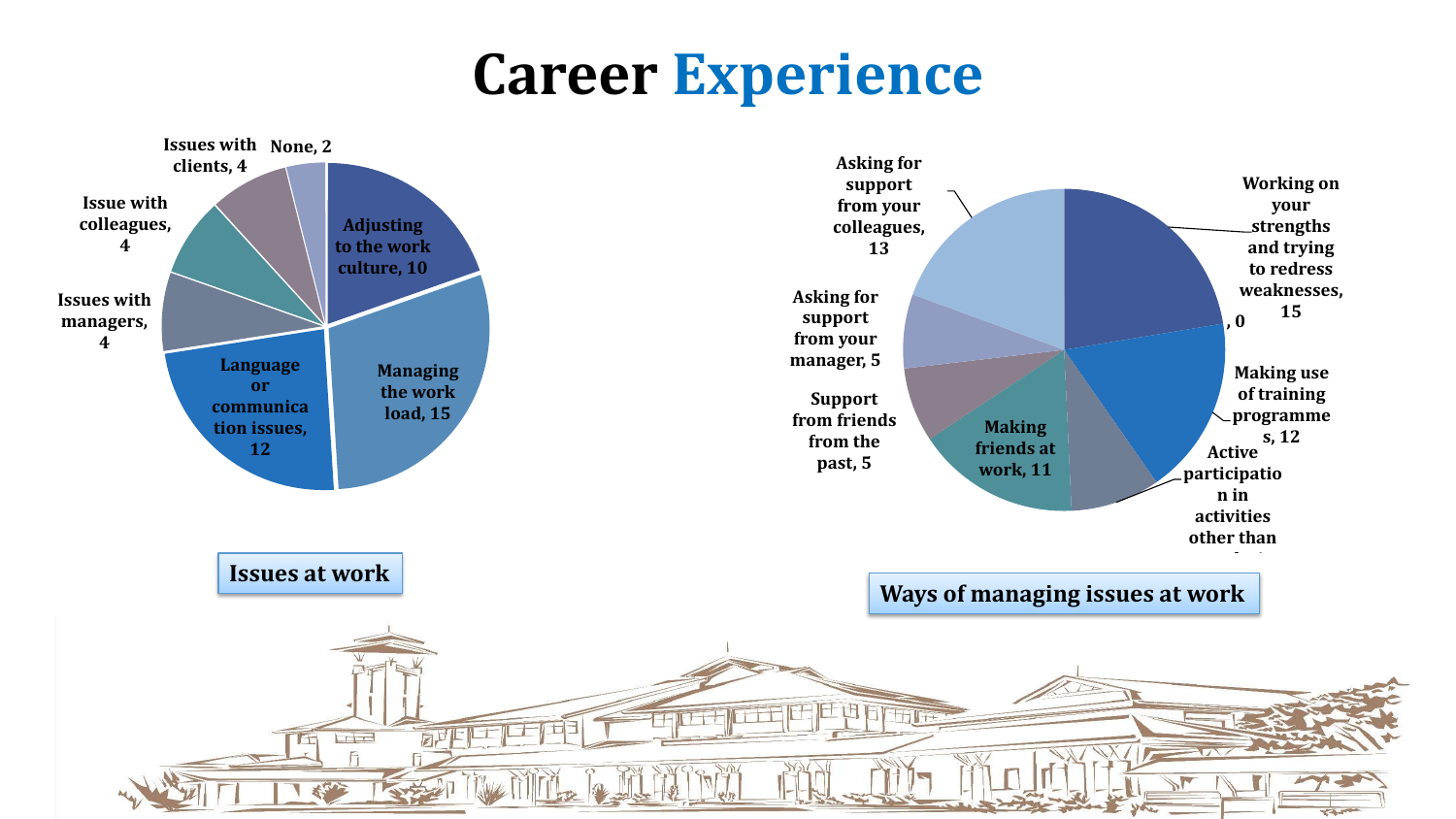### **Career Experience**

#### **Feedback on training and mentoring**

|                           |    | $\frac{0}{0}$ |
|---------------------------|----|---------------|
| Not very relevant to work |    | 6.3           |
| Somewhat useful           |    | 43.8          |
| Highly useful             | x  | 50.0          |
| <b>Total</b>              | 16 | 100.0         |

#### **Need for continued support from Vidhyadhan**

|                 |    | $\frac{0}{0}$ |
|-----------------|----|---------------|
| Help needed     | 22 | 78.6          |
| Help not needed | h  | 21.4          |
| <b>Total</b>    | 28 | 100.0         |

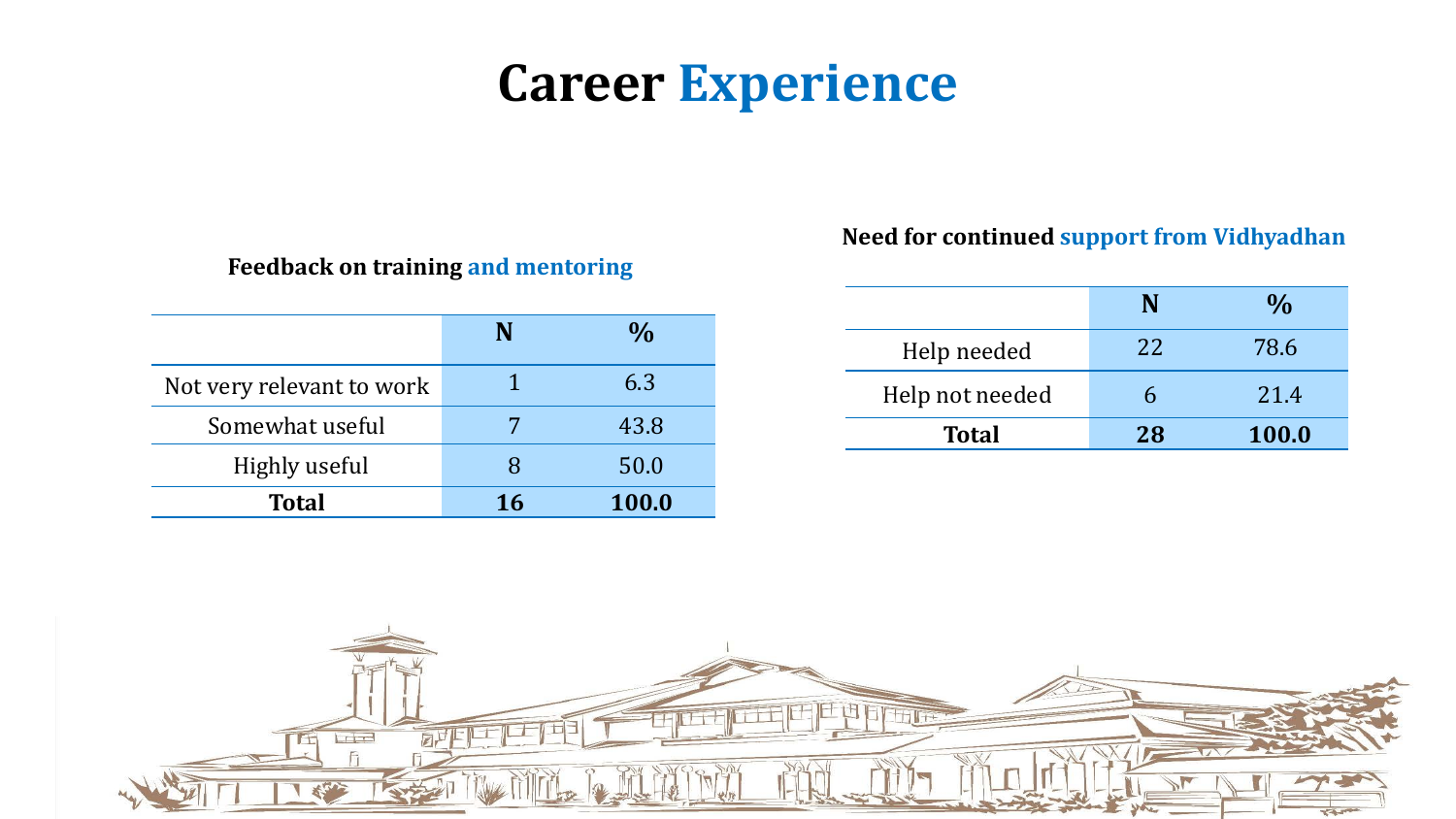# **Recommendations**

- 1. Clarifying the strategic approach
- Increase the reach of the scholarship program
- 3. Developing training and mentoring to a full-fledged Capability Building Program
- 4. Achieving 100% employment
- 5. Ongoing tracking and monitoring

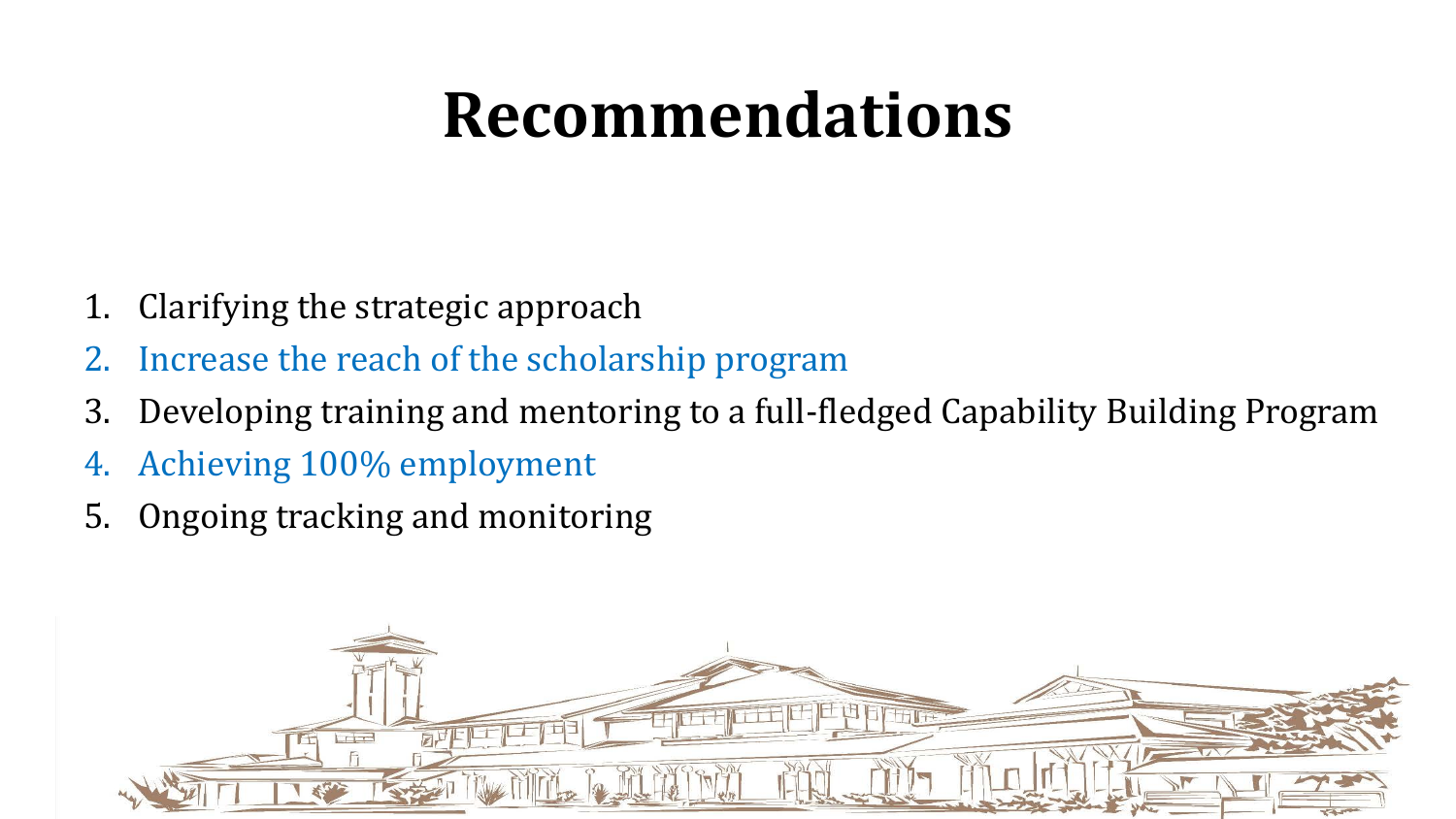# **Recommendation 1: Clarifying the Strategic Approach**

Action point 1: articulating Vidyadhan approach as a 'Holistic Capability Building Approach'

Action Point 2: Developing an identity imagery for 'Vidyadhan Scholars' and assigning them roles in the scholarship program

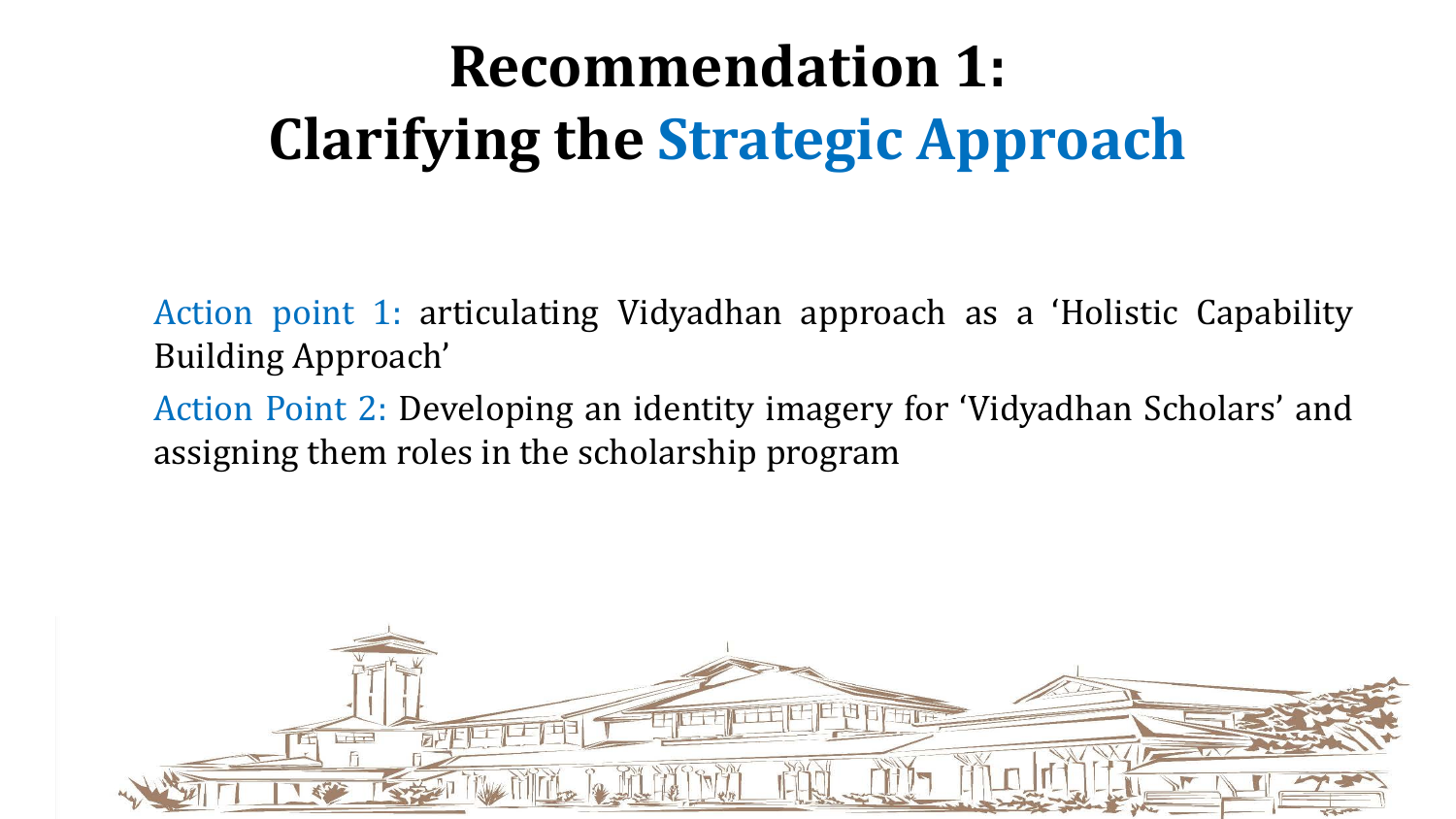# **Recommendation 2: Increase the reach of the scholarship program**

Action point 1: Using social and community organizations as channels of communication

Action point 2: Reconsidering application criteria Action point 3: No revision of scholarship amount

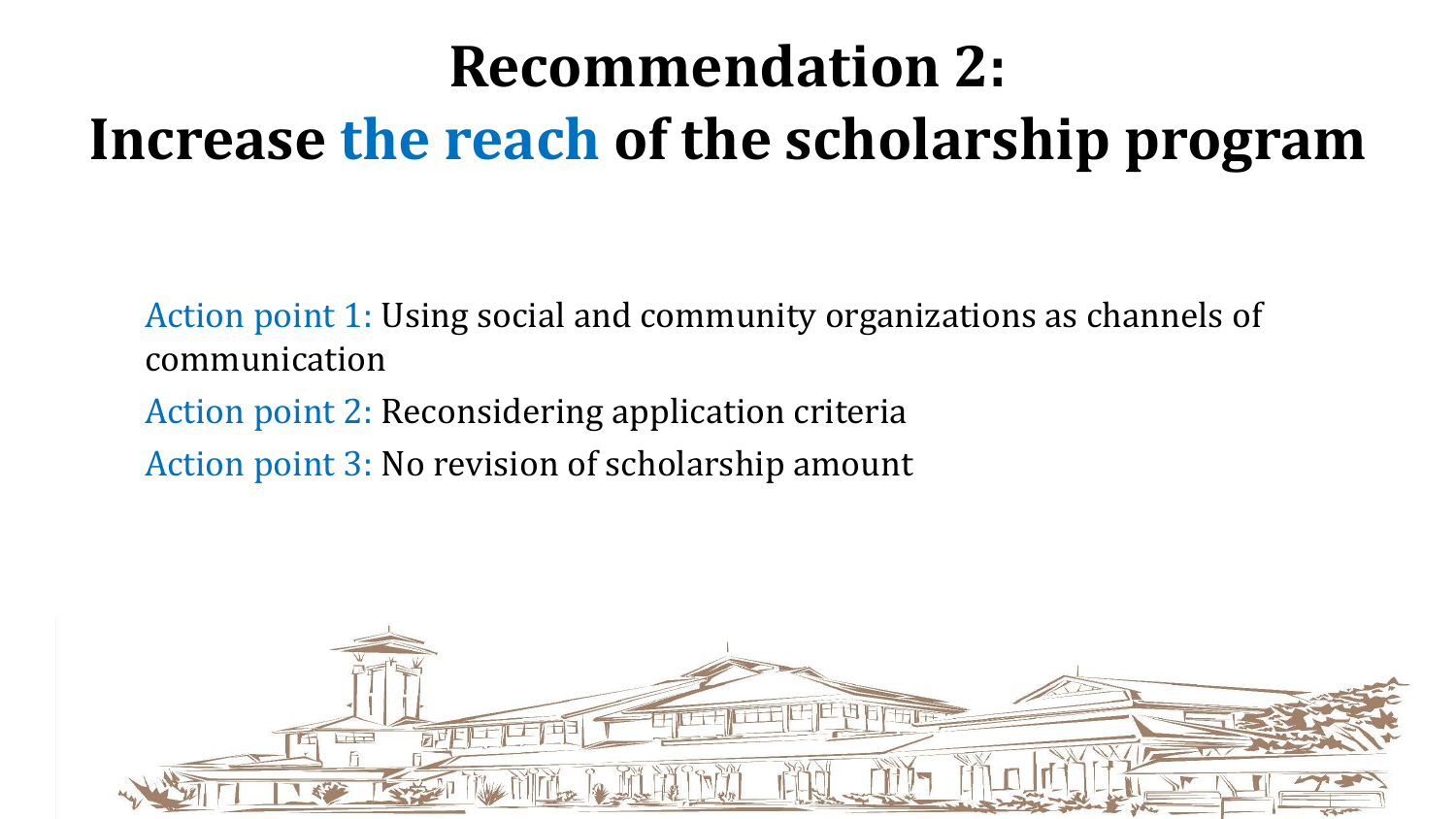# **Recommendation 3: Developing training and mentoring to a fullfledged Capability Building Program**

Action point 1: Adopt a stage-wise delivery approach Action point 2: Use web and mobile technology platforms Action point 3: Creating Vidyadhan Alumni Network Action point 4: Offering mentoring as a separate platform Action point 5: Offering a Training and Support Network for parents

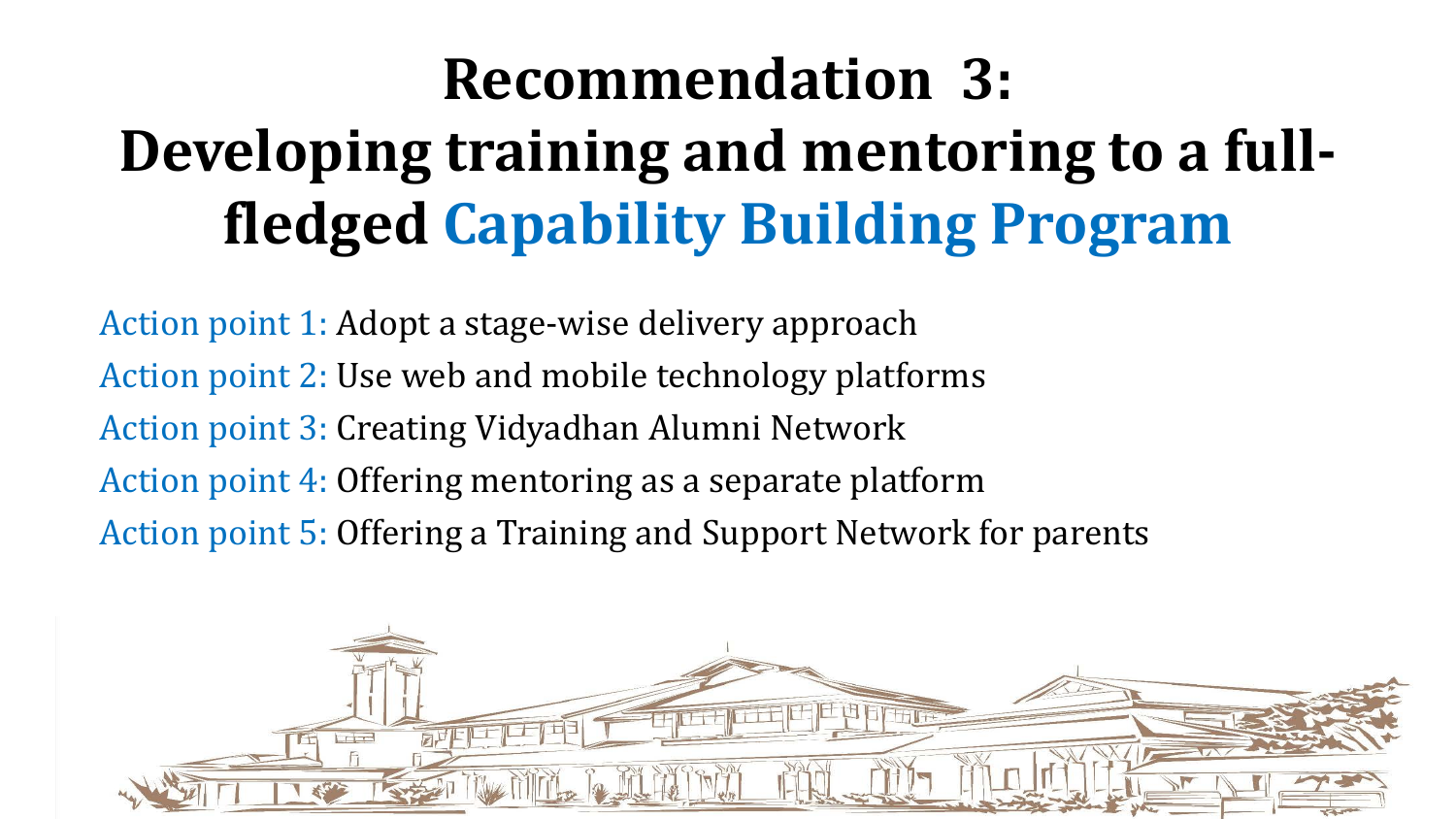# **Recommendation 4: Achieving 100% Employment**

Action point 1: Providing support to those who are currently unemployed Action point 2: Providing guidance to those who are in the final year of their studies